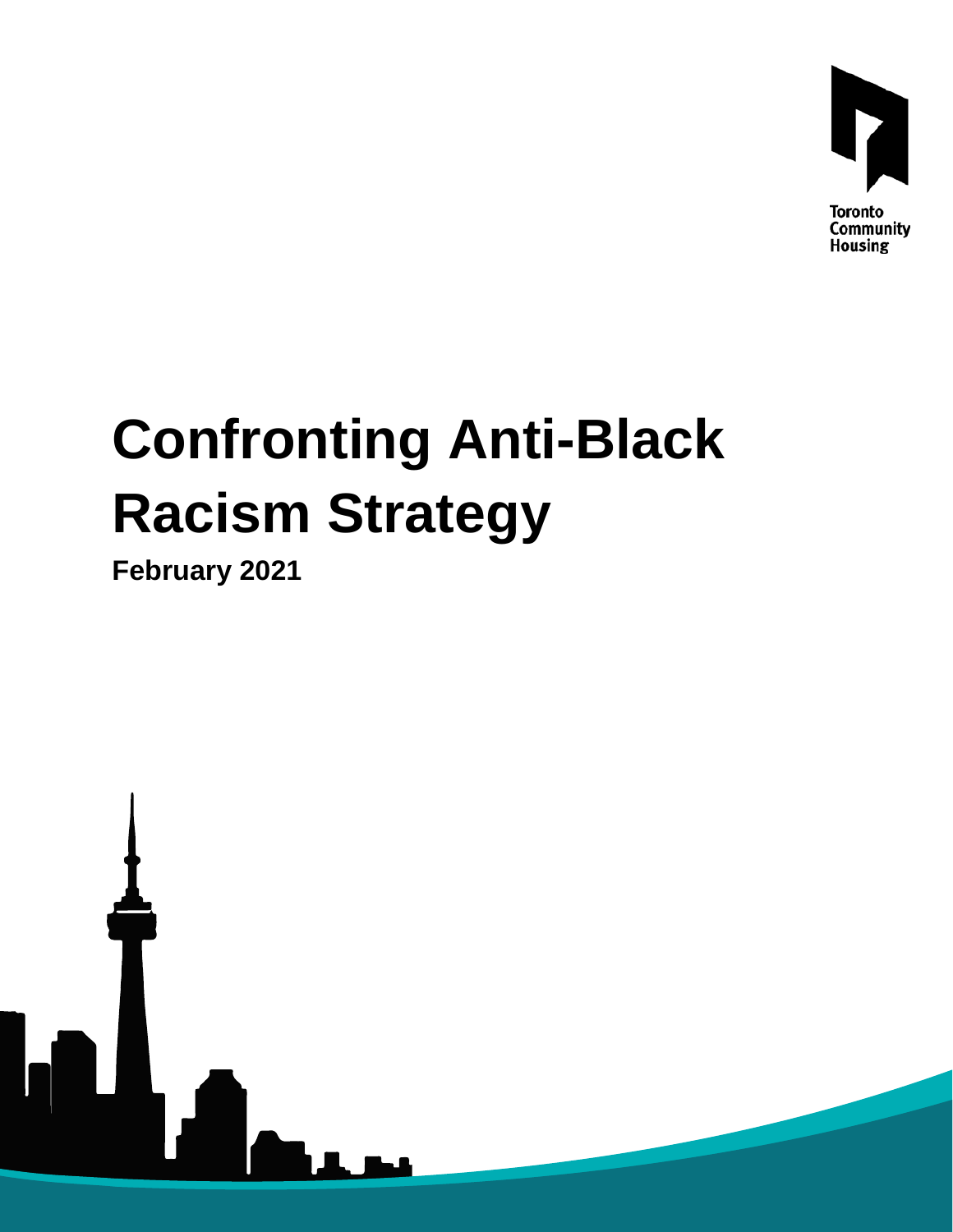Anique Jordan, 2020

## **We have done enough.**

We have protested, we have rallied, we have cried, we have grieved, we have made art and have offered you models of difference, we have begged and held arms, we have shown love and kindness, we have been angry, we have taught our children they are beautiful, to try and offer themselves to the world in spite of it.

You have taken our tools, our music, our rituals, our labour, yet we have written and taught and organized and prayed, we have offered evidence, facts and history and still are denied. We have given hope when we shouldn't have any left. We have done it all, and right now, for many of us, there are no words left for the exhaustion, the fear, the grief, the hurt. Our mothers have told you they are scared. We are scared.

We are tired, so tired. **We have done enough.**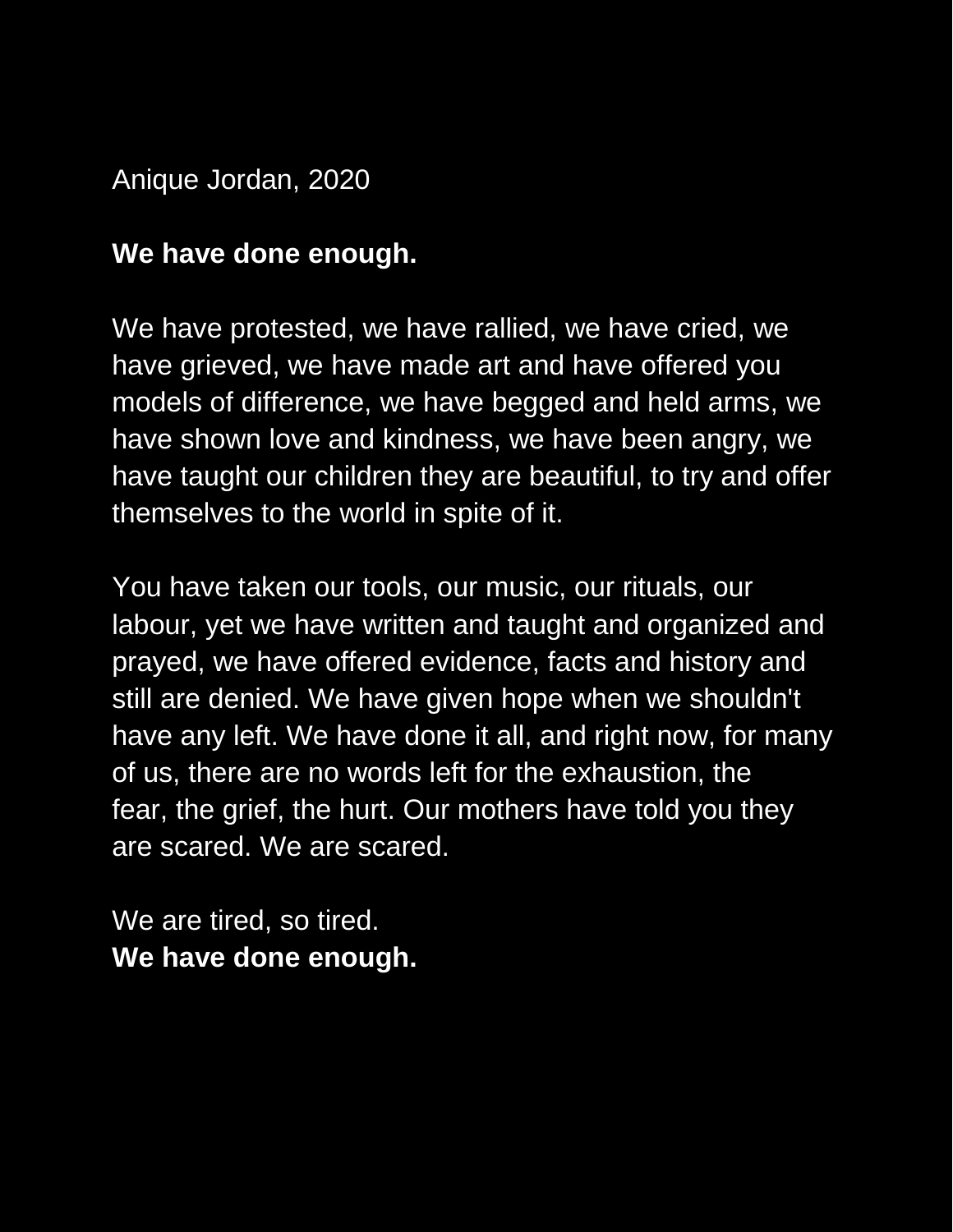## <span id="page-2-0"></span>**Table of Contents**

| TCHC's 8-point plan to advance the interests of Black people39  |  |
|-----------------------------------------------------------------|--|
| The TCHC Centre for Advancing the Interests of Black People  48 |  |
|                                                                 |  |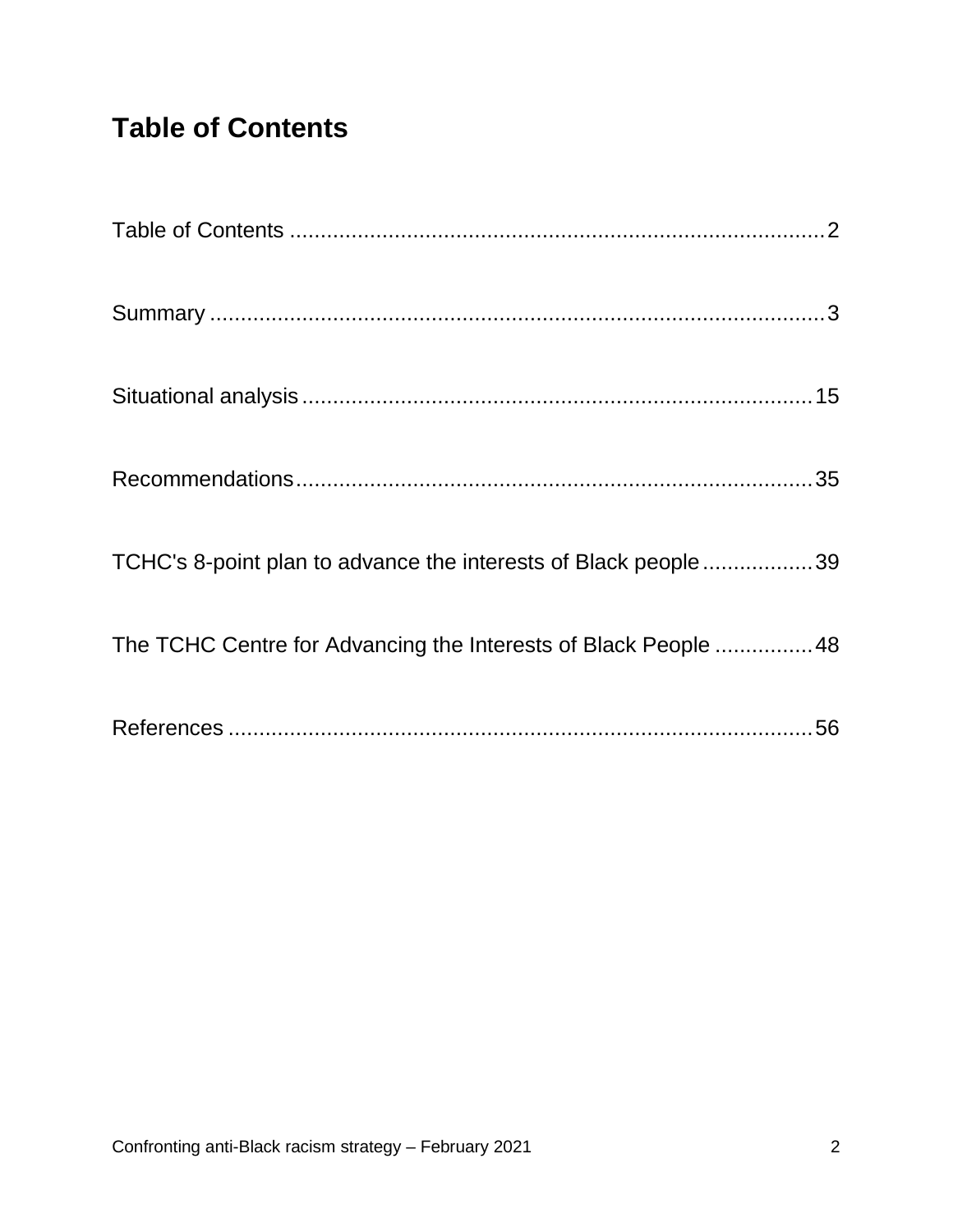## **Land acknowledgement**

We acknowledge that Toronto Community Housing is on the traditional territory of many Nations, including the Mississaugas of the Credit, the Anishnabeg, the Chippewa, the Haudenosaunee and the Wendat and is now home to many diverse First Nations, Inuit and Métis peoples. We also acknowledge that Toronto is covered by Treaty 13 with the Mississaugas of the Credit.

We further acknowledge all Treaty peoples, including those who came here as settlers – as migrants either in this generation or in generations past – and those who came here involuntarily, particularly Africans brought here as a result of the Trans-Atlantic Slave Trade.

This report discusses racism and our commitments to challenge anti-Black racism. We must recognize the lands from which we gather and recognize the historical impact and multi-generational effects of colonization, oppressive laws and broken treaties that have occurred here and are an ongoing dimension of our collective responsibilities. Therefore, this work is done in solidarity with First Nations, Inuit and Métis peoples. We also endeavour to go beyond land acknowledgments to material support and advocacy to forward Indigenous people's interests.

## <span id="page-3-0"></span>**Summary**

#### **Over 600 tenants and staff contributed to this strategy's development, and their input and wisdom have guided the document to follow**.

This strategy outlines clear goals while providing actions on how to reach them, including:

- Creating conditions for the success of the Toronto Community Housing Corporation's (TCHC) Confronting Anti-Black Racism (CABR) Strategy by focusing on several interventions, including:
	- o TCHC Anti-Black racism action plans
	- o Cultural redress initiatives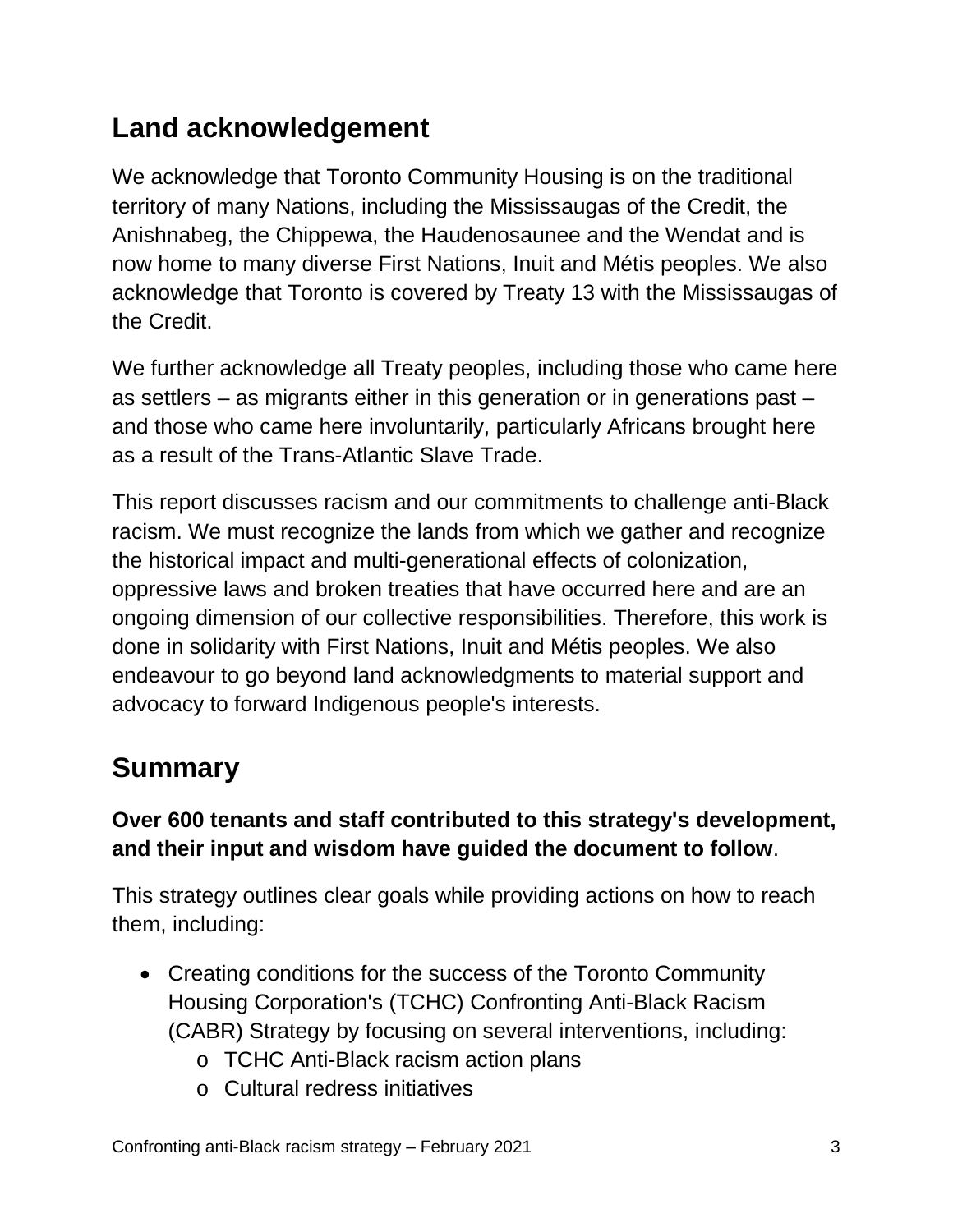- o Competency in an anti-Black racism analysis
- o Public engagement
- o Ethical use and collection of race-based data
- o Human resources transformation
- o Advocacy work
- Implementing an eight-point plan that places TCHC's focus on eight major outcomes:
	- o Decent and fair housing
	- o Meaningful economic investment
	- o Healthy children, youth and families
	- o Access to culturally responsive health and mental health services
	- o Community-centered safety
	- o Divesting from police culture
	- o Uplifting social support networks
	- o Addressing anti-Black racism and cultural redress
- Implementing four central recommendations that capture the overarching pieces that will allow for the CABR Strategy to be executed:
	- o Approve the Confronting Anti-Black Racism Strategy and its 8- Point Plan for implementation.
	- o Authorize the establishment of a new TCHC Centre for Advancing the Interests of Black People and staff to develop and implement the Centre.
	- o Authorize the appropriate staff to take the necessary actions to give effect to the above recommendations.
	- o Require semi-annual reporting to the TCHC Board of Directors.

We acknowledge that our work will have limitations, but through advocacy and action we will work to eliminate the barriers we face. We will support the efforts and calls for the system changes necessary to confront anti-Black racism.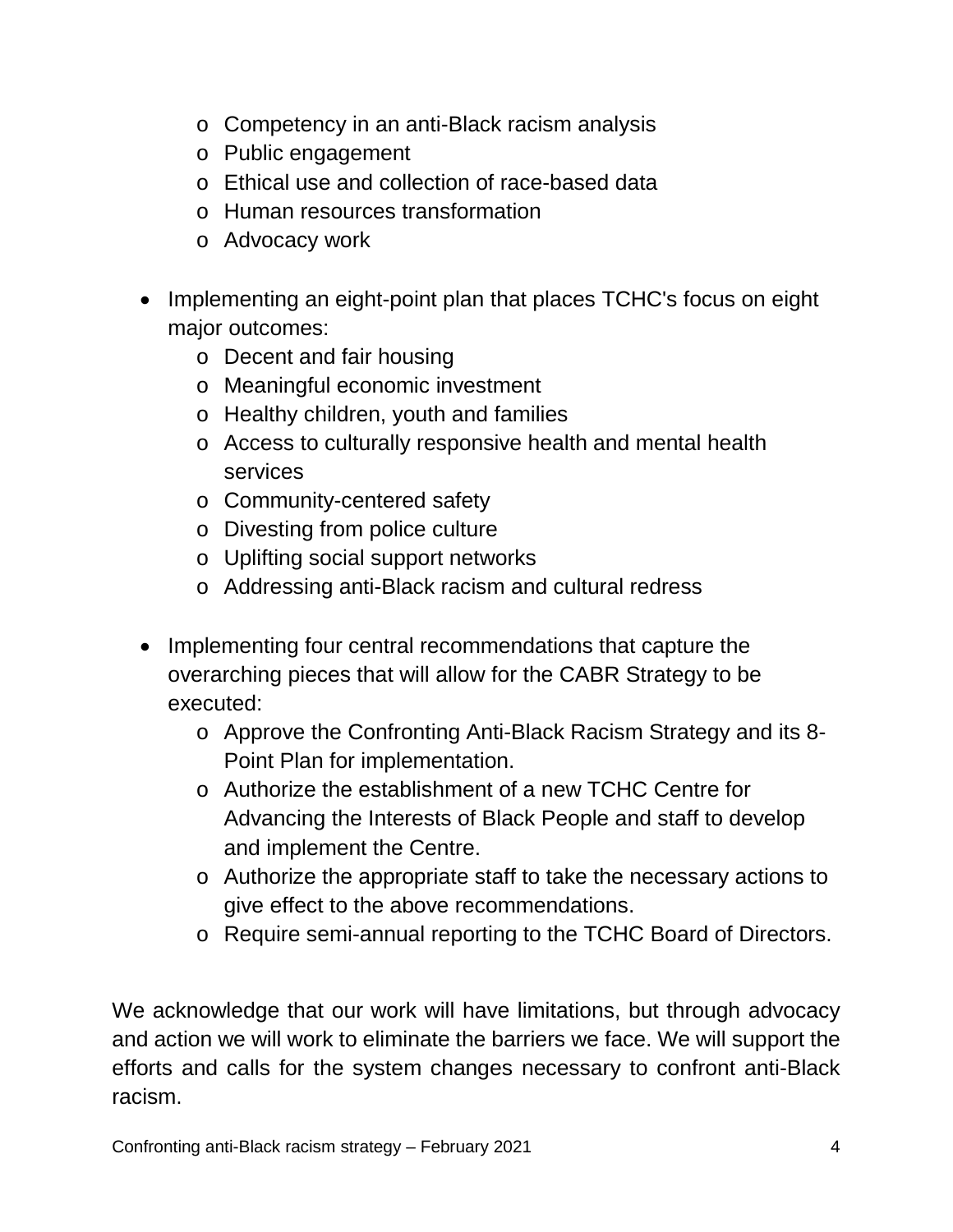The City of Toronto is mandated to confront anti-Black racism through The Toronto Action Plan to Confront Anti-Black Racism. [i](#page-56-1) TCHC, as an extension of the City, is implicated by this mandate, with a focus on social housing.

This document acknowledges how TCHC's inactions and actions contribute to anti-Black racism. We recognize that for us to effect change, we must begin by taking an honest look at ourselves and invest in change by locating our work in this conversation. This situational analysis report and strategy is our commitment to our Black tenants and staff. We located our inactions and actions and created a plan to move us forward.

Our goal is for the CABR strategy to capture the changes needed to systematically address the realities and experiences of anti-Black racism across TCHC, both as an employer and as a social housing provider. Real change must be realized in the experiences of Black tenants and Black staff at TCHC – this is the benchmark for success. This strategy is a reflection of the collection of the Black voices we heard. The solutions come directly from them, as they experience the reality of anti-Black racism at TCHC.

"[We must precisely name] the roots of ABR and how it intersects with income inequality, the ways in which ABR intrudes upon the daily lives of TCHC residents, a forceful naming of TCHC's culpability in aiding and abetting structural racism, and the context that informs the ABR work that is now occurring"

- Community Stakeholder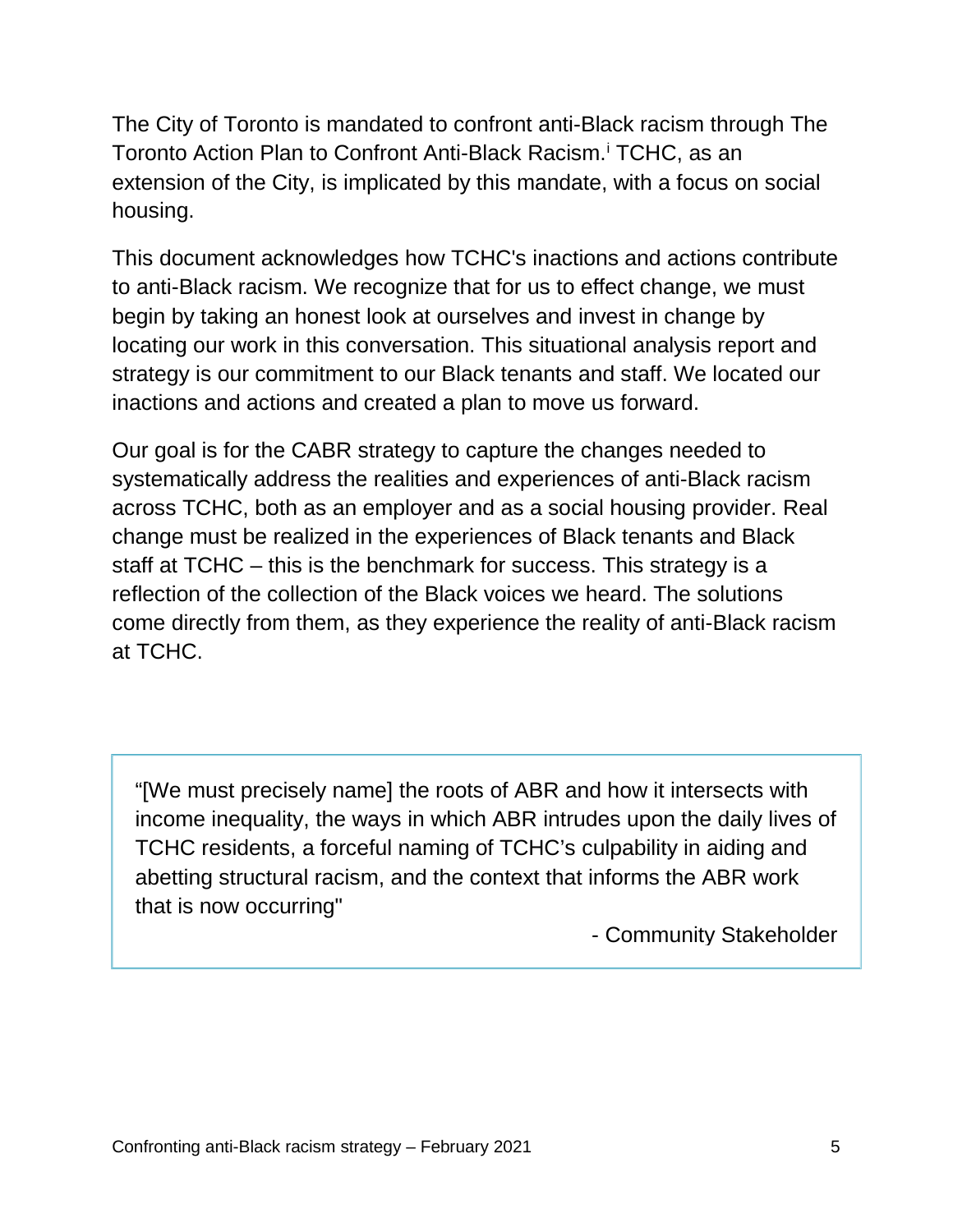## **Our commitment**

#### **Moving forward, TCHC is committing to advance the interests of Black staff and tenants.**

By advancing Black staff and tenants' interests, we will create systems, policies, programs, and initiatives that result in better outcomes for Black people. TCHC will be an organization that proactively tackles anti-Black racism and dismantles policies, systems and procedures that reinforce it.

In recognition of and honouring the work that has been done historically and continues to be done today across Canada, our vision reflects the Antiracism and Equity Unit's contributions in the City of Vancouver<sup>[ii](#page-56-2)</sup> and the Confronting Anti-Black Racism Unit in the City of Toronto<sup>[iii](#page-56-3)</sup>. The vision also has been influenced by the Advocacy Centre for Tenants Ontario<sup>iv</sup>, the Centre for Social Inno[v](#page-56-5)ation<sup>v</sup> and Access Alliance Multicultural Health and Community Ser[vi](#page-56-6)ces<sup>vi</sup>. Finally, our vision has also been shaped by many American initiatives, including the Othering and Belonging Institute<sup>[vii](#page-56-7)</sup> in Berkeley, California, the Race Forward: The Center for Racial Justice Innovation<sup>[viii](#page-56-8)</sup> in Oakland, California and The Government Alliance on Race and Equity[ix](#page-56-9).

#### **Our commitments to advancing the interests of Black staff and tenants**

Our commitments are directly informed and inspired by the Anti-racism and Equity unit's work at the City of Vancouver.

**"We will be a leader by being a learner first:** As an institution and individuals, we will learn how anti-Black racism shapes our processes, procedures, policies, investments, and choices with openness and humility.

**We will be less defensive, more receptive:** We commit to listen receptively and actively work to advance change rather than defending or justifying the current practice.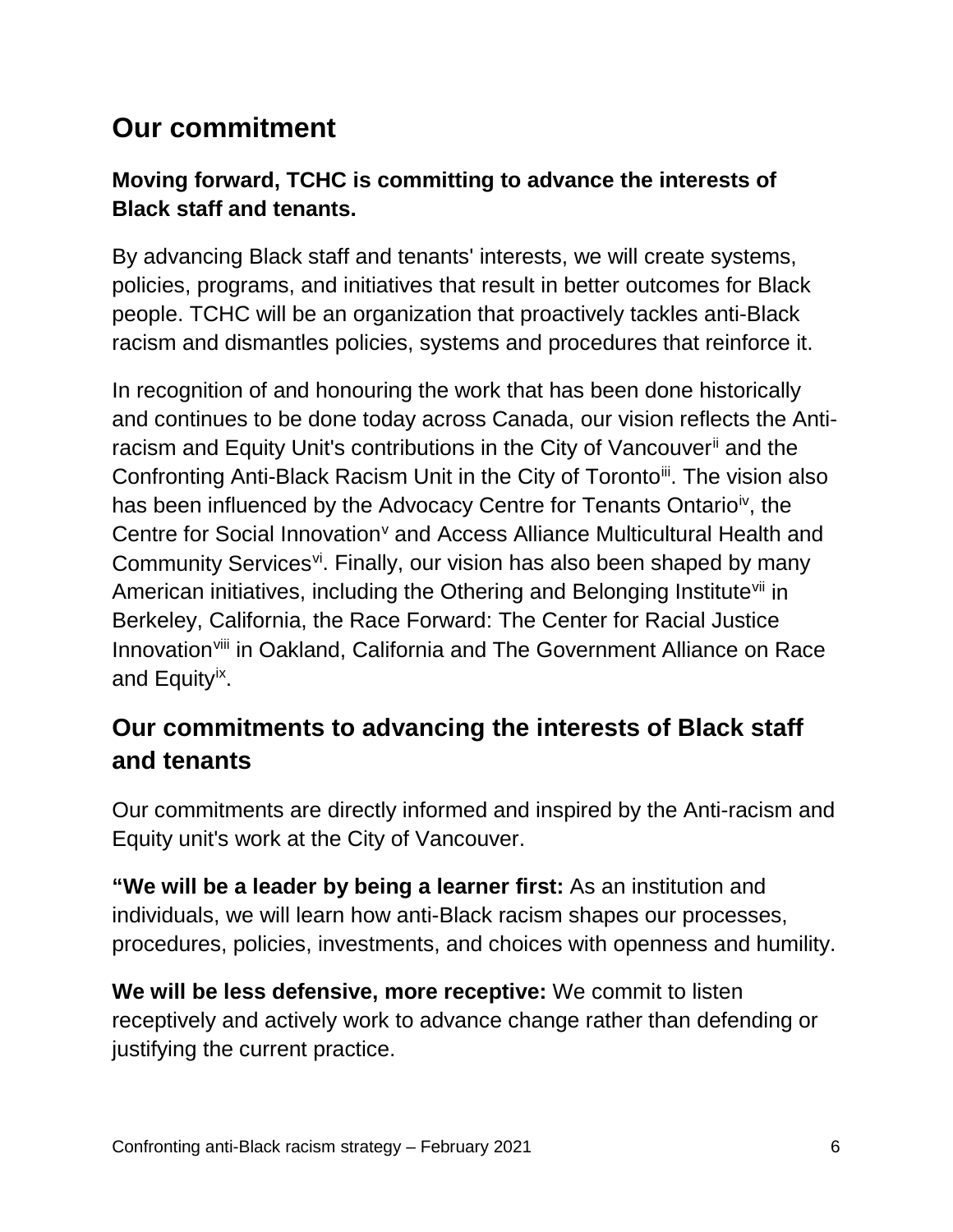**We will amplify, connect and prioritize:** We work to amplify the expertise that Black communities have already offered to us, connect work where appropriate, and prioritize efforts to address anti-Black racism.

**We will commit to resources and action:** We seek ongoing funding to support the necessary financial resources, dedicated staff, and integration across work plans." [x](#page-57-0)

**We will be transparent and consistent:** We commit to regular updates on progress and engagement with communities, including:

- 1. A web page
- 2. A tenant and staff-led oversight and accountability mechanism
- 3. A steering committee for the strategy implementation
- 4. Working closely with the Black Staff Caucus
- 5. Ongoing public dialogue to be outlined through the strategy to address anti-Black racism

**We will "fail forward"**: We acknowledge that there is a high likelihood that mistakes will be made in the course of our work. We commit to the principle of "failing forward." We will accept the premise that mistakes are inevitable, but we account for them, expect them, and hold ourselves responsible for responding to them.

## **Background**

**The Confronting Anti-Black Racism Strategy Team at Toronto Community Housing (TCHC) began in September of 2020. TCHC acknowledged it has failed to address the realities of anti-Black racism in its communities and organization.**

This team was created through the advocacy work that took place over the summer of 2020 from the Black staff at TCHC, who engaged in an open dialogue with the Executive Leadership Team and several Black staff in management on how the organization can commit to dismantling anti-Black racism.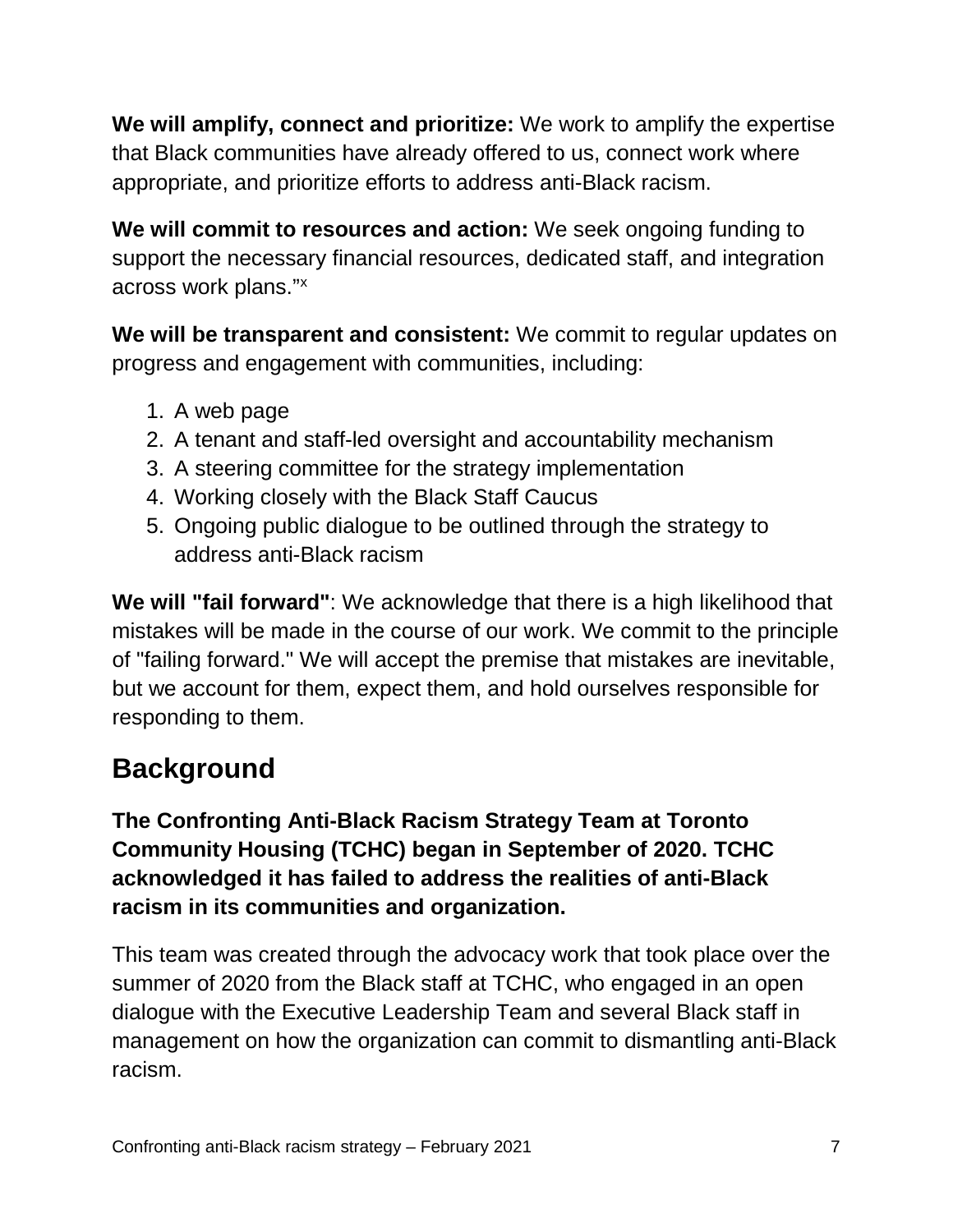We acknowledge that these conversations were inspired by and happened parallel to the Black Lives Matter movement's valiant efforts in Toronto and globally to bring awareness to the social injustices of Black people worldwide. Through staff healing circles, TCHC began its commitment to a long-term engagement in confronting anti-Black racism by creating an internal CABR Strategy team to investigate, diagnose, and prescribe solutions to address the condition of Black tenants and staff that was underpinned by anti-Black racism.

As of December 2020, the CABR Strategy Team comprised:

- Three full-time staff members: Nadia Gouveia, Director Programs and Partnerships, Evelyn Amponsah, Manager Strategy Development CABR and Safia Hirsi, Business Planner;
- Two part-time staff members: Brianna Plummer, Communications Consultant and Zainab Godwin, Community Services Coordinator; and
- Six interns: K'Mesha Maloney, Stephen Mensah, Nafisa Mohamed, Vanessa Oraekwe, Charles Ozzoude, and Natalie Redda.

The team worked to build on much of the information and insight garnered through the Black Staff Caucus-led healing sessions in the summer of 2020. One hundred Black staff from across the organization participated in the four healing circle sessions. The all-staff session brought in 88 participants, including several Black employees.

Through additional tenant and staff focus groups held from November 2020 to January 2021, the CABR Strategy team gathered strategic insights, stories, and solutions to inform a long-term, transformational strategy to confront anti-Black racism at Toronto Community Housing directly. The focus group sessions informed the CABR Strategy through an examination of tailored case studies and group dialogue. Session facilitators worked to capture the transformations tenants and staff wanted to see in TCHC to make it a place where Black tenants and staff are proud to live and work.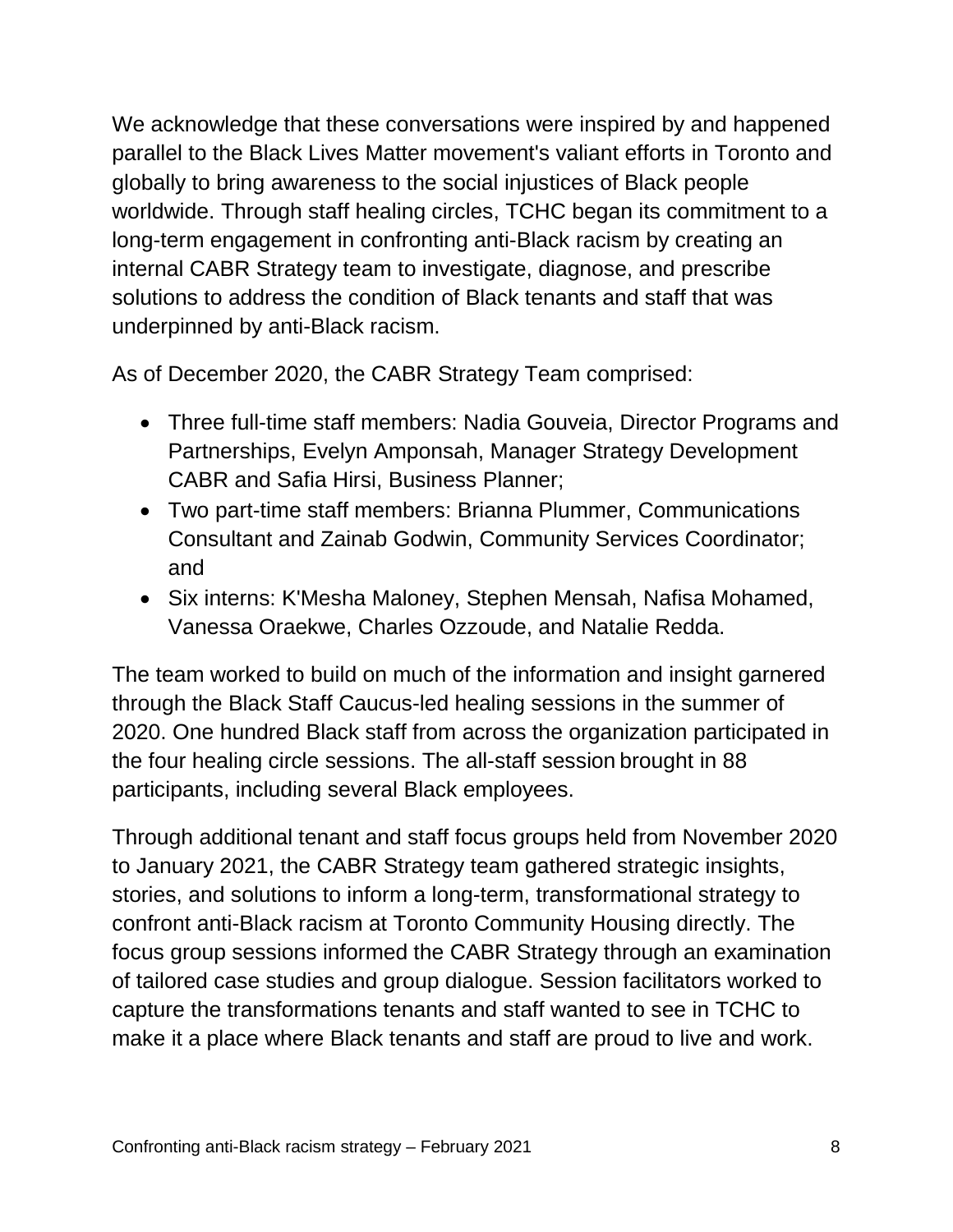The focus group sessions were created for three audience groups: all-staff, Black staff and Black tenants, consisting of current and former TCHC tenants. Over 50 two-hour, small group consultations were conducted in November and December 2020, and numerous one-on-one sessions with past TCHC staff also occurred. The CABR Strategy unit provided payments to current and former TCHC tenants and Black community groups to facilitate sessions across the City of Toronto.

Throughout the focus groups, the CABR Strategy team consulted with more than 600 tenants and staff. The team also researched to understand the landscape of anti-Black racism initiatives in Canada and abroad and consulted with subject matter experts in Toronto to gather critical feedback on the work being done. Together, these conversations informed the CABR strategy.

## **How to read this document**

When you are reading this document, pay attention to the parts that trigger you. The feeling you may have that wants you to question what you are reading, the need to want more proof, the inclination to challenge Black people's experience or feelings to justify these experiences by blaming Black people – the guilt, the surprise, the anxiousness, and the fear. Pay attention to these feelings and before continuing to read the document, ask yourself why you are feeling these things and are these feelings helpful to improving Black people's lives. To Black readers, who are tired and frustrated over the many anti-Black racism reports, strategies, consultations, conversations, approaches, dialogues, we quote Torontobased award-winning artist and curator Anique Jordan, who writes, "We have done enough." Anything else we do is above and beyond. We did not create the problem, and it is not ours alone to solve.

Read this document as a reflection of the 600 Black tenants and staff who participated in the consultation sessions. This is a grassroots reflection that centers on staff and tenants' qualitative experiences, which should be enough to require change. Full stop. This report is not an attempt to represent the totality of the TCHC experience. This report describes the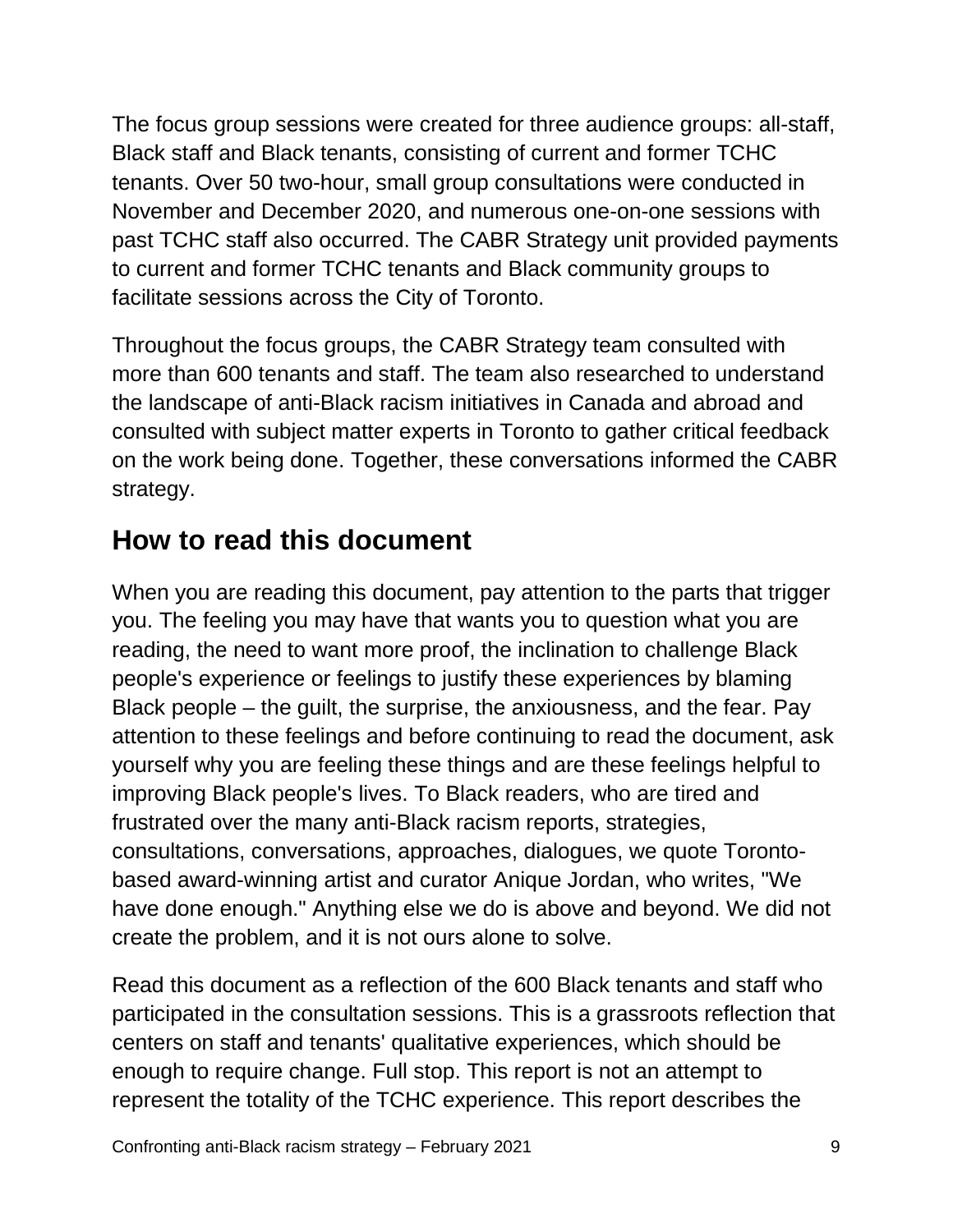part of the TCHC experience that is impacted by anti-Black racism. We recognize that other people, both staff and tenants, have positive experiences that look different from what is stated. This strategy does not aim to minimize those experiences, but it seeks to ensure all tenants and staff can have those positive experiences**.** What is shared here is likely nothing new for many; however, we aim to connect these experiences and the outcomes that exist for Black people that interact with Toronto Community Housing.

Our goal is to ensure that our work at TCHC is in line with our mission and gets us to our vision. We asked tenants and staff to come forward to speak about anti-Black racism, and that is exactly what they did. You will get from this document the various ways anti-Black racism impacts TCHC through tenants, staff and stakeholders.

It is imperative to note that this document is long and heavy, reflecting Black people's history. The work to diagnose the issues was also heavy and taxing, and thus the work ahead to rectify the issues will be hard, heavy and taxing. The document must be read comprehensively to effectively capture the recommendations and actions necessary, as they may not be immediately easy to digest.

You might notice that the document is written in both past and present tense. This is an intentional decision to capture the Black experience's flux and capture that work has already begun. It will continue until we can guarantee better outcomes for Black people.

There are two parts to this document. Part I, which is a situational analysis, comprises a summary of what we heard from tenants and staff and our diagnosis of how anti-Black racism manifests in TCHC. Part II comprises the strategy and recommendations on how TCHC can move forward to confront anti-Black racism.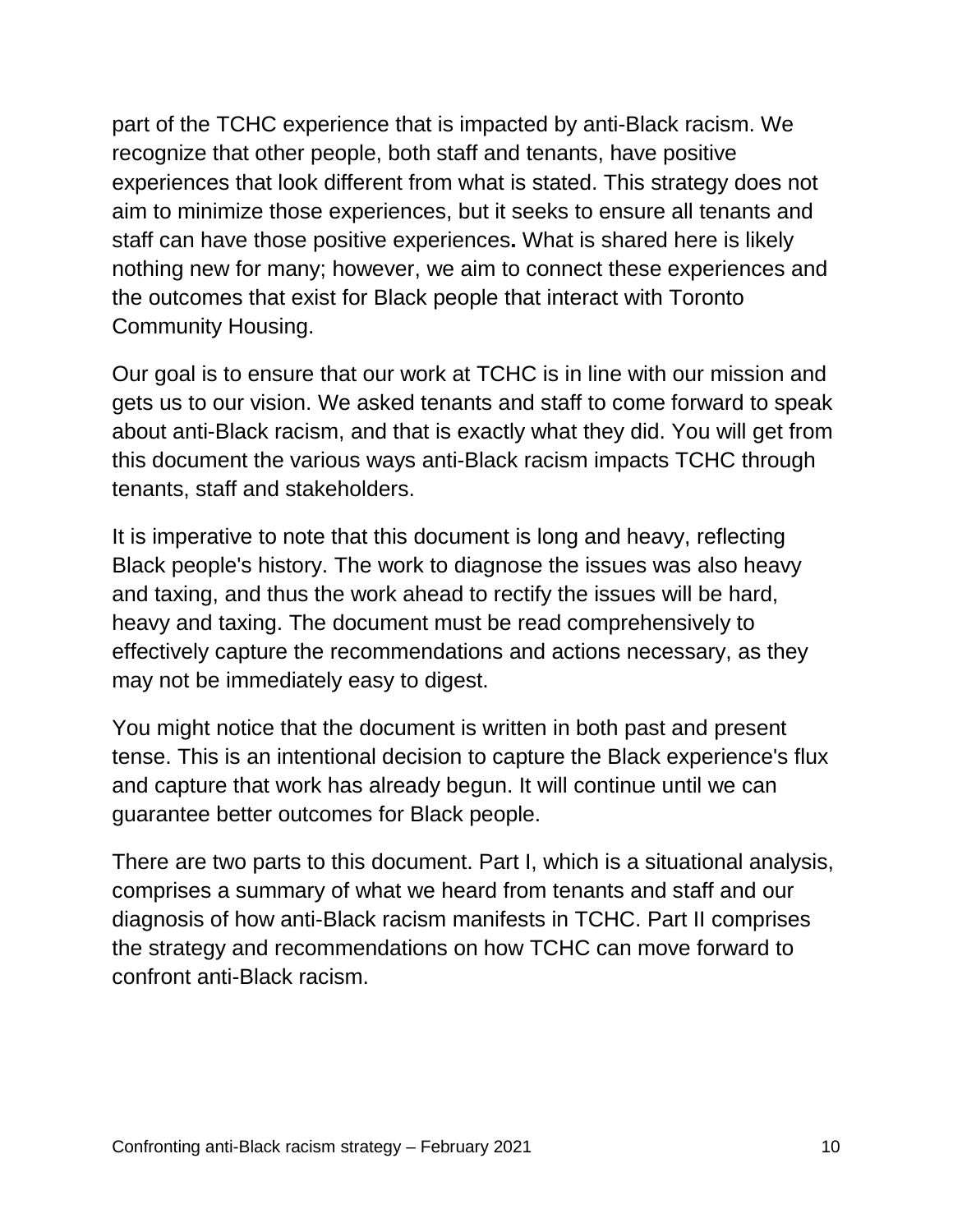## **Why an anti-Black racism strategy?**

**The term anti-Black racism is defined by the City of Toronto's Confronting Anti-Black Racism Unit as policies and practices that are embedded in Canadian institutions that reflect and/or reinforce prejudice, attitudes, beliefs, stereotyping and/or discrimination directed at people of African descent and is rooted in their unique history and experience of enslavement and colonization.[xi](#page-57-1)**

The dominant negative stereotypes, attitudes and beliefs about Black people today were popularized during enslavement and used to justify and excuse the practice of anti-Black racism and they live with us today as a legacy of that time period that lasted more than two centuries.

"Conceptualize the failure to address ABR as an existential risk to TCHC's mandate that requires profound transformation." -Community Stakeholder

A critical expression of anti-Black racism is the inability to see how negative ideas about Black people impact the way Black people experience life, have access to services and get treated by others. Anti-Black racism is also when Black people are blamed for the disparities their communities face instead of the systems, policies and practices being blamed for these disparities. Anti-Black racism is learned behaviour.

To understand anti-Black racism, it is important to understand that racism and racist ideas are created, mobilized and weaponized to create privilege or protect privilege. This historical and ongoing process has led to Black people being disadvantaged. This leads to anti-Black racism as learned behaviour, learned from histories and practices of generations before us.<sup>[xii](#page-57-2)</sup>

Despite the disenfranchisement that has occurred and continues to occur because of anti-Black racism, Black communities continue to innovate and create new ways to counter systemic oppression. Black communities have been at the forefront of equity, creating safe spaces and support systems to ensure our survival. The conversations that have resulted in TCHC's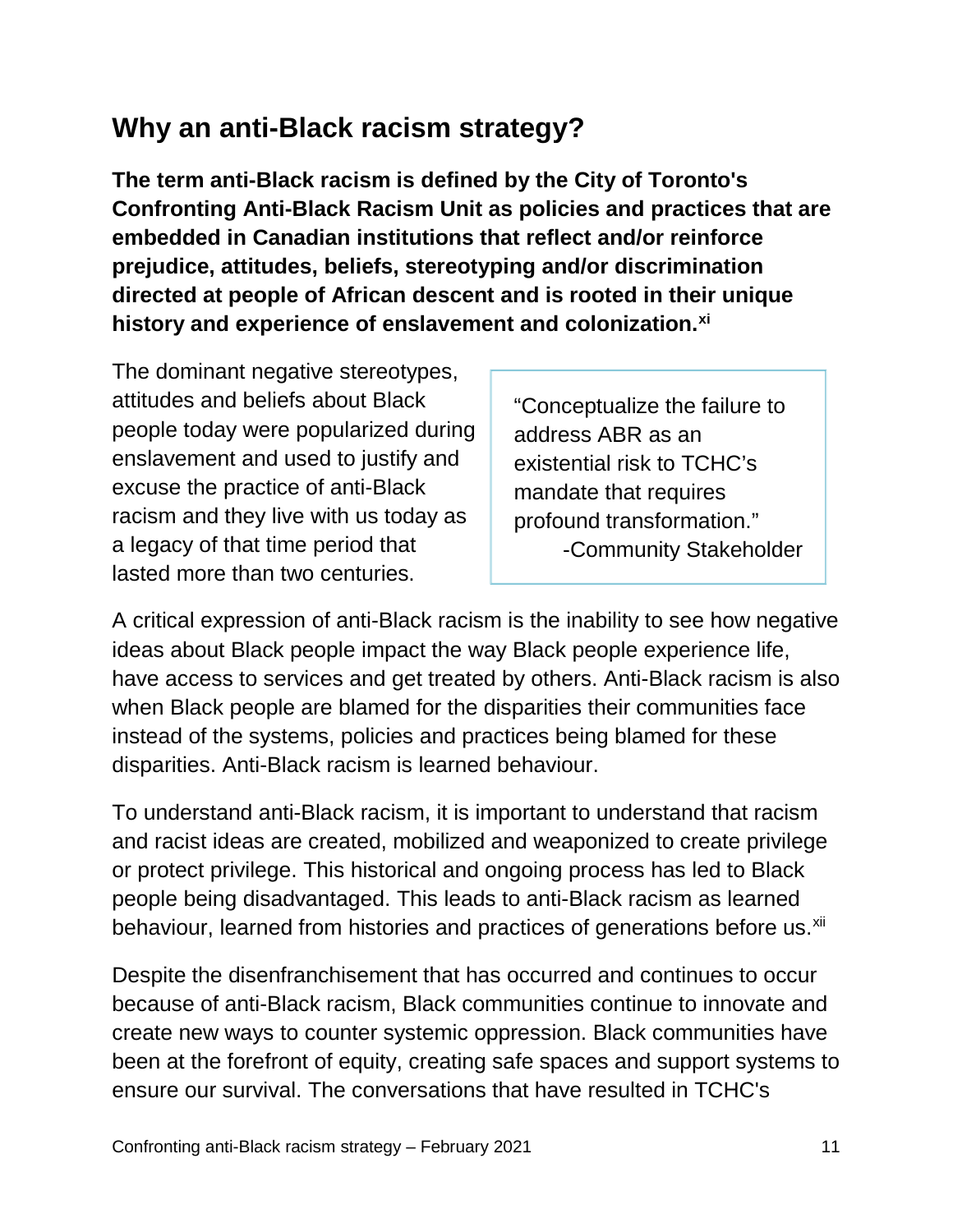confronting anti-Black racism strategy are evidence of how Black people are committed to the difficult work of challenging organizations, speaking truth to power and holding people in power accountable. It takes a lot of courage to believe that change is possible. The Black people and activists who protest, raise issues, advocate, and complain are doing so from a place of love and have the courage to dream and work toward positive outcomes and change.

An anti-Black racism strategy at Toronto Community Housing will allow us to be intentional about acknowledging how Black people continue to be impacted by racist ideas and action, toward confronting anti-Black racism in our work, and to create safer realities in and outside of Black communities. This strategy allows TCHC to have the courage to work toward positive outcomes.

"It is important that TCHC recognizes it operates in a critical position to ameliorate [combat] many of the stigmas surrounding Black people in the city. The brand of TCHC is [seen] as steeped in ideas of poverty, mismanagement, failure to act, laziness, disarray, financial mismanagement – countless negative, unhelpful ideas that, in a structural form, mirror how racism sees Black people." -Community Stakeholder

## **Doing things differently**

In the past, reports about TCHC have come from external bodies. While external feedback is important and valued, we intentionally decided it was integral to this work that this time, we do things differently. We wanted to reflect on our actions and inactions, own our stuff and be accountable. We wanted to take the time to reflect, ask questions, and meaningfully connect with tenants and staff who are impacted by anti-Black racism.

We wanted to come up with solutions by taking ownership of these matters and centering our culpability. Recognizing the experience of Black tenants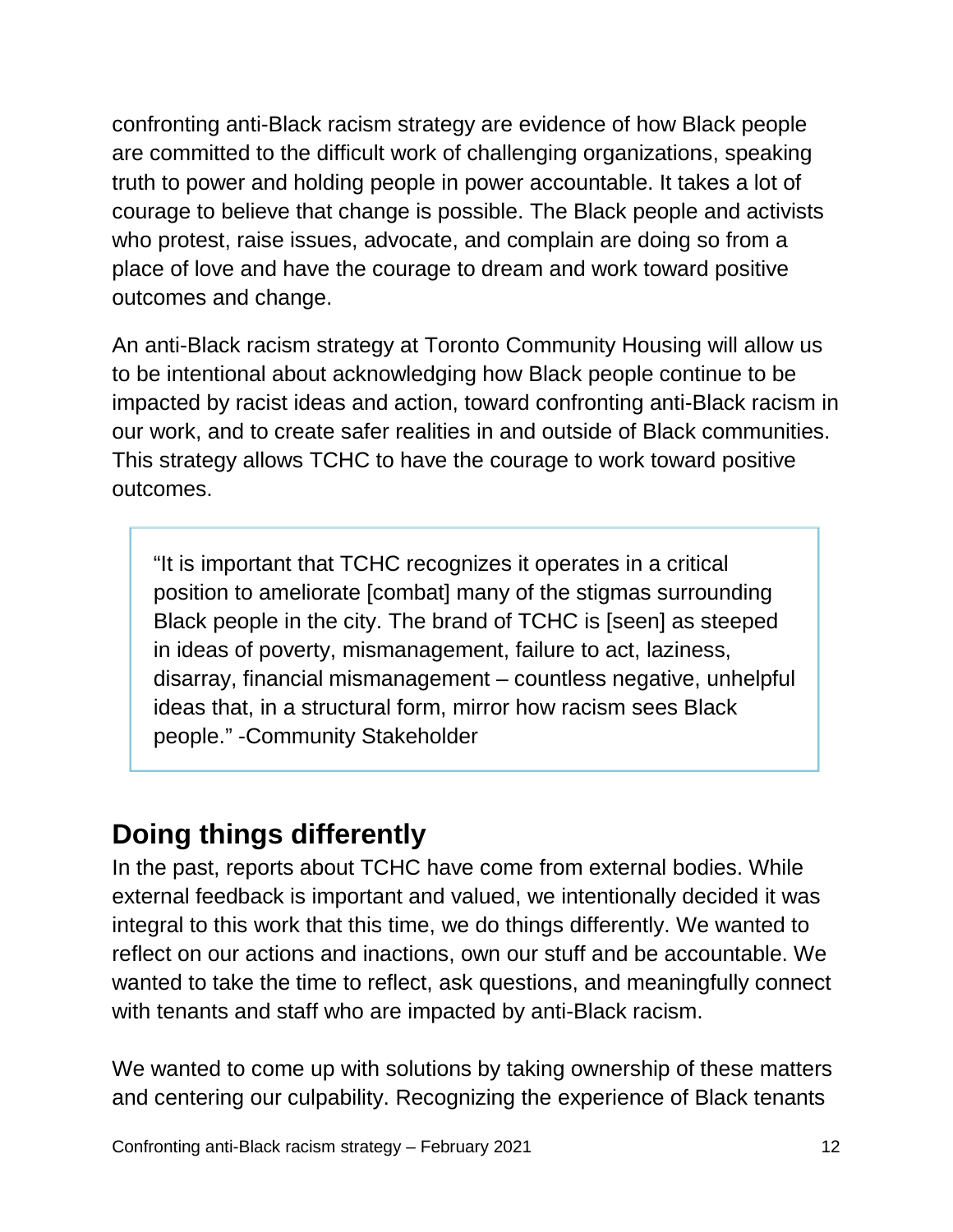and staff is not binary, but fluid. We acknowledge that the continuum of the anti-Black racism doesn't stop at work or when you leave your home. We chose to create a strategy that takes on anti-Black racism for staff and our tenants.

First of all, we want to acknowledge the way we do our work and its impact on Black tenants and staff is disconnected from the [mission and vision of](https://www.torontohousing.ca/about/Pages/Our-mission.aspx)  [TCHC.](https://www.torontohousing.ca/about/Pages/Our-mission.aspx) We want to acknowledge that our policies and procedures have made it difficult for our tenants and staff, specifically our Black tenants and staff, to feel safe, supported and valued. We want to say that our colourblind approach has not allowed us to see the impact of our work through an anti-Black racism lens. Due to our reporting relationship to the City of Toronto, our ability to be autonomous is limited. While we must work to see the ways we can do better internally, we must also negotiate external pressures in a way that does not harm our staff and tenants. Finally, we must be ready to advocate for our stakeholders and ourselves when we see the harmful impacts of requests and policies from other orders of government.

As the largest social housing provider in Canada, TCHC holds a unique position to reduce negative outcomes for Black Canadians grounded in anti-Black racism. We will do this by acknowledging and understanding how anti-Black racism operates at TCHC and beyond. We will manage anti-Black racism as a risk, see how our policies, programs and services can work to mitigate the impacts of anti-Black racism, as well as honour and advance the recommendations provided by Black tenants and staff.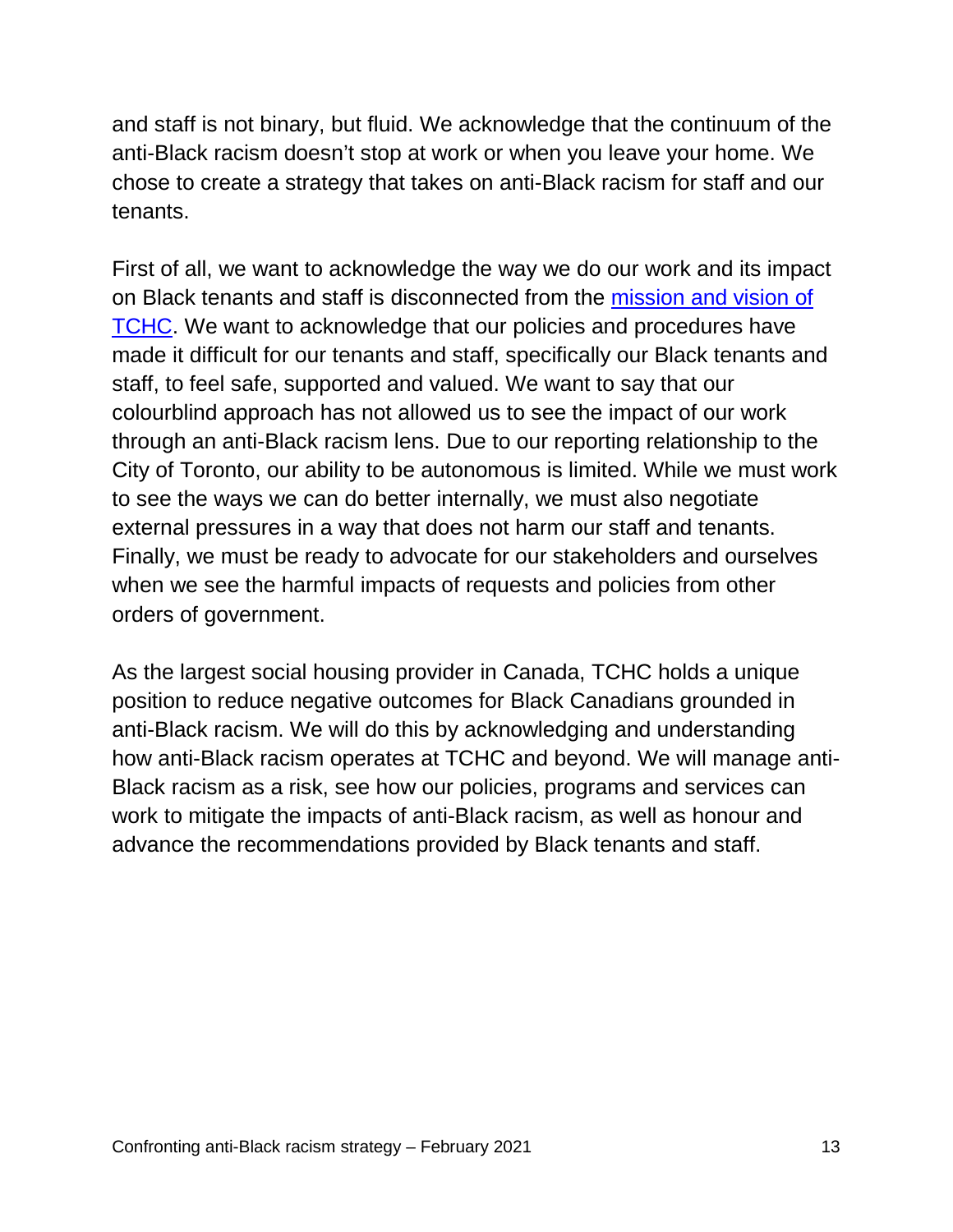

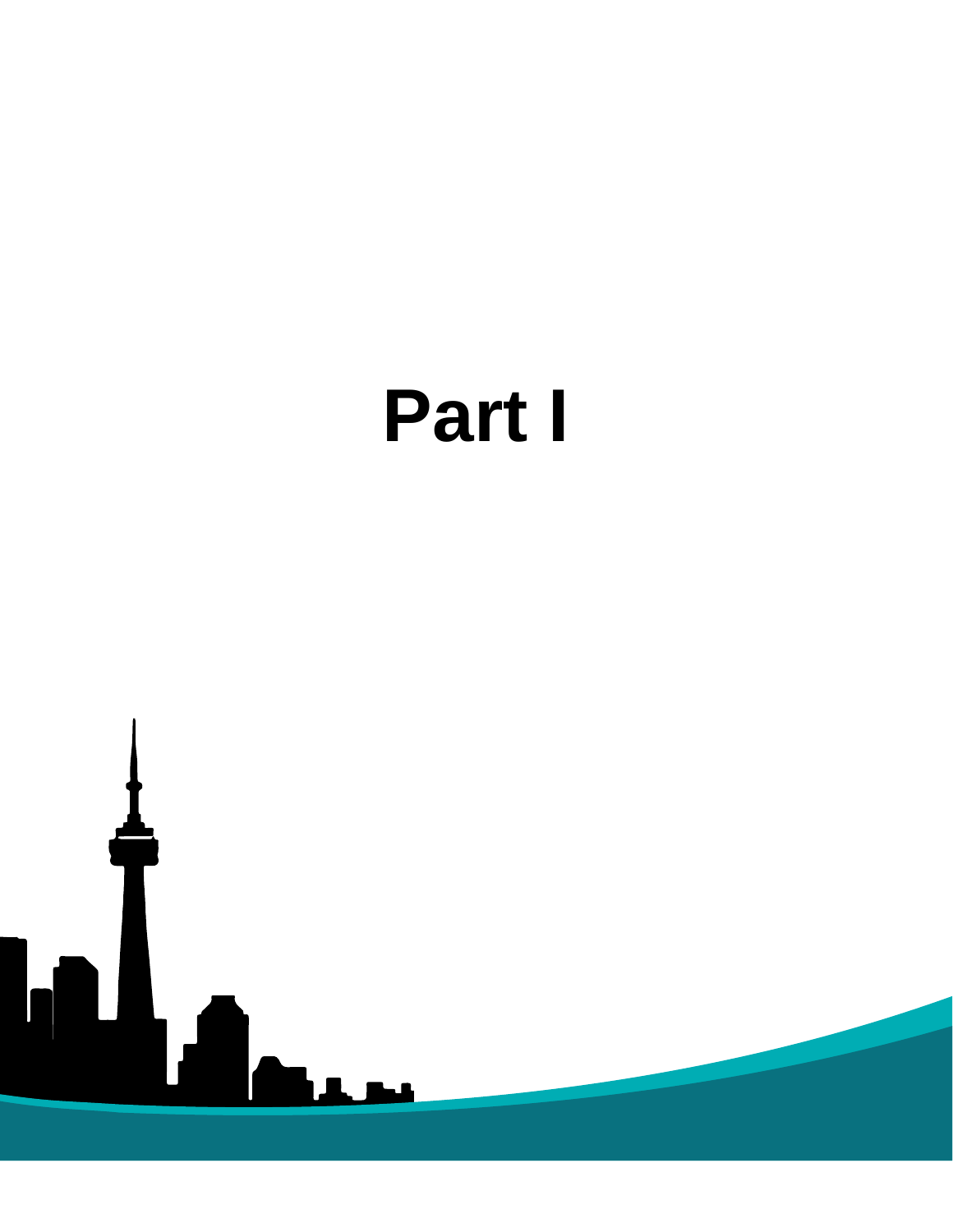## <span id="page-15-0"></span>**Situational analysis**

To understand the current reality of TCHC, it's important to situate it within a history of various disjointed decisions, directions and oversights made by various levels of government. These decisions individually and from an

external perspective may have been seen as being in the best interest of tenants and organizational effectiveness. For example, concerns about financial oversight and accountability were addressed by moving TCHC from a decentralized model to a centralized model, unintentionally producing a move away from community development approaches to being more focused on risk. Over time, these decisions consolidated in a way that removed power away from those closest to the ground and therefore taking power away from those who most understood TCHC from a tenant perspective. In this section, you will see how this context has resulted in entrenching anti-Black racism in TCHC's operations and organizational culture.

"Because of the chronic lack of economic opportunities, Black people are overwhelmingly the folks who will require this type of state support. TCHC is then in a unique and critical position – one unlike any other major city infrastructure – to have a massive influence on how the stigmas thrown on Black people are taken up." -Community Stakeholder

As a landlord, TCHC must manage risk. There are traditional risks that all landlords must manage; however, as a social housing provider, TCHC has additional risks to consider. Beyond the traditional landlord risks (e.g., slips and falls, maintenance of buildings), TCHC must also think about social and political risks, for example the effects of poverty or funding restrictions by the Federal, Provincial and Municipal governments (e.g., funding cuts can foster conditions of crime which result in unit takeovers). While we must protect property, we must also protect our staff and tenants – which includes being able to respond to and support them with the social and political issues they face. The "social" in social housing provider is not an option. The current reality of TCHC is a product of the "social" being treated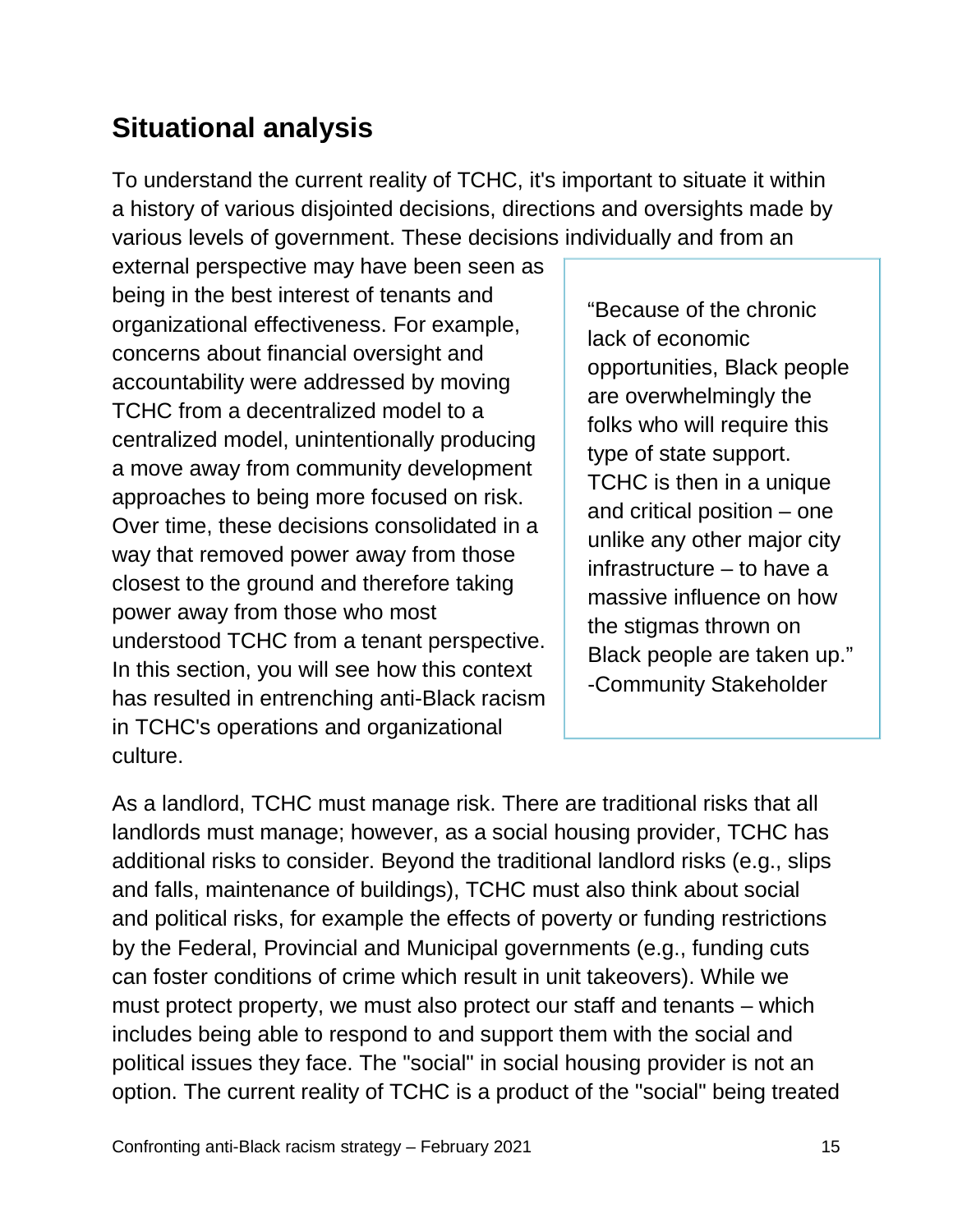as a choice and a bonus rather than it being seen as part of our mandate. When making decisions, the condition of our buildings and the social realities of our tenants need to be seen by all of us in the social and political arena as equal priorities. The current assessments of risk are offered in a way that suggests neutrality and objectivity but these assessments are imbedded with assumptions, values and standards that are impacted by racially bias values, attitudes, beliefs, preferences and ideas. We need a critical race approach to "risk," one that moves against these assumptions, prejudices, and stereotypes.

The social realities of our tenants can be captured by the ways in which our society assumes that those who live in social housing and experience poverty are makers of their own realities. Low-income people are viewed as choosing laziness and social handouts as opposed to hard work and financial independence.

"The handymen crew won't respect people's households or cultures. They refuse to take their shoes off when they enter our houses and then step on our prayer mats even when we tell them not to. These same staff that will disrespect people's homes then try and scare us with the threat of reporting us as difficult."

-Tenant

As a social housing provider, it should be our intention to mitigate this assumption and the material effects of it, namely the stigma that paints people experiencing poverty as less than and undeserving of meaningful care. If we are to recognize the systemic oppression that has generationally placed Black communities in poverty, we have to go a step further to deviate from the narrative that demonizes and criminalizes poverty. The social aspect of how TCHC chooses to engage tenants must have a commitment to countering discrimination and unfair treatment of tenants who experience poverty. In TCHC, this work looks like reworking our policies and interpersonal interactions to mirror a practice of valuing those who have been economically undervalued, especially because of their

Confronting anti-Black racism strategy – February 2021 16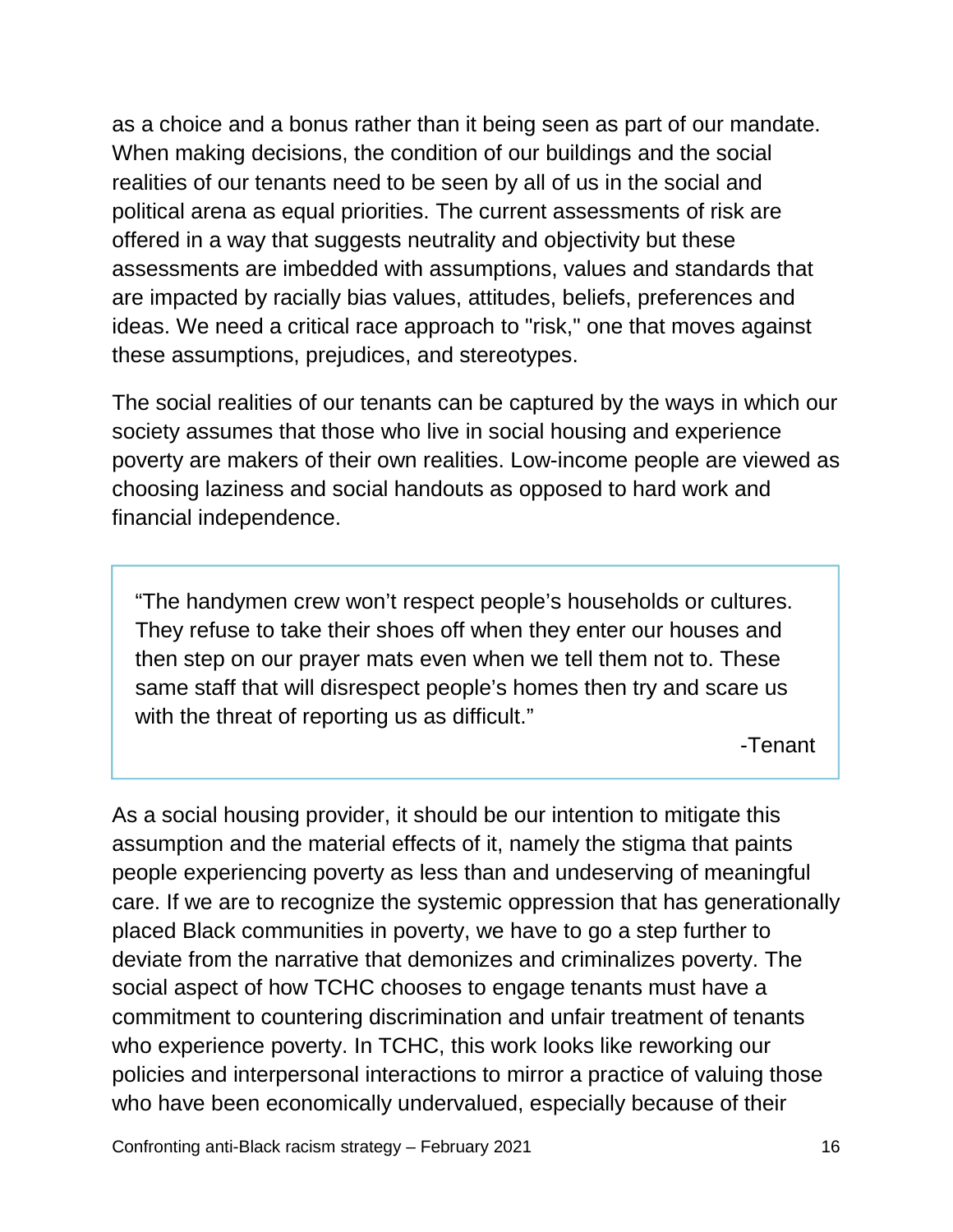race. We recognize that we must center this approach. However, for this to be truly transformational there also needs to be synergy between TCHC and our municipal, provincial and federal partners.

Statistically, we know that Black people in Toronto disproportionately experience lower rates of income. <sup>[xiii](#page-58-0)</sup> In addition to the stigmatization of people who live in poverty, Black people are also faced with racist ideas about what it means to be Black, such as being criminals, dangerous and suspicious.<sup>[xiv](#page-58-1)</sup> Therefore, Black people including our tenants are viewed through both of these classist and racist stereotypes and the risks associated with them. These attitudes and behaviours grounded in anti-Black racism, coupled with the choices we make as a social housing landlord, means that being a "good landlord" can and often has meant being anti-Black – especially when we start to look at these decisions through an anti-Black racism analysis.

The experiences mentioned here have long been documented. Reports such as The Black Experience Project<sup>[xv](#page-58-2)</sup>, along with reports on racial profiling by the Ontario Human Rights Commission like Under Suspicion<sup>xvi</sup>, Social Determinants and Inequities in Health for Black Canadians<sup>[xvii](#page-58-4)</sup> by the Government of Canada, are just a few of the reports have detailed in depth the experiences of Black Canadians.

An anti-Black racism analysis asks us to consider how the history of slavery and colonialism that resulted in the disenfranchisement of Black people continues to show up in our systems, practices and behaviours today. With this analysis in mind, we begin to see and understand how what and whom we consider as risks is underpinned by anti-Blackness and how our approach to risk can have anti-Black implications. Through our consultations with staff and tenants we can conclude that the way TCHC manages risks and its approach to being a landlord has anti-Black implications for tenants and staff.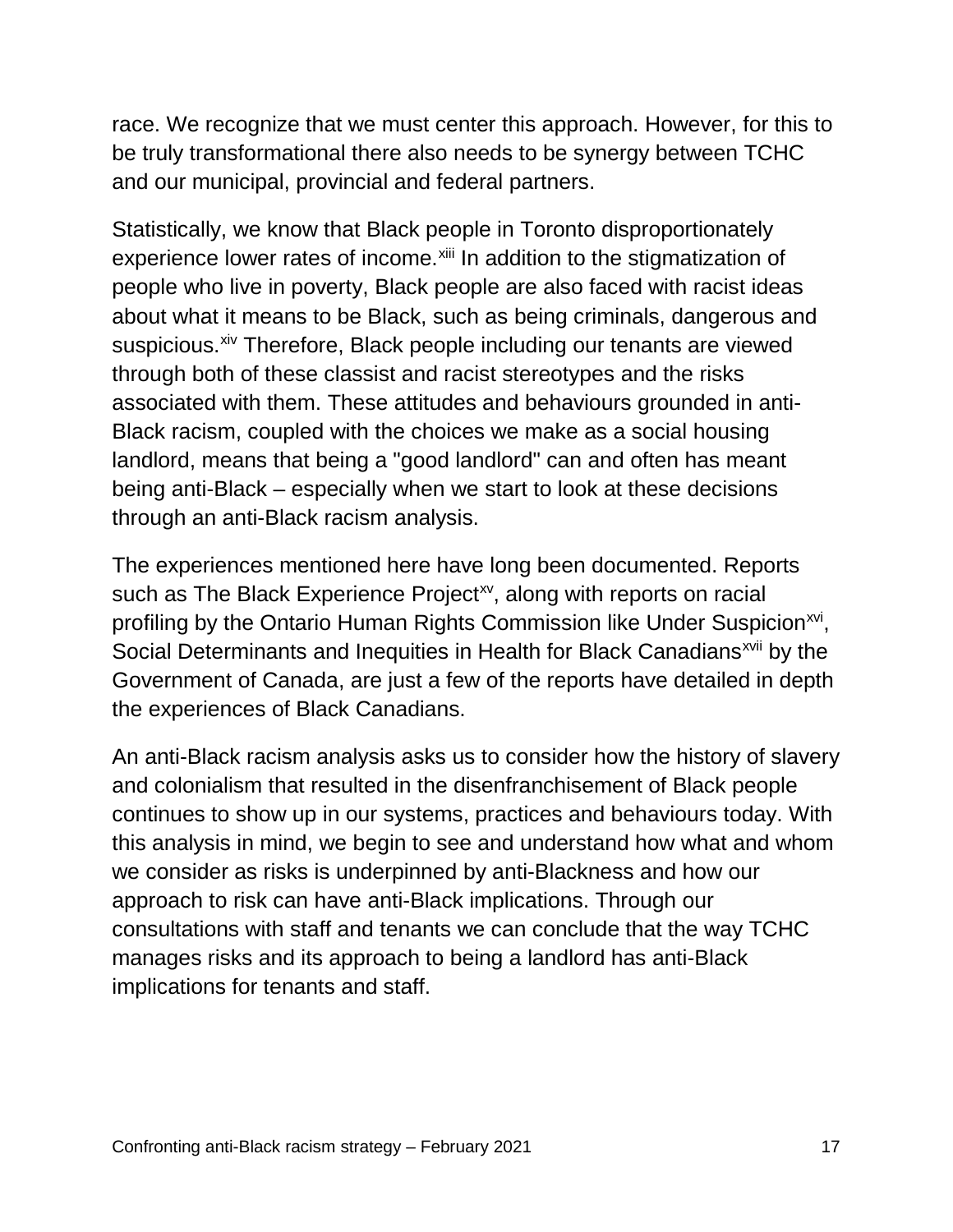Anti-Black racism is a risk and threat that impacts how our tenants and staff experience TCHC. TCHC has failed to adequately address anti-Black racism as a threat or a risk. Instead our approach historically has been colourblind, as a result anti-Black racism is embedded throughout our organization. This results in anti-Black racism being a risk that threatens our staff, our tenants and our mandate. Due to our colourblind approach our legal responses don't consider anti-Black racism as a risk to be managed. An understanding of anti-Black racism and its detrimental impacts will mean we can develop policies and procedures that manage anti-Black racism as a risk. By doing this we advance the interests of those that anti-Black racism impacts. Historically, we have not done this and our inactions and actions have harmed Black staff and tenants.

"My family had to move to a smaller unit because TCHC reassessed our situation and said we're overhoused. My mom didn't report my information for years for this same reason, but once they found out they immediately took our home away. We can't afford market rent so it's a sticky situation. Right now it's 5 of us living in a two bedroom, we even have to hide sometimes because housing isn't supposed to know that me and my sister still live with my mom."

-Tenant

What we heard during our consultation sessions spoke to what can happen when a risk adverse approach impacts the day-to-day experiences of tenants and staff. We heard that this approach depletes the capacity of all staff and the corporation as a whole, while also producing what one participant described as an "erosion" of skillset. The erosion of skillset affects the work of staff across the organization, from front-line staff and superintendents to business planners and managers, all the way up to the Board of Directors.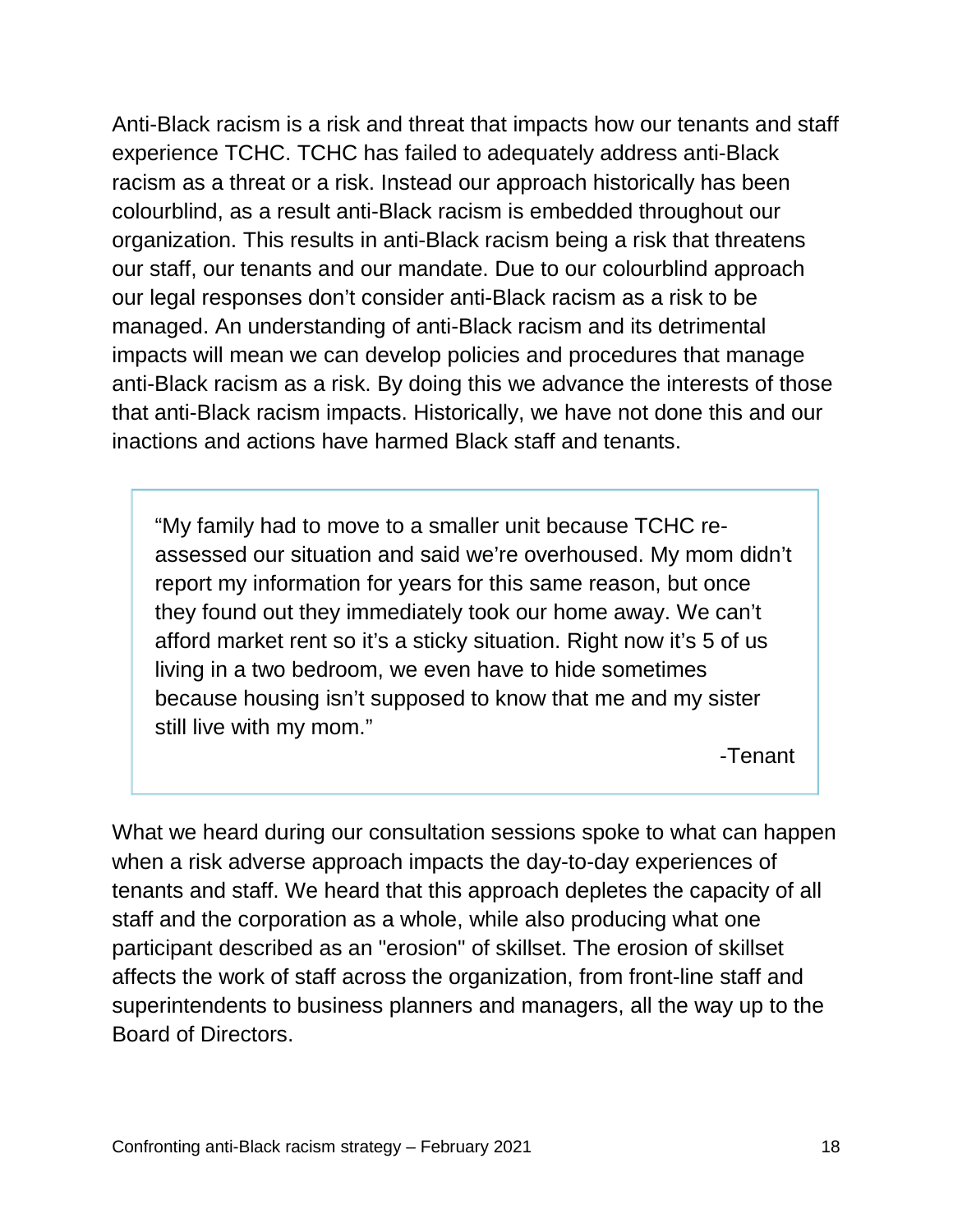Over time, this erosion leads to a greater disconnection between those who work for TCHC and those who live in TCHC. It creates a corporate culture where people are working in a way that leads to poor outcomes in communities. People have grown used to working in a way that is disconnected from the real experiences and without a real understanding of the people they are serving. For example, multiple Muslim tenants shared stories of superintendents or contractors entering their units and stepping on prayer mats. When you believe your job is to just fix something, rather than your job being about the whole tenant experience, then a person's prayer mat is not your concern. When you think your job is only to provide livable units, you don't consider exercise rooms or afterschool programs as essential. This is illustrated when tenants in the social housing side of revitalization buildings can see their neighbours exercising inside, while they are forced to work out outside. It is by addressing this erosion of skillet that our organization can make inroads for staff to see themselves reconnect with the people who they serve.

We heard that the disconnected way in which we work, means staff do not know nor do they make it their business to know that young people trying to save for post-secondary education are strategically left off the lease because of the impacts of rent-geared to income (RGI), but then due to not being on the lease, these same young people are charged with trespassing when hanging out in the hallway of their building. But also the spaces where they could hang out, tenants are not given access to because of lack of staff and perceptions around safety and protection of property.

When TCHC believes that their responsibility is to "watch tenants" rather than *watch out for tenants,* then we fail to consider what being safe in a community means to those who live there. Being removed from our tenants means there is an unawareness that they are forced to think about scheduling their work shifts so that they don't have to come home at night and walk through a poorly lit neighbourhood feeling scared.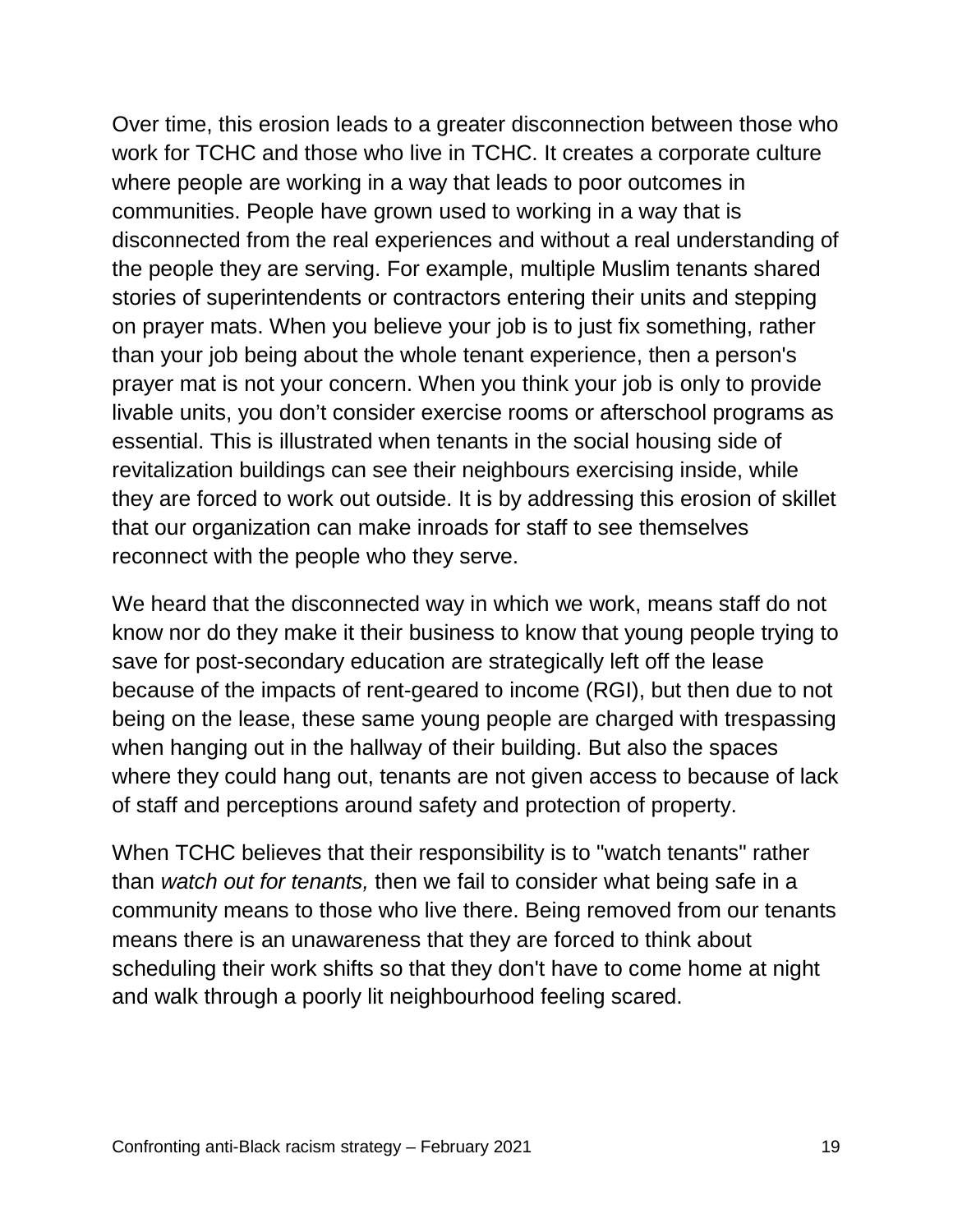This feeling of fear makes it so that tenants are forced into doing safety audits of their community that end up being ignored by TCHC. The centralization of power at the top leaves the well-intentioned, but underresourced frontline staff having to advocate for tenants without the proper resources or support to respond to their needs. Anti-Black racism manifests in the lack of data available on our tenants for staff to validate our decision making and policy choices. TCHC becomes complicit by not making it our business to know, when we have the institutional ability to learn. What we choose to know and then respond to impacts how we use our skillset. When it seems like we don't know when it is our job is to know, tenants and

the public looks at the organization like TCHC doesn't know what it is doing or is incompetent. Once this happens we become more concerned with our image than our impact, resulting in communications functioning as image control rather than holistic truth telling and strategic planning being unable to guide us through policy toward our vision.

"One time I was called racist by an employee [because] I asked to speak to a call center employee with a cultural understanding. The white women then called me racist and hung up on me." -Tenant

Finally, while issues and concerns were raised about all areas of TCHC, there were two areas that tenants and staff emphasized: the Community Safety Unit and Human Resources. It would be remiss of us to speak about the current situation without focusing on these two areas of our company. Both of these divisions are concerned with people management, CSU mainly for tenants and HR mainly for staff. Through our consultations it is evident that both of these spaces manage liability through enforcement and an adherence to policies that have created a culture of fear internally for our staff and externally for our Black tenants.

## **Community Safety Unit**

The Community Safety Unit is made up of special constables, parking enforcement officers, dispatchers, community safety advisors and other management and administrative staff whose responsibilities include: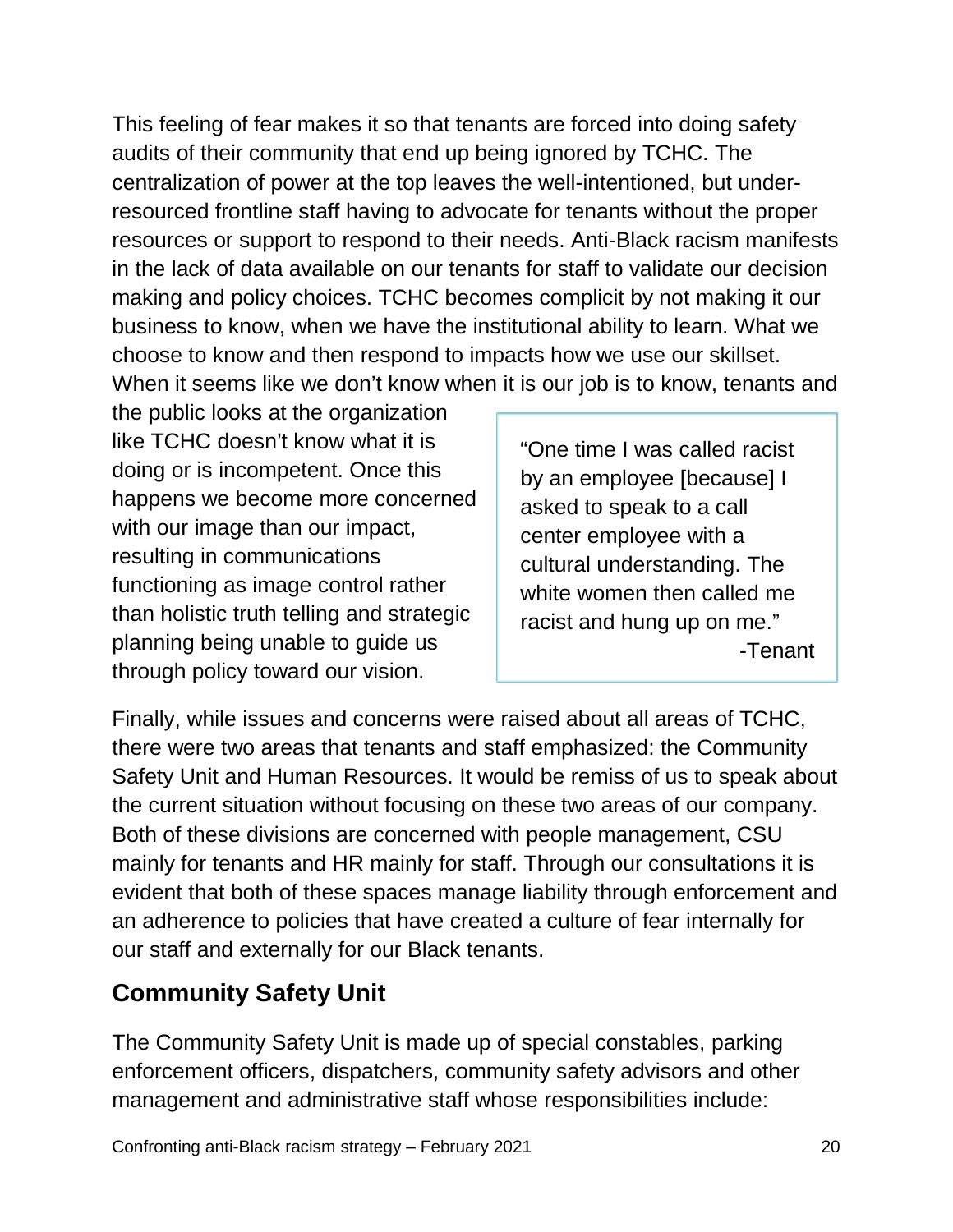- conducting daily patrols on Toronto Community Housing properties
- delivering a variety of safety programs for tenants
- ensuring the security of tenants, buildings, and events
- working in close partnership with other law enforcement agencies including the Toronto Police Service
- participating in a variety of community policing liaison committees

After the amalgamation of various public housing organizations into the Toronto Community Housing Corporation in 2002, the Community Safety Unit began its work through what was characterized as a community engagement approach. Over time, coinciding with tough on crime initiatives and efforts to address gun violence in the city, the unit moved towards a more rigid enforcement approach, including giving CSU officers special constable status.

To inform this report, we held a series of group consultation sessions with CSU officers, and one-on-one sessions with past and current CSU special constables. We also heard directly from tenants, as CSU came up consistently in almost every tenant session we held.

The evolution of CSU, including the increased hiring of ex-police officers at all levels, privileging enforcement, valuing of policing skill sets and experience and special constable status, has resulted in tenants and staff noticing and feeling the impacts of an approach that is more aligned with the Toronto Police Service. TCHC special constables have peace officer authority on Toronto Community Housing property and the ability to enforce legislation, including the *Criminal Code of Canada*, the *Controlled Drugs and Substances Act*, the *Mental Health Act*, the *Liquor License Act*, the *Trespass to Property Act*, and the *Provincial Offences Act*[1](#page-21-0) through use of force and the power of arrest.

CSU has these powers so they are able to respond to critical incidences on TCHC properties from a community safety approach and not so they can replace or replicate TPS. CSU is supposed to be an alternative option;

<span id="page-21-0"></span> <sup>1</sup> <https://www.torontohousing.ca/careers/communitysafetyunit>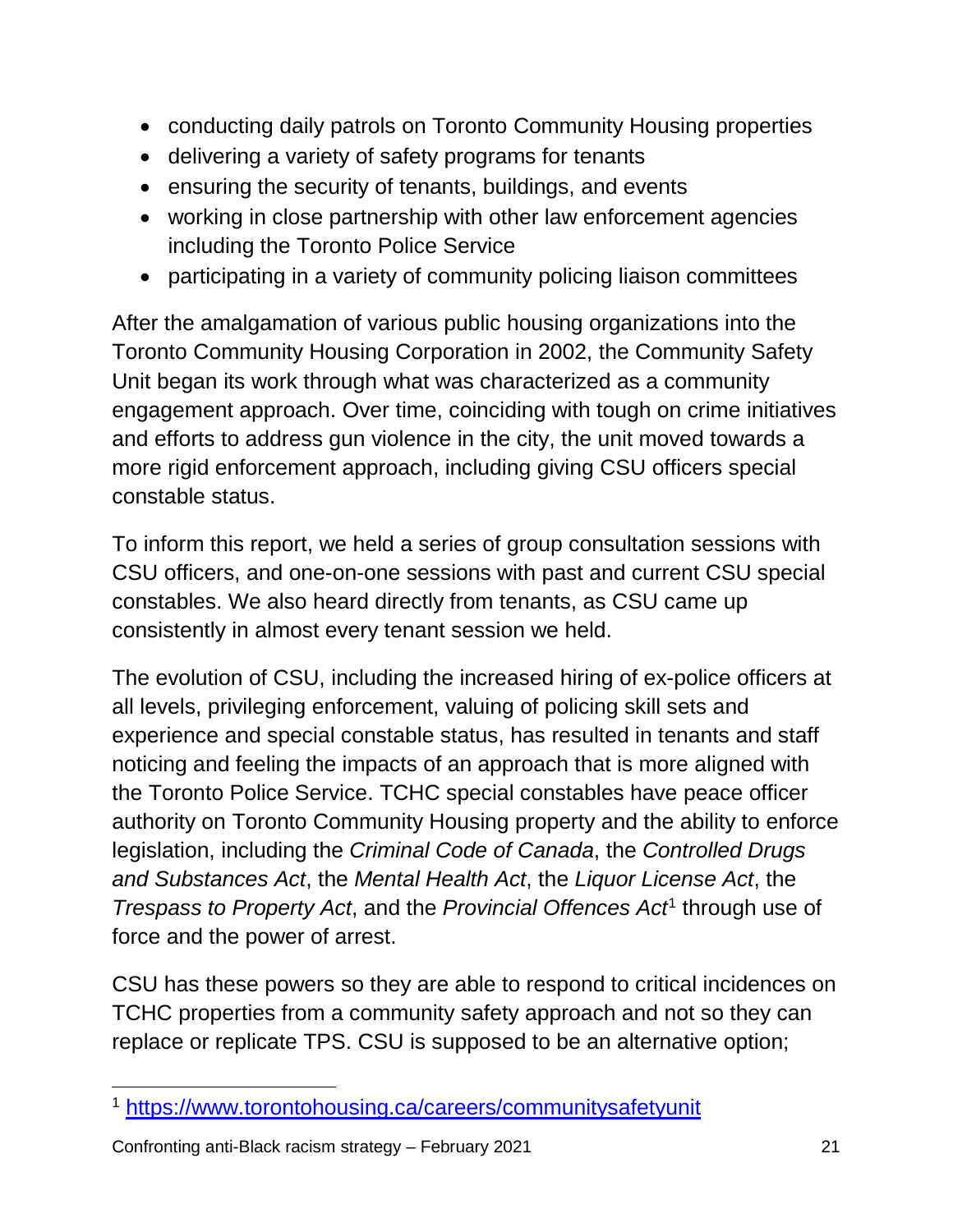however, giving them police-like power, which overshadows the community development aspects, means replicating the same historical injustices that have existed between Toronto police and Black communities.

Based on what staff and tenants shared it is clear that there is confusion about the Community Safety Unit's mandate. CSU special constables stated not only did they not see a significant difference between them and the Toronto Police Service, but tenants did not as well, naming the uniform's likeness to those of TPS as contributing to the confusion. The

"We market ourselves, like we are the police for TCHC properties. We try to have it both ways, we want to be police and then be different than police. We do everything the police do, but we don't carry guns. In some instances, the guys are saying they would like to. I don't know if we're trying to be different, because in some instances it works for us." -Staff

sessions with officers also demonstrated a lack of adequate training around cultural sensitivity, anti-Black racism, and interpersonal skills and human rights.

Tenant consultations suggest that over time, CSU's emphasis has been more on policing approaches to manage safety. Practices of de-escalation and internal conflict resolution have become less apparent in the engagement between tenants and CSU. Tenants recalled stories of CSU in its earlier years where officers would connect with youths' parents if they

noticed mischievous behaviour. In contrast, they stated that the CSU of today has the reputation of "treating youth as criminals." As Black youth continue to be criminalized through unfair carding practices and the school to prison pipeline, the additive policing that is facilitated through CSU that impacts young Black tenants in TCHC is alarming.

During the course of the consultations, tenants raised many points about the kinds of changes to CSU they would consider meaningful from TCHC. A theme that continuously came up was that of building stronger ties between CSU and local communities, including: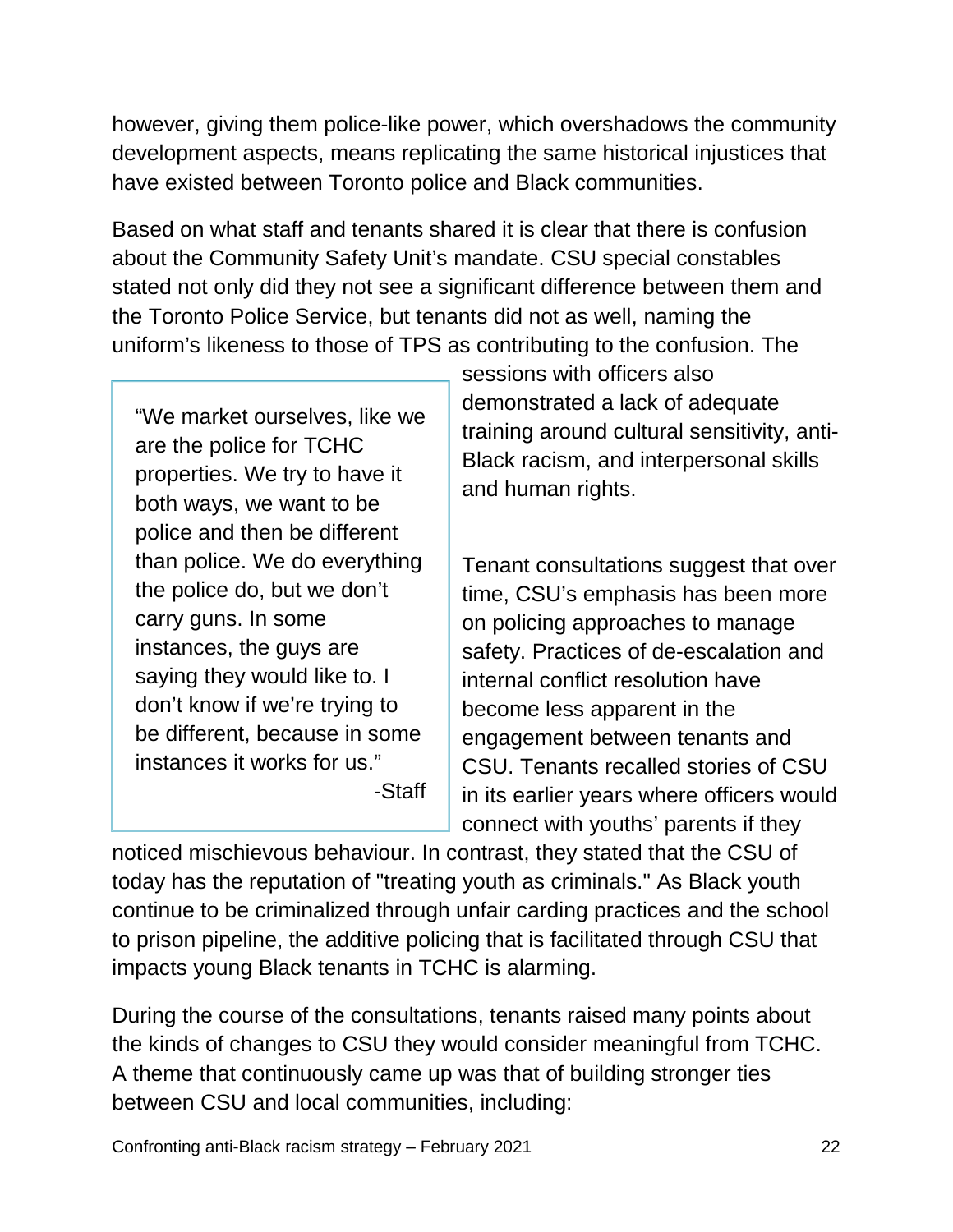- CSU being made up of community members only, who have lived or are currently living in TCHC
- CSU receiving sensitivity training from community members
- Community members being empowered to help select CSU special constables and being part of the disciplinary oversight process.

Tenants suggested that CSU should connect with community peacemakers before calling TPS. Tenants want the community as part of the CSU decision-making processes and for CSU to be more community friendly, through close partnerships with social workers and community organizations instead of police.

Tenants also emphasized the need for CSU to use a community-centered approach, and should truly understand the effect calling the police can have on people's lives and should only do so when absolutely necessary. Tenants expressed the need for CSU to be more engaged in the community, and work as advocates for tenants not act as enforcement. Tenants mentioned that CSU officers should have a background in social work and youth work and that the job description for community safety needs to change.

"Someone [I know] was on curfew after being on house arrest as a minor and was caught by CSU in the elevator going home late from a friend's house. The friend lived in the same building but, he was supposed to have been in his unit earlier. So they handcuffed him and called the police before even asking his name and details around his curfew. The boys say it's clear TCHC is working with the police because there is no way the CSUs could have known about the curfew - it was just a 17-year-old Black boy in the elevator of his own building."

**Tenant** 

Lastly, tenants spoke about the CSU budget, stating CSU should be subject to an in-depth external review of its budget and financial allocations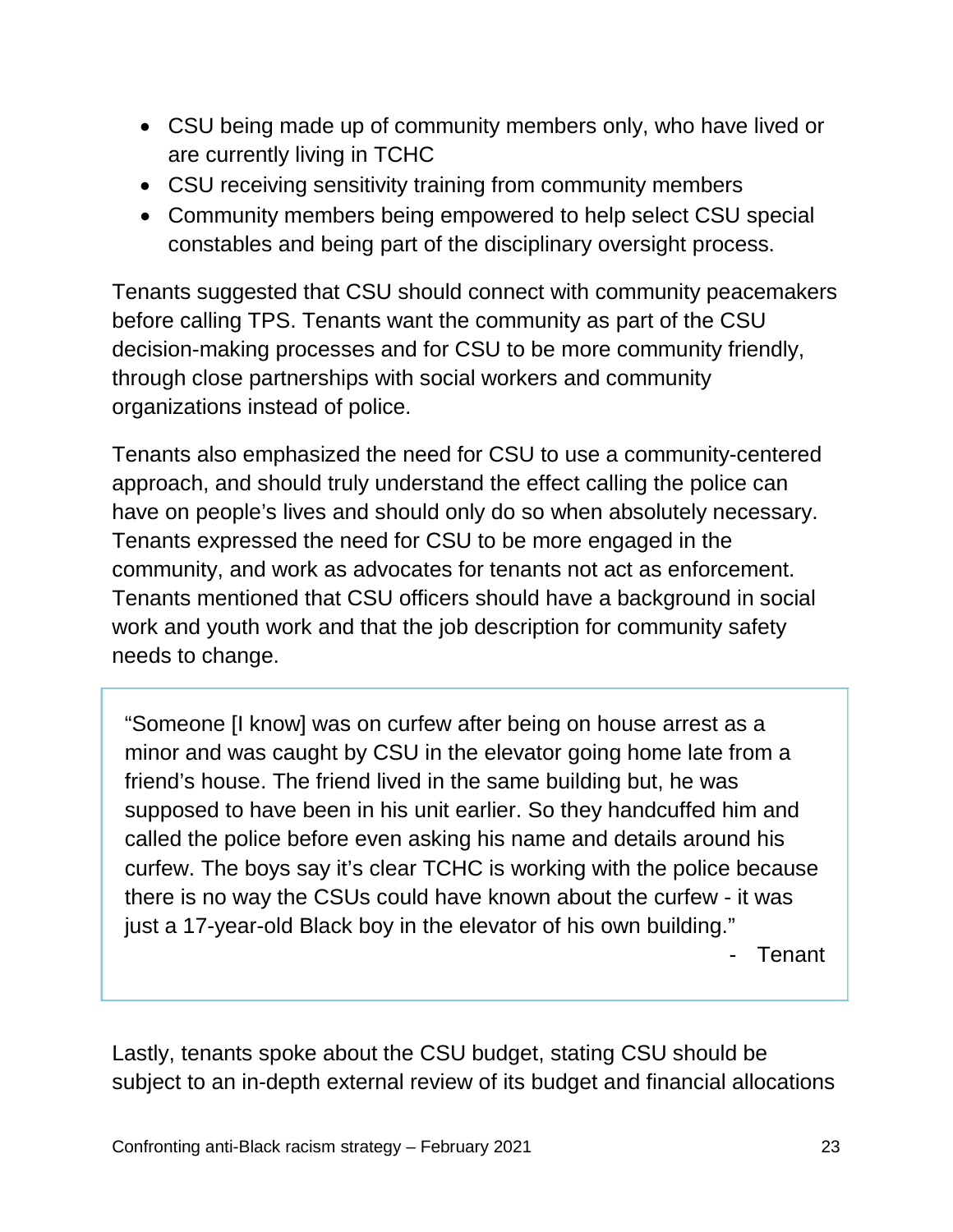and the CSU's budget should reflect a commitment to confronting anti-Black racism and community development, with allocations towards community partnerships that are attuned to the defunding conversations happening locally in Toronto.

CSU special constables recounted stories of talking to parents, parents counting on them to help steer youth in the right direction, but that they were only able to do this once they established meaningful relationships with community that went beyond yearly "public relations events." Carrying groceries, walking in community, having conversations created pathways for residents to connect with CSU officers when they needed them. Officers emphasized building relationships and trust during "good times" rather than only showing up during "the bad."

These ideas can and should act as stepping-stones in the re-imaging policing conversations. They are concrete suggestions that move the conversation from imagination to reality. Adopting innovative approaches to community safety empowers tenants to engage in fostering safe spaces alongside social housing staff. Approaches that are more punitive duplicate and embed policing bodies into neighbourhoods, and as a result further criminalize tenants who are vulnerable to policing forces.

It is important to recognize that enforcement does not guarantee safety. Successful community safety strategies consistently point to more investment in young people, poverty reduction, and overall community wellbeing. Community safety must be looked at holistically and not replicate policing models that have been historically and are currently are being critiqued for their anti-Blackness.

A summary of frequently repeated tenant-related concerns reflected in the sessions include:

• **Enforcement** – A significant number of tenants stated CSU operates from a policing approach instead of a community development approach and contributes to the school to prison pipeline by enforcing minor infractions.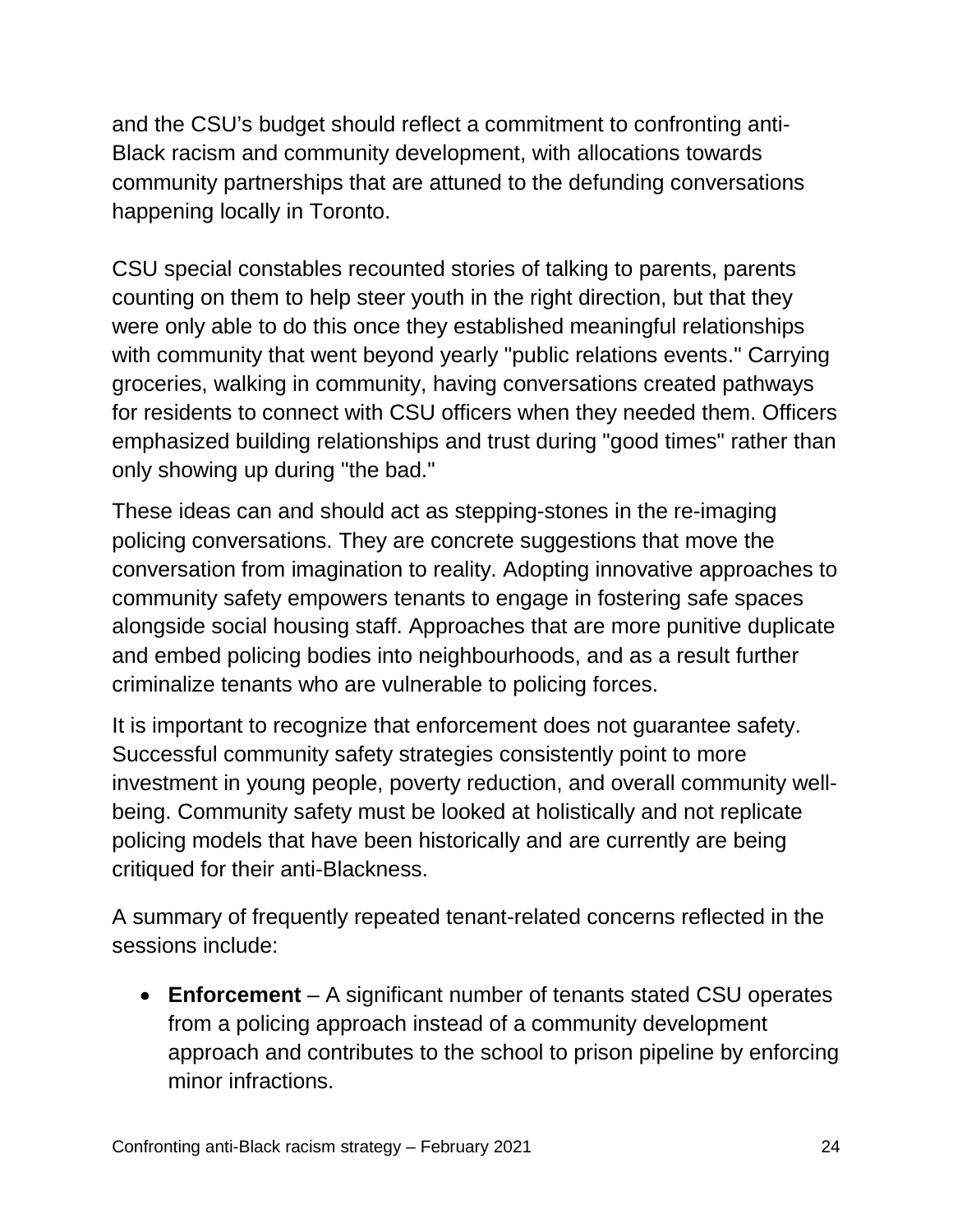- **Similarity to the Toronto Police Service**: A significant number of tenants spoke at lengths of the likeness between TCHC's special constables and police officers and that the increase of CSU presence does not make the community feel safer.
- **"Us vs. Them" dynamics**: A significant number of tenants see special constables as a threat. All young Black men in the sessions noted that they feel targeted, mocked and unsafe in their communities. The use of the Agent of the Landlord Agreements between TCHC and TPS also fosters the "us vs. them" dynamic.

A summary of frequently repeated CSU officer concerns reflected in the sessions include:

- **"Us vs. Them" dynamics**: CSU special constables stated they feel the community does not understand their role which contributes to an "us vs. them" dynamic. They also noted that the community sees them as police which often makes it difficult for them to do their job.
- **Lack of training and support:** CSU staff highlighted a lack of cultural sensitivity training and support, impacting their ability to effectively connect with all residents in TCHC communities.
- **The similarity to the Toronto Police Service:** CSU staff noted the similarities between them and TPS, stating that they "essentially do the same things except that CSU officers don't have guns." They also noted the uniforms look the same as TPS resulting in tenants seeing them as TPS.
- **Lack of diversity at senior levels:** Senior levels of the CSU and front-line staff comprise many ex-police officers and do not reflect the diversity of the communities they serve.

#### **Human Resources**

Human Resources is often understood to be the space that manages the people resources needed to ensure companies can deliver their mandate. The HR division provides human resources support to all employees, including the areas of recruitment, training, and labour relations. Staff, specifically Black staff, spoke at length about how HR's policies and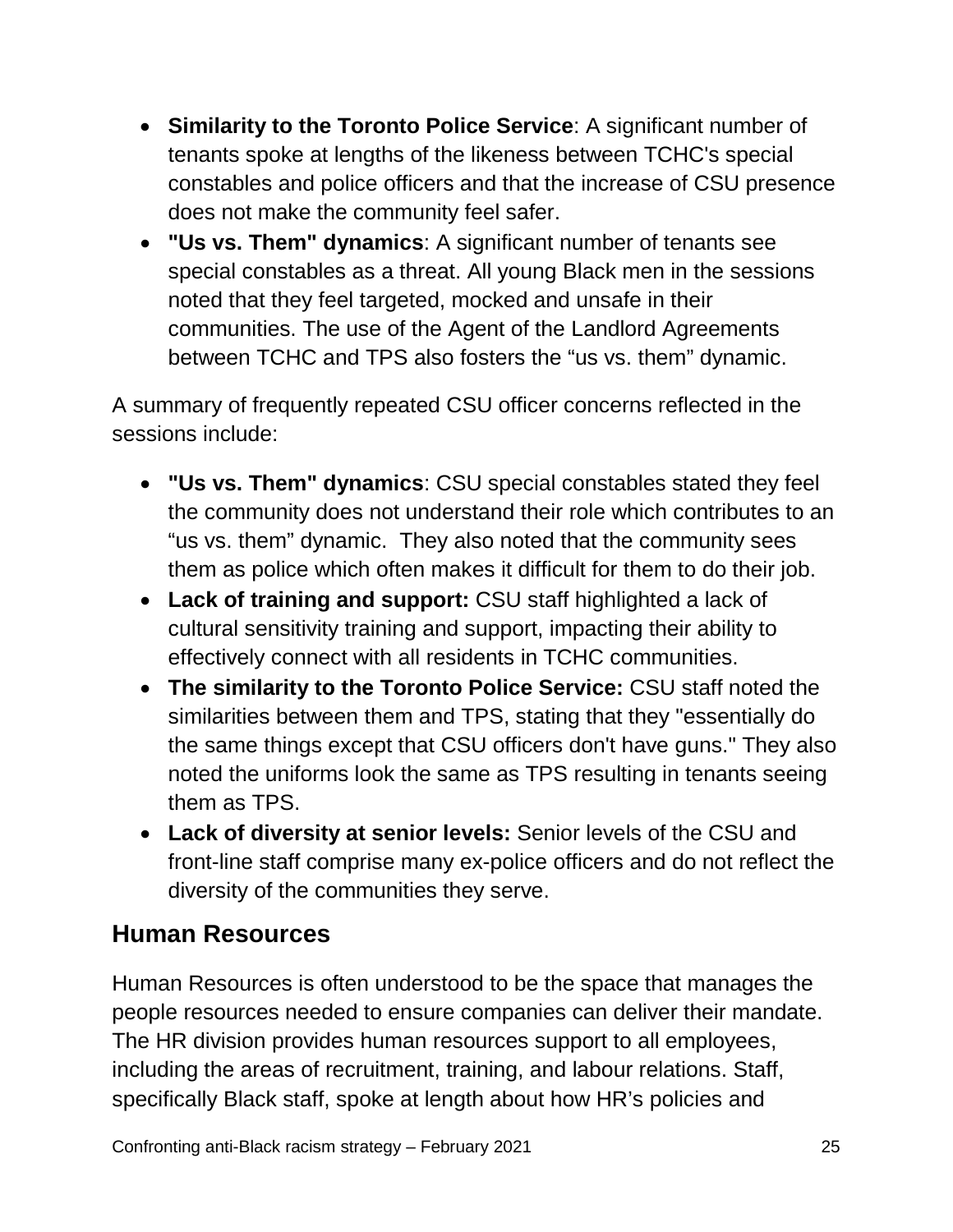procedures are deployed only for those in positions of power and influence, but not for those further from positions of power, creating a culture of fear and inequity in the organization.

"TCHC does have policies on discrimination. It is not transparent on how the complaint will be processed which needs to change. What are the steps for employees? Policies need to be out there in the open for TCHC staff to access."

-Staff

During the consultations, both Black and non-Black staff highlighted concerns about:

"[one of] the barrier[s] to allyship in TCHC is nepotism. There are entire families that work at TCHC - husband and wife, siblings, cousins, etc […] So when there's nepotism it makes people 'untouchable', accountability is ruined and workplace culture is ruined by things like bullying."

-Staff

• **A culture of fear:** Mistreatment from management and constant restructuring have contributed to a toxic culture. Although several of the employees who created this culture no longer work at TCHC, there are ongoing negative impacts on the staff that remain at TCHC.

• **Inconsistency and non-transparency of policies and procedures**: There is inconsistency in how policies and procedures are enforced. The organization has failed to communicate the use of these policies to staff.

**Lack of trust:** Over the years, the constant changes occurring at TCHC (i.e., staff changes, executive leadership changes, organizational changes, and what some staff identified as a history and culture

of patronage and nepotism within TCHC) and how HR manages these changes have contributed to the ongoing distrust between HR and staff.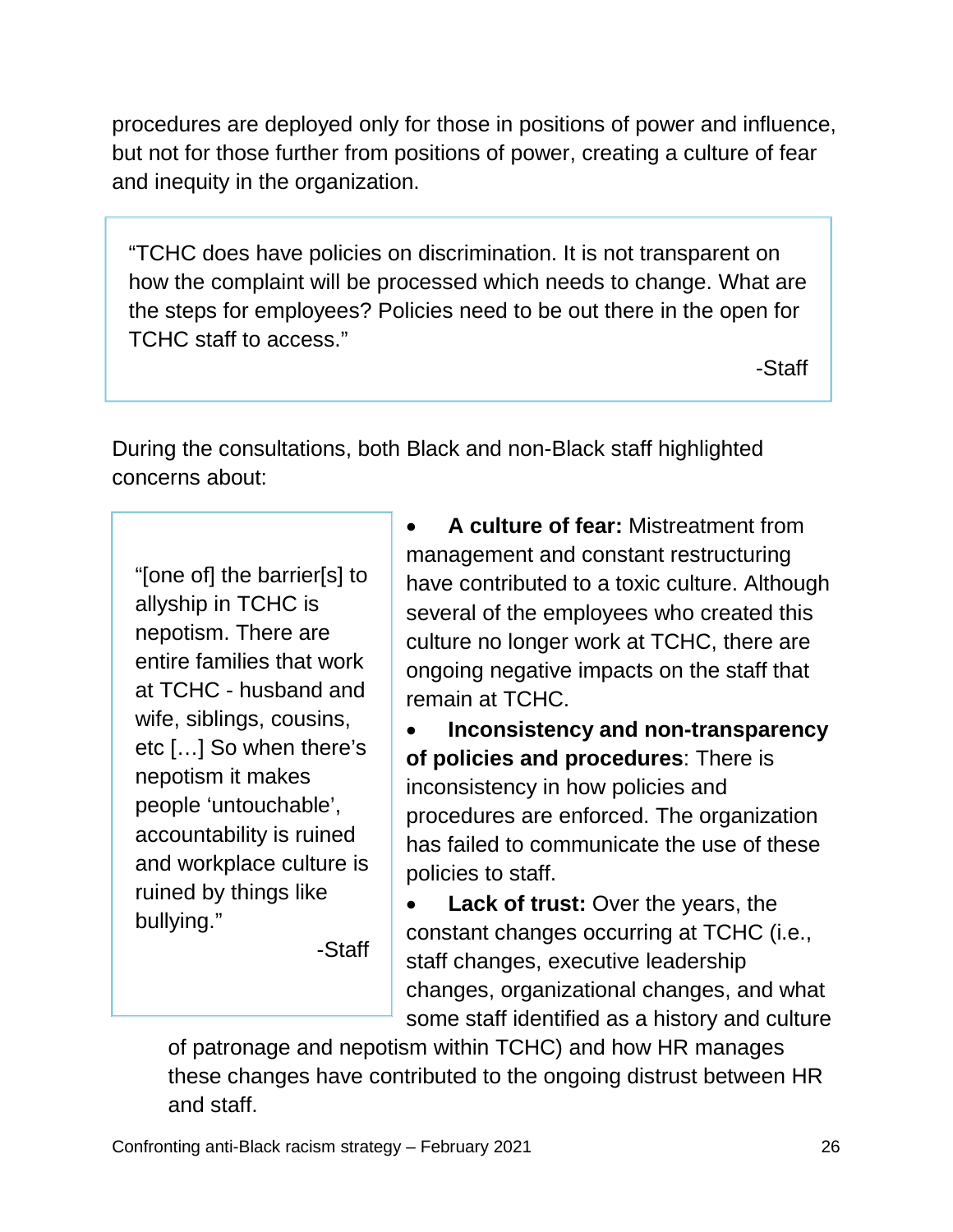The culture of fear and inequity still exists both in the behaviours of HR and in the perceptions of staff because the conditions and behaviours resulting from HR's history have not been directly addressed or unlearned. This document acknowledges the current efforts of HR to address this current reality; however, the strategy will ensure that the work is effectively accomplished by focusing on the impacts on anti-Black racism. TCHC as an employer must respond to the internal conditions that prevent staff from being able to do their best work, and are actively working to address this and other historical challenges through its current commitment to transformation and change.

## **Informing narratives of anti-Black racism at TCHC**

This section is a reflection of what we heard from staff and tenants. These narratives have informed our work in diagnosing the problems and developing solutions. While reading this section, images will come to mind; while seeing these images, try and see what the opposite experience would be and how we can make that opposite experience possible. This is not the opinion of a few people, these are the experiences of all of those we spoke to during the consultations.

#### **What we heard from Black tenants:**

Being a Black tenant living in Toronto Community Housing means you are reminded daily that as a Black person, people see you as a problem. Your experience is shaped by how TCHC sees you and how the City of Toronto

sees you. As a Black person living in social housing, your experiences will be impacted by the many stereotypes and assumptions about Black people that exist. The stereotypes and assumptions that say that Black people are criminals, complacent, fatherless, single moms, dangerous, dishonest and therefore undeserving. TCHC's policies that are influenced by these stereotypes will make it so that the unique

"TCHC often treats their tenants like criminals and don't want to seem accommodating to residents because it feels like you're accommodating criminals."

-Tenant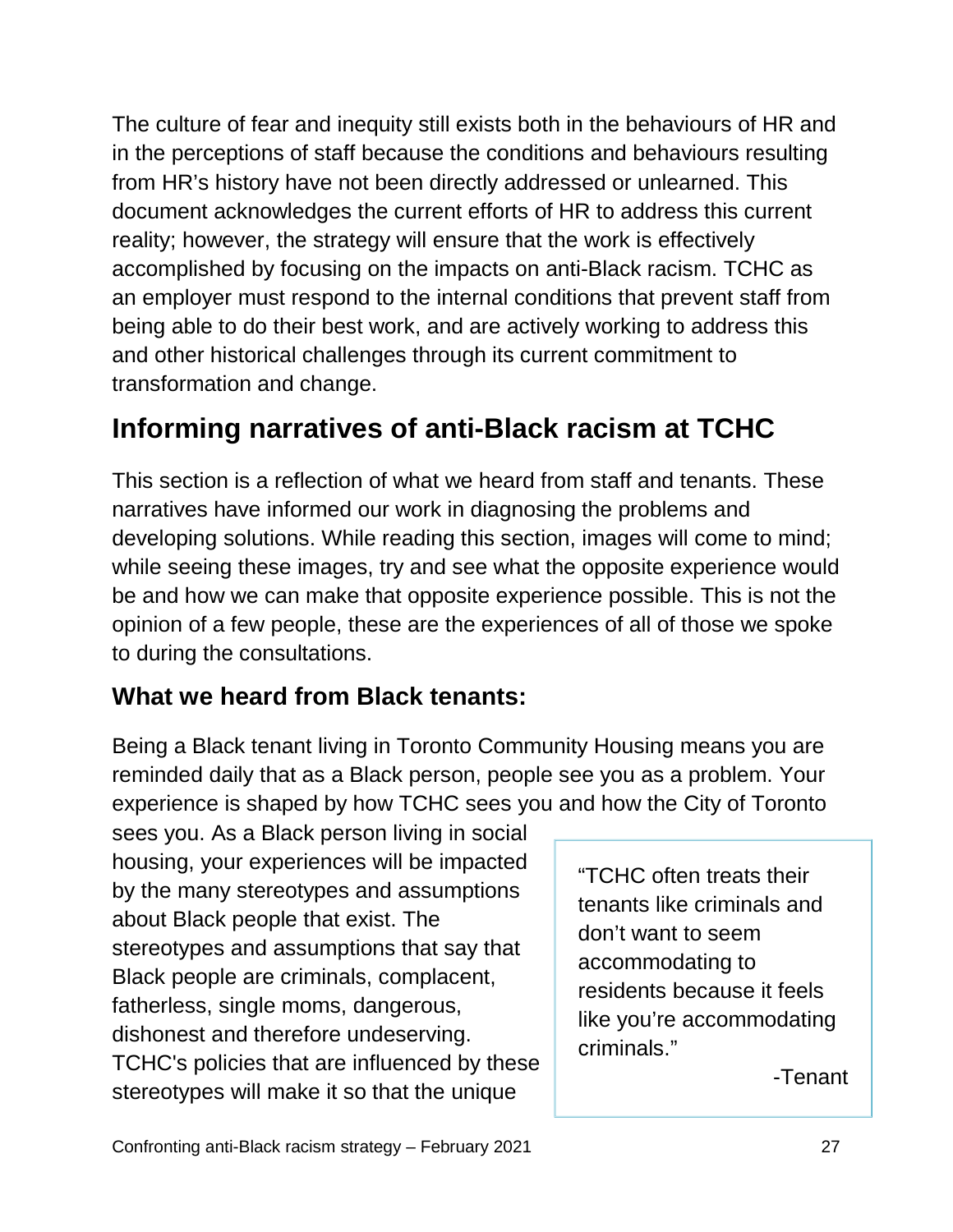intersectional experiences of Black people are not included in the assessment of your needs.

Being a Black tenant means the biases and lack of cultural competency of staff will shape how you receive service, and if those services are not adequate, your complaints will sometimes be met with threats or consequences, that's if those complaints are heard at all. In 2018, police in Canada reported 283 incidents motivated by hatred against the Black population. This represented 36 per cent of all hate crimes targeting race or ethn[i](#page-58-5)city, and 16 percent of all hate crimes in 2018,<sup>xviii</sup> which means being a Black tenant in TCHC there's a high chance your neighbours will use racial slurs and racially charged language towards you. There is also a chance that you will be subjected to a culture of spying by your neighbours, who will watch your movements and report you as being "suspicious." In Toronto Black people are over-policed. For Black tenants that means CSU officers or police officers independently or together work to protect property and other people from you, without offering you those same protections.

Due to systematic racism, a disproportionate number of Black Torontonians are more likely to be unemployed or under-employed. Torontonians of African descent have an unemployment rate of 13 per cent, nearly two times the provincial rate.<sup>[xix](#page-58-6)</sup> They are also more likely to live in poverty, which means Black people will likely rely on low-income housing for safe places to live. However, being a Black TCHC tenant also means the policies of the company penalize saving money and having any increase in income you receive be stripped in additional rent and loss of subsidies. When employers see a TCHC address, they may reject your application. Your ability to gain employment can be impacted based on a charge you received because a special constable enforced a policy and charged you rather than de-escalating and supporting you.

In 2016, close to 35 per cent of Black children in Toronto were living in a low-income household, compared with close to 20 per cent of children in the rest of the population.<sup>[xx](#page-58-7)</sup> Because of limited opportunities, racism and a general sense of hopelessness as documented in the Roots of Violence report<sup>xxi</sup>, Black youth are more at-risk of contact with the justice system,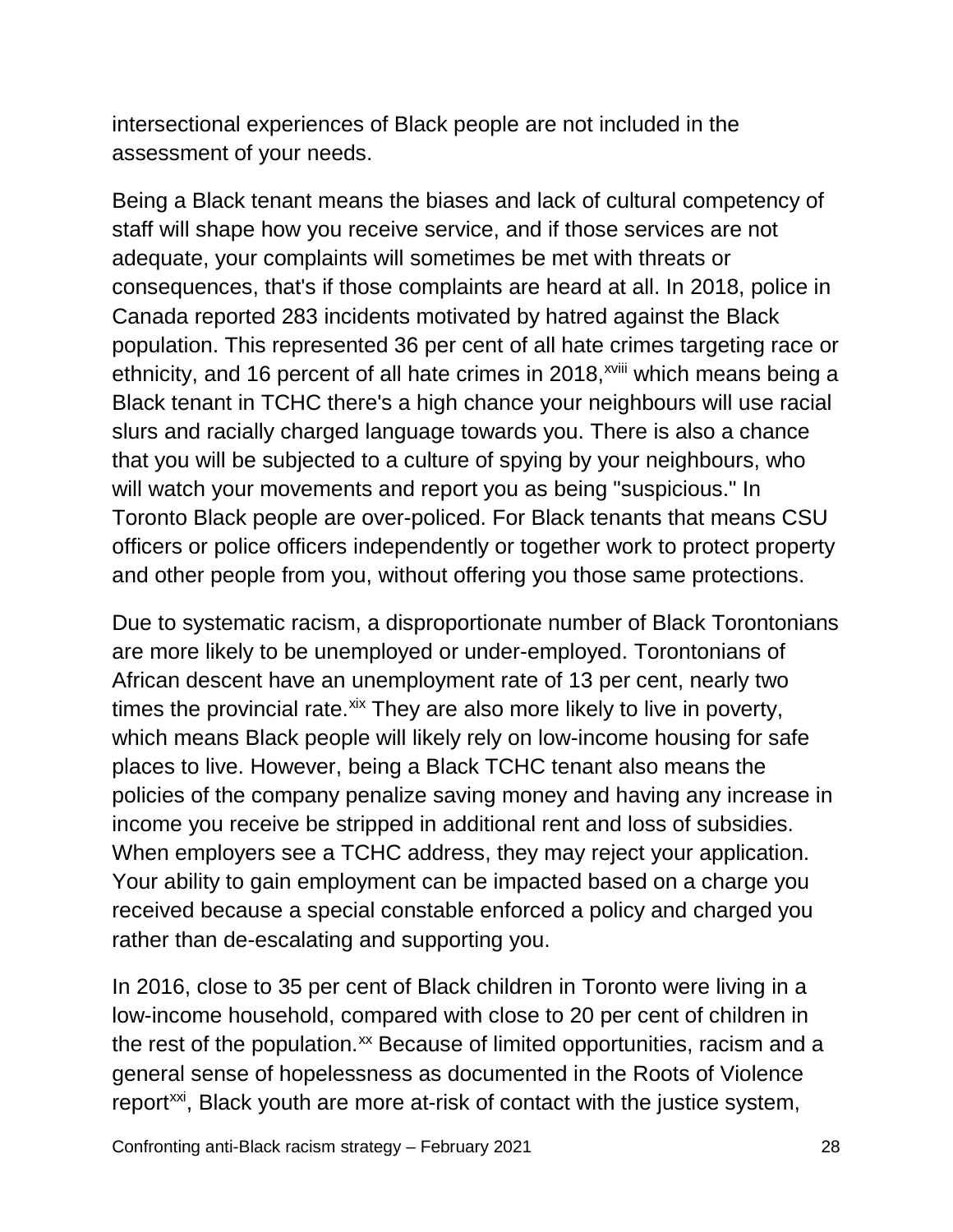"A lot of tenants are losing faith in TCHC. The physical condition of the buildings has been so dilapidated that they have to be torn down, in the process displacing residents which is an added inconvenience in their lives. Why are there no consistent repairs done and it is left to the point where the only way to fix things is through redevelopment and displacement?"

-Tenant

and that involvement impacts their and their family's tenancies at TCHC. Black youth, particularly young Black boys, don't feel safe: Not only from other potential threats, but unsafe from the people who are supposedly here to keep them safe.

The vague language of the policies in place will allow you to be evicted for "anti-social" behaviour through the discretion of staff, discretion that ends up getting applied in racially biased ways. Being young, Black and male in TCHC means that the way you are treated by your communities and by staff leaves you unsupported, completely misunderstood and stereotyped. For TCHC, this means the way we do our work disproportionately harms young

Black people. Being Black at TCHC means that your experience of what it means to be Black and senior, Black and queer, Black and an immigrant, Black and Muslim, Black and of different ability, are not accounted for or acknowledged when interacting with TCHC.

Black people throughout the city experience the dehumanizing impacts of anti-Black racism on transit, in the workplace, in stores, in schools, and health care settings. However, for some Black people, their homes are sites of refuge, safety, and security– a sanctuary from the damaging experiences of anti-Black racism. This is not the case for Black tenants living in TCHC. Anti-Black racism is seemingly inescapable for them.

#### **What we heard from Black staff:**

If you are a Black employee at TCHC, you will not consistently see yourself reflected in senior management and not at all in executive leadership. If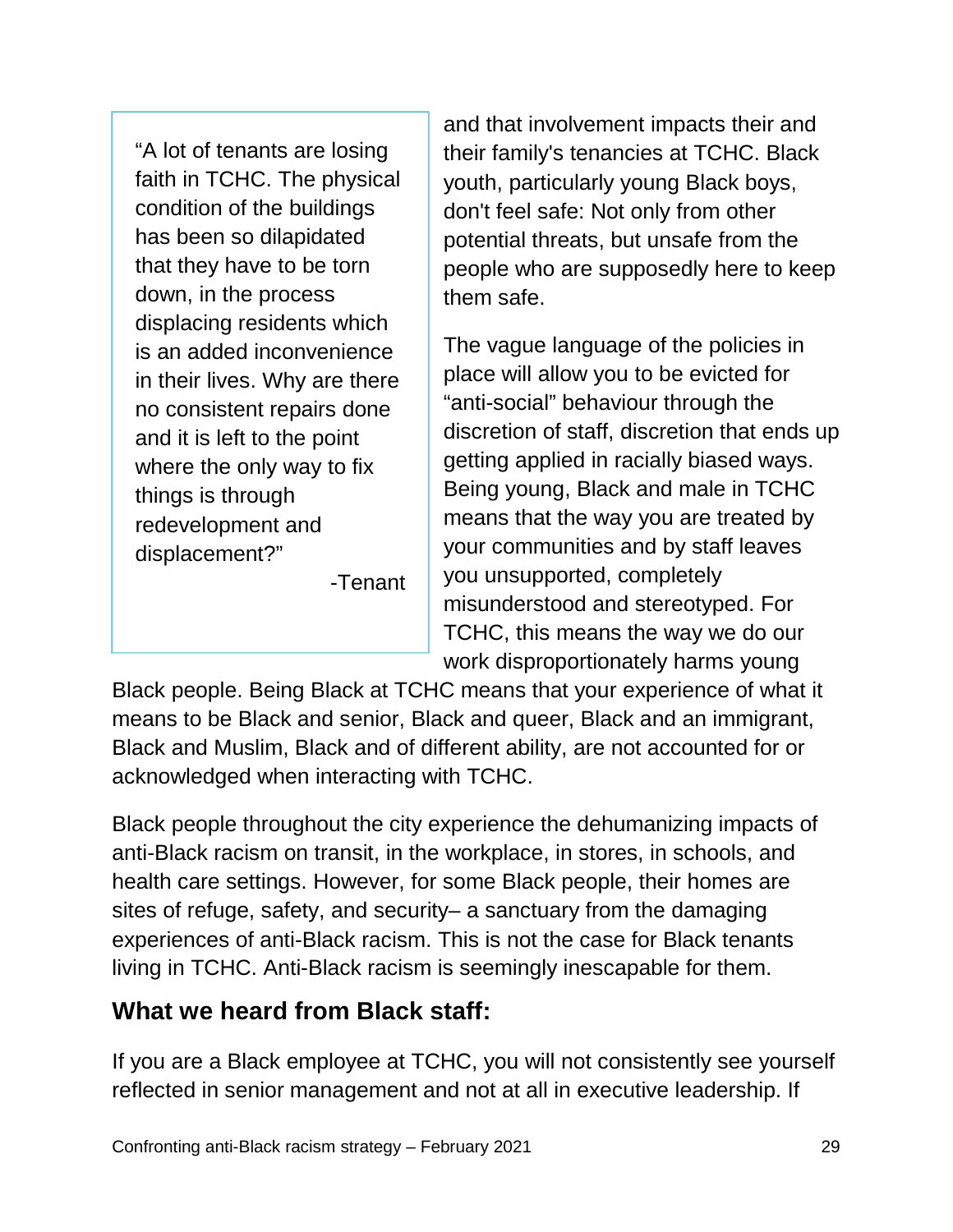you are in a management role, you are often seen as a leader/representative for the Black staff voice but are ill equipped to support them because the systems do not support you. You will be asked to choose between upholding and implementing policies and procedures that are harmful to people who look like you or risk losing your job. You will have to make tough decisions because you are intimately aware of the outcomes for Black people and although you want to help the tenants you work with, the system is not set up in a way that supports you to center the experiences of tenants.

"Tenants make comments like 'you don't fight for our people' or 'you don't represent the Black community.'" They feel like the system is against them, and you're not helping us. Tenants see Black staff as a means to help them against the failing of the system. I try my best to see how I can help. It takes energy and effort. You have to be able to give the help they need, but not do it for them, or else it becomes impossible." and a staff state of the staff state of the staff state of the staff state of the staff state of the staff state of the staff state of the staff state of the state of the state of the state of the state of the

As a Black staff person, you will be seen as a source of support for Black tenants, as kin, but if you are doing your job as is, you will be known as a "sell-out." You will not just be a staff person, you will be a Black staff person, which means you play the dual role of the Black informant. When it works for your colleagues your lived experience of blackness will be leveraged, but you will not be acknowledged for it. When it doesn't work for your colleagues, that experience will be reduced, dismissed, and invalidated. You will be asked to prove yourself more while being promoted less. You will have your hair touched, your food will be described as "interesting," told you are not like "other Black people", "you are one of the good ones", "wow, you are so articulate" and if you bring this up to HR, you will be told you are creating a hostile work environment.

You will come to work and hear your teammates talk about "single Black mothers" and "ghetto Black people" and you will wonder if they say these things about you when you're not around. Some of your colleagues will even create and advocate for policies that would make you feel like a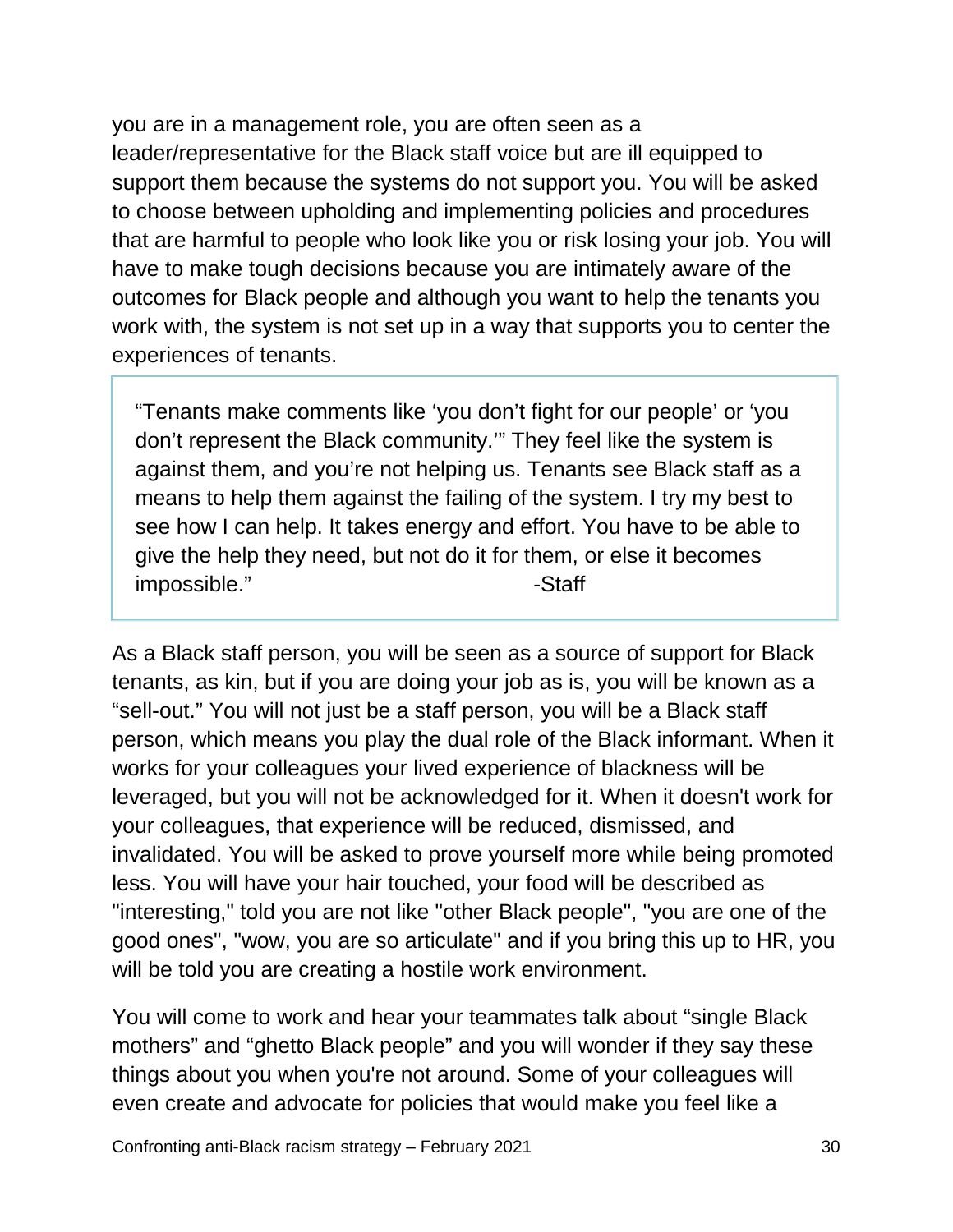criminal, if you were not a staff person. When you attend events and meetings, you will be spoken to with the cloyingly sweet tones reserved for tenants from staff that rarely meet with tenants and mistake you for a tenant based solely on the fact that you are Black.

#### **What we heard from non-Black staff:**

Being a non-Black employee at TCHC means that you will be a witness to anti-Black racism and not know how to respond. Being a non-Black employee at TCHC means that you will witness or see your colleagues experience anti-Black racism and not have the support, knowledge or language necessary to help them. You will see your colleagues marching in the streets in response to violence against Black people, and see them take that activism into the workplace, and wonder how you can help, without jeopardizing your job. It means you'll see your organization put out a public statement saying they have a "commitment to eliminating anti-Black racism and all forms of discrimination" but not put out a statement acknowledging how the work we do is also harmful to Black people or what

"What has been done historically at TCHC, is making our policies colour blind. We don't see when the policies impact different communities differently. We don't ask how these policies impact the Black tenants in a different way, through an ABR lens. On paper these policies look neutral, but they are not." -Staff you can and should do to be a part of the solution and not the problem.

You will see tenants struggle, suffer, and be unable to respond with feeling, but only with a cold and cruel sense of professionalism. It means you'll see things, but never speak or react to them in ways that are meaningful. It means that you are expected to follow policies and procedures that fail to capture the realities of what tenants and staff experience at TCHC and you may experience push back for even trying

to solve the problems.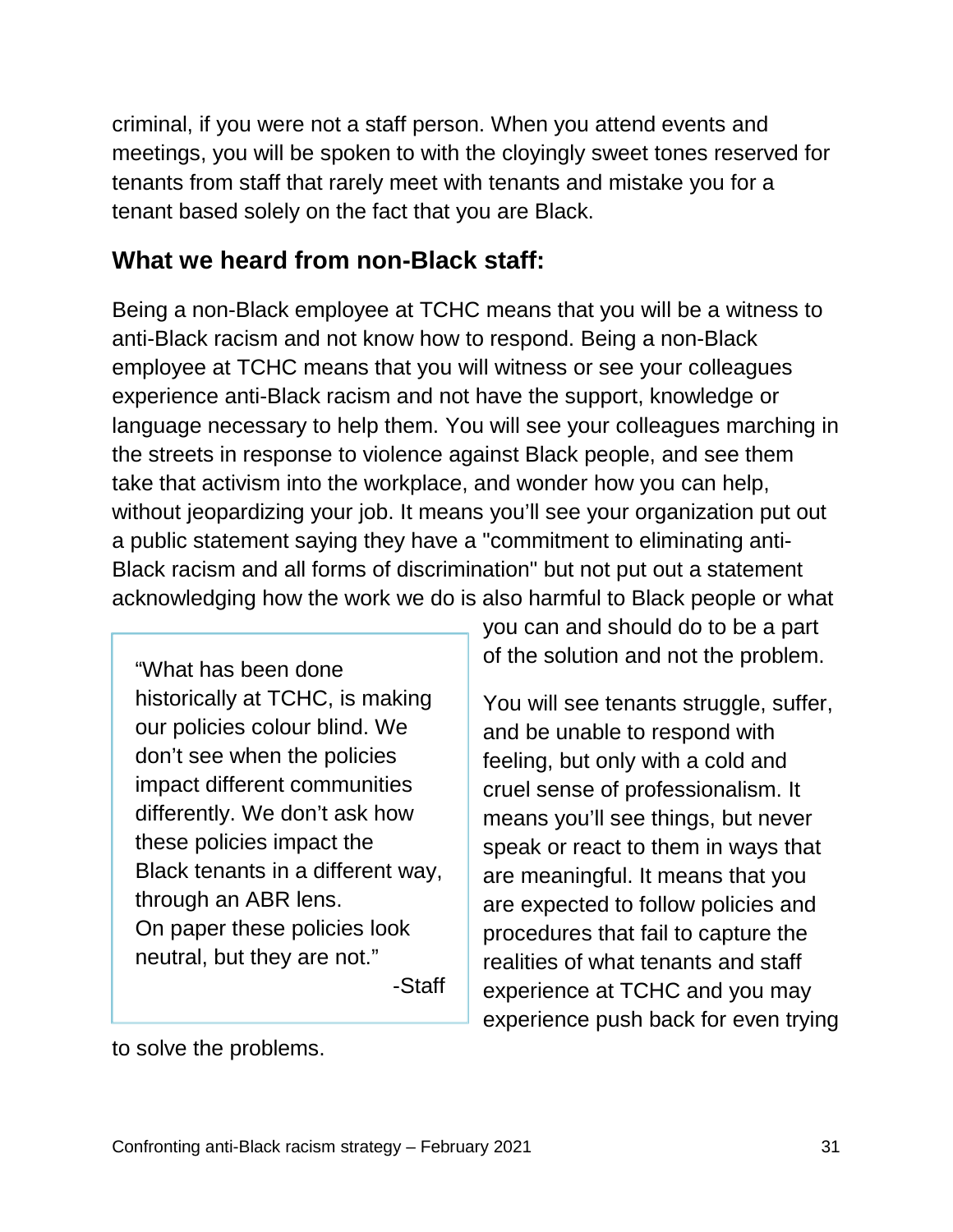As a racialized employee you can feel left out, frustrated and apathetic because you experience racism too but no one is addressing it. It means you work for a company that is in the public eye, many times for negative stories. It means you'll work for an organization that serves vulnerable, marginalized populations but operates primarily from a corporate lens that is sometimes in conflict with what is most supportive to tenants. It means that your colleagues with business and professional backgrounds are tasked with creating policies and procedures, while never meeting or working with tenants, and not seeing how these policies and procedures impact tenants.

## **What we heard and learned: Understanding the collective experience of anti-Black racism**

Anti-Black racism manifests in our policies and programs, interactions between tenants and staff. It is found in our offices and our communities. It directly impacts the lives of countless Black people in Toronto. There is a contradiction that exists between what being a social housing provider means and the way we do our work. This contradiction is underpinned by anti-Black racism. Anti-Black racism threatens TCHC's success and its stakeholders. The conversations on anti-Black racism have raised fundamental questions about what it means to function more as a landlord *or* a social housing provider. Our ability to act as a social housing provider has implications for anti-Black racism. This is where the contradiction, a disconnection, between our role as a social housing provider and the way we work is created. What has become apparent is TCHC is a product of the anti-Black racism that exists in our country, province and city. Our internal response to the external reality and the way in which we work contributes to an anti-Black environment at TCHC.

Being an employee at TCHC means that this contradiction prevents us from being able to provide care and invest in the wellbeing of tenants and their communities. This contradiction leaves employees feeling unsupported in being able to address problems innovatively and confront anti-Black racism when they see it or experience it. This contradiction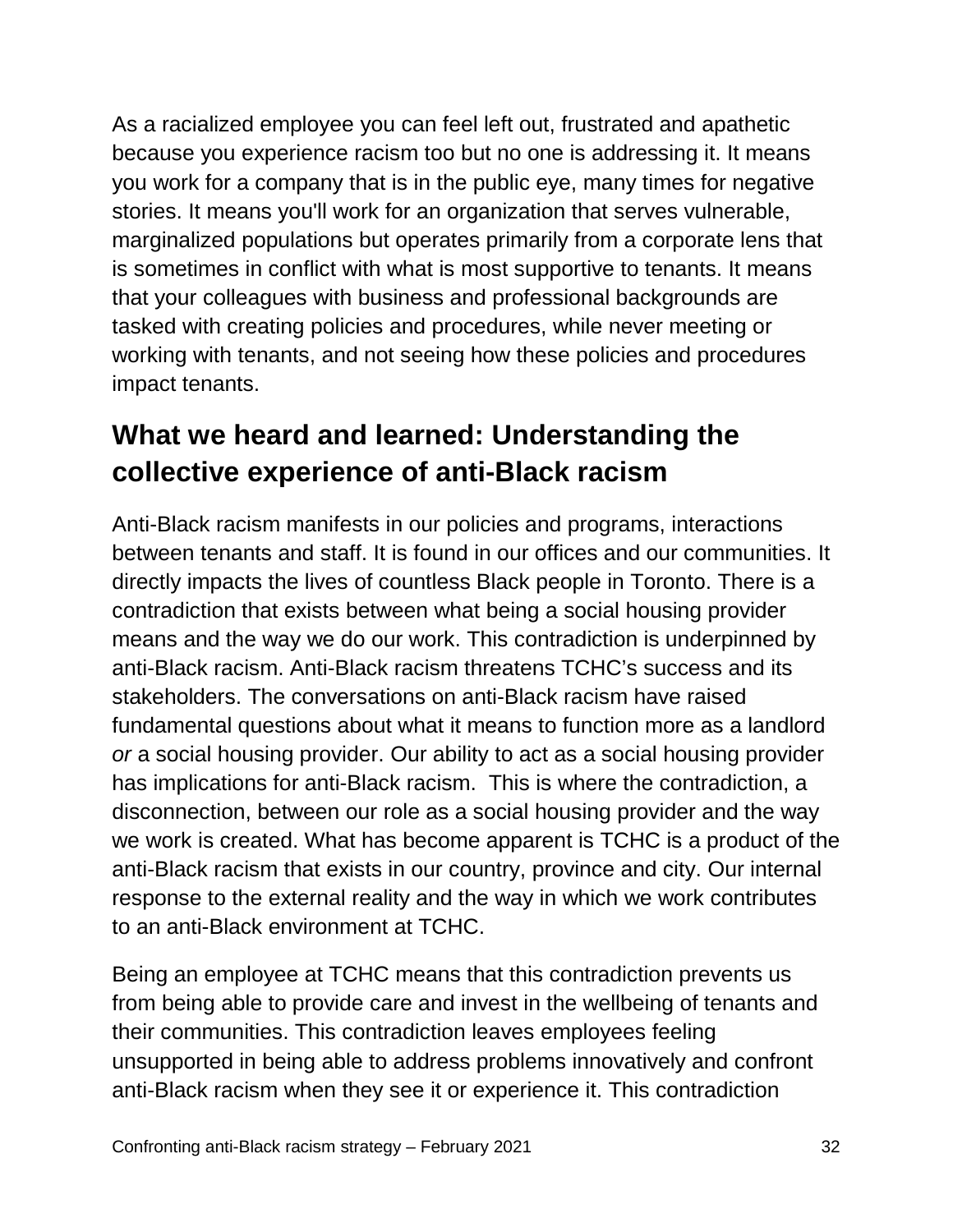leaves staff with little or no institutional support when trying to make TCHC meaningfully better for tenants and staff.

Being a Black tenant at TCHC means that this contradiction creates an environment where your opinion will never be meaningfully heard, no matter how many community consultations you attend, no matter how many staff you speak to, or how many emails you write. A small group of non-Black tenants can challenge what is agreed upon and be catered to without reflecting the TCHC tenant population. It means you will only see superficial changes to your community over the years, but never receive investments that are transformational. It means you will always feel unsupported by our organization.

"On some level [people] benefit from the structure currently in place. [There can't be a] removal of the individual in upholding, drafting and passing these damaging policies without taking the social lens in consideration. If there is not a structural benefit to non-Black staff, at minimum they benefit by not having the discomfort of having to learn, imagine, propose something and work differently. [We can't remove] all onus from people and puts it on things – policy, company, institution – as if people do not directly inform these things."

-Community Stakeholder

Being Black at TCHC means that you might be able to do good for yourself by upholding systems that are inherently anti-Black, but you will not see that same good for the Black community collectively. This is the collective experience of anti-Black racism at Toronto Community Housing. By addressing the roots of this contradiction and confronting anti-Black racism directly, our aim is that systemic change can be experienced and how TCHC operates can be transformed. By directly going after the inherent contradiction that underpins our work, we can directly impact the lives of our tenants and staff and make our organization and our City better.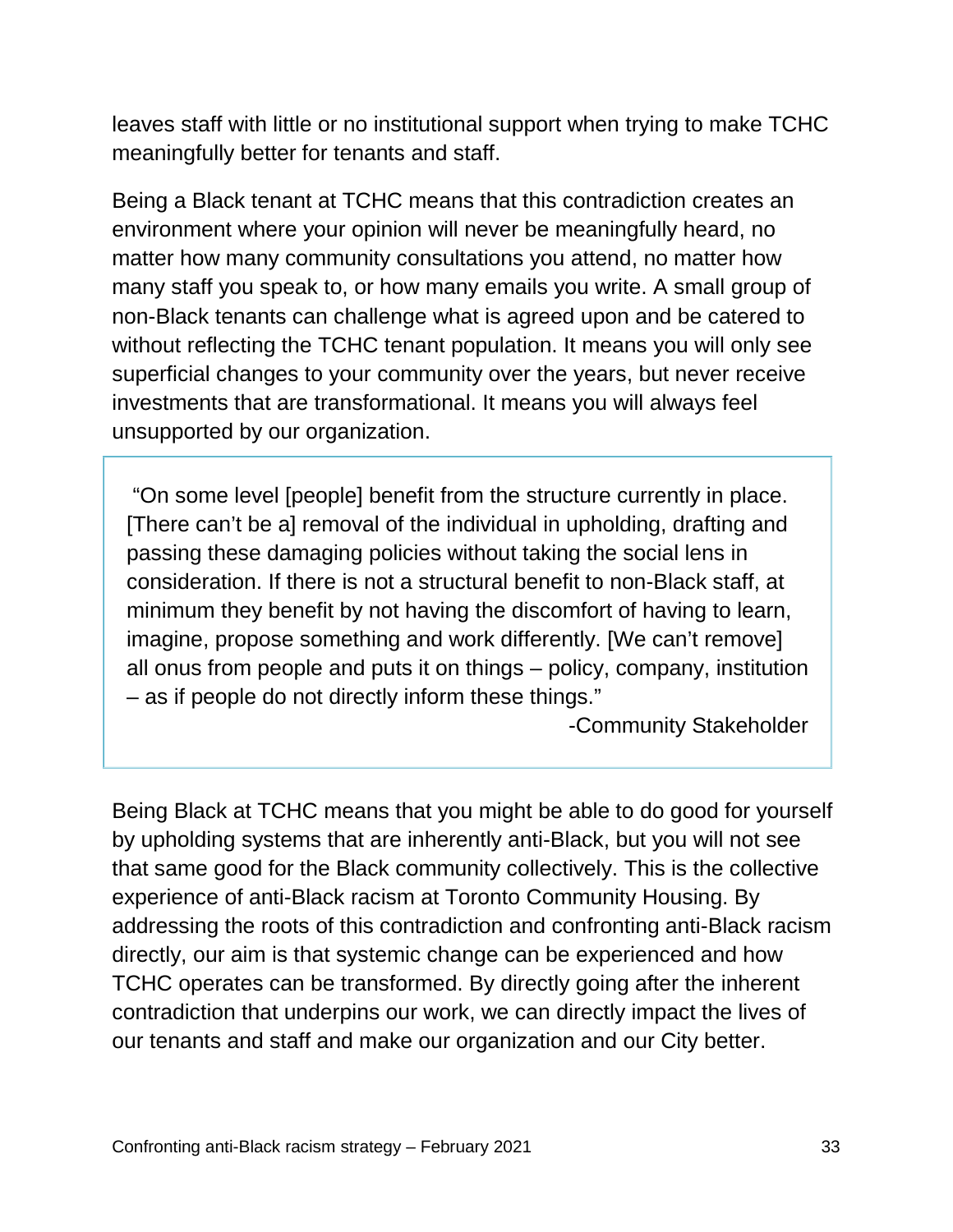# **Part II: Recommendations**

Confronting anti-Black racism strategy – February 2021 34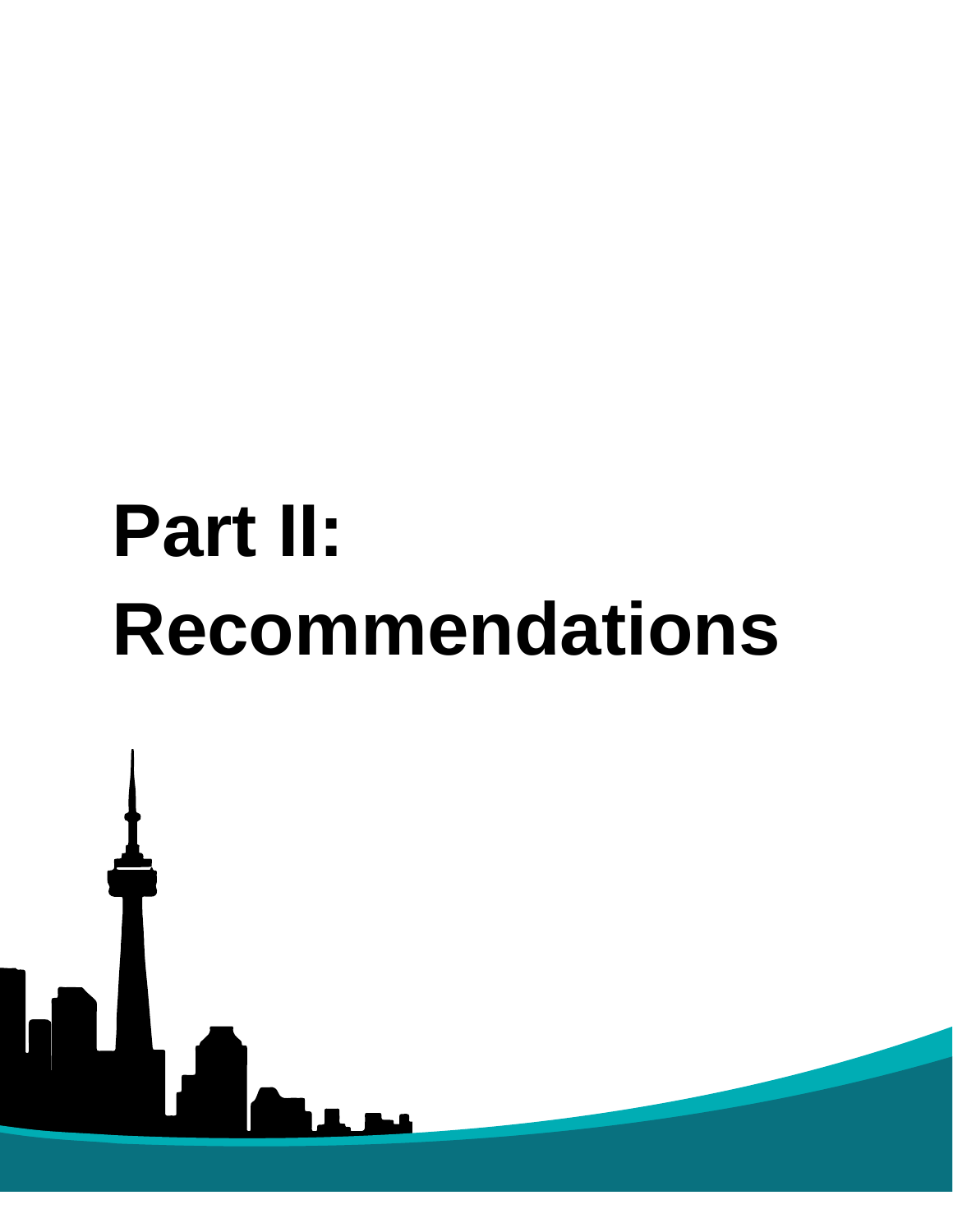## <span id="page-35-0"></span>**Recommendations**

Guided by the learnings from consulting with staff, tenants and stakeholders, we have developed a strategy that offers a way forward. This strategy allows us to mitigate and manage the risk of anti-Black racism. Dealing with anti-Black racism at TCHC requires more than teaching people how to be anti-racist, as anti-Black racism is both predictable and unpredictable, and systemic anti-Black racism intends to find ways to sustain itself. This work requires an approach that allows for both shortand long-term tactics, but also flexibility. It needs experts and a day-to-day focus on the work. It needs leadership at all levels, especially at both the grassroots and at the top. Our approach allows us to locate the roots of anti-Black racism within TCHC and work to ameliorate it.

We recommend implementing this strategy alongside the implementation of a Centre to focus on cultural reform at Toronto Community Housing. The strategy and the Centre must be implemented together as the modalities required to effectively and sustainably support TCHC toward improving outcomes for Black staff and tenants. This strategy is not fixed in time, but rather *a living document*. Our goal is to achieve the outcomes set out in the strategy, but the actions we take to get to those outcomes must be flexible and responsive to the changing realities experienced by Black TCHC tenants and staff.

Together, the strategy and the Centre will lead to skill-building, leadership development, organization and alliance-building, issue-framing, messaging, advancing solutions and transforming organizational culture. We will do this by developing pathways into racial equity work for TCHC divisions, employing systems thinkers that utilize an ABR and equity lens, and enhancing the ability to respond to issues that **require both immediate action and long-term strategic direction**.

We are asking that the Board of Directors approve the following four items:

1. Approve the Confronting Anti-Black Racism Strategy and its 8-Point Plan for implementation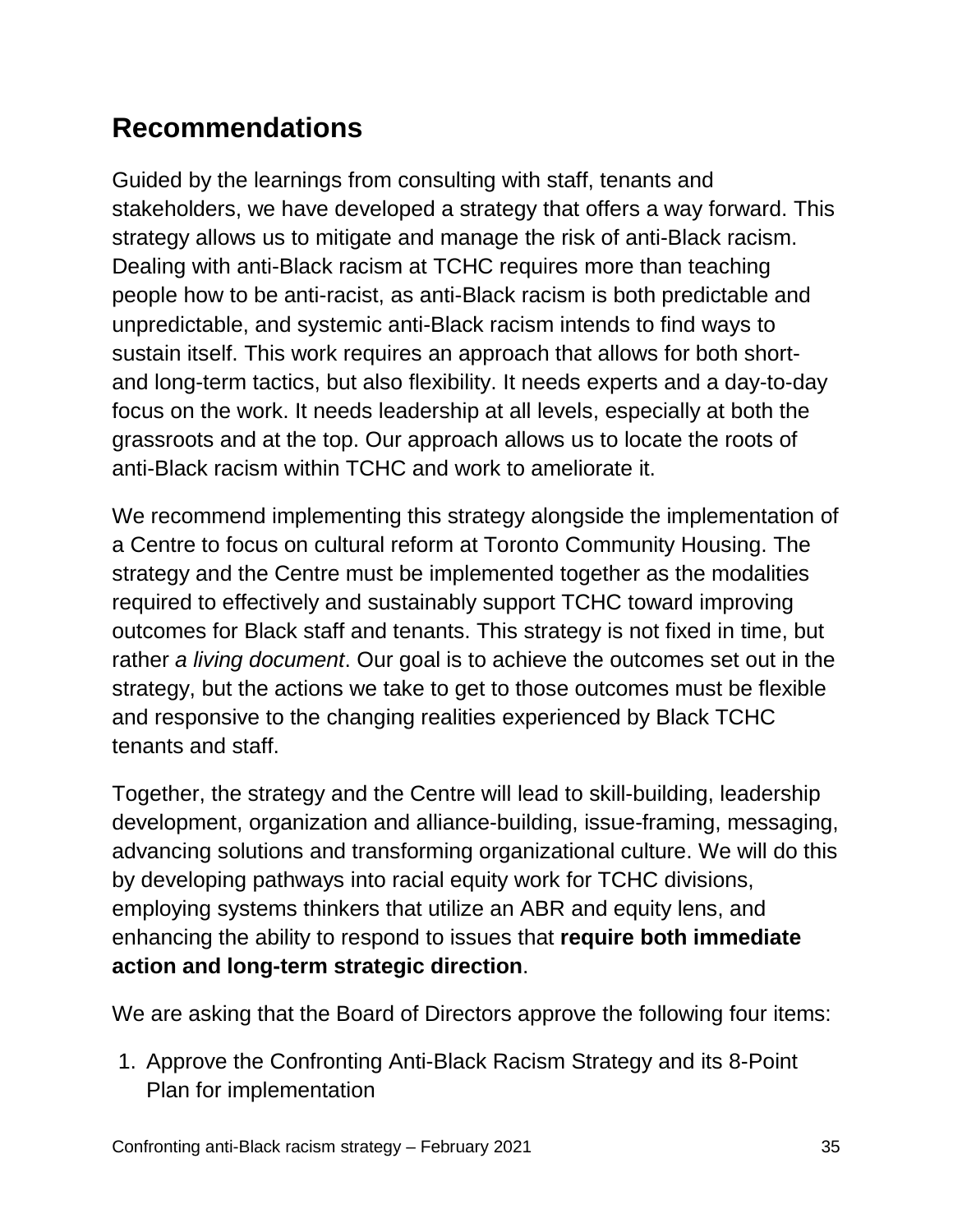- 2. Authorize the establishment of a new TCHC Centre for Advancing the Interests of Black People and staff to develop and implement the Centre
- 3. Authorize the appropriate staff to take the necessary actions to give effect to the above recommendations
- 4. Require semi-annual reporting to the Board of Directors

"This strategy, it captures most of the discussions I've had with folks, beyond the CABR discussions but also in my years of living in TCHC. It's like there's finally a part of the organization that can take everyone to account for years of systemic violence that happens in our communities. I hope that it brings effective change in our communities. When I think about TCHC, I think about trauma. It makes the experience of Black people treacherous, it makes the day-to-day living painful, and we suffer. I hope the Centre will function as a healing tool for Black people who have never known peace in their life."

-Tenant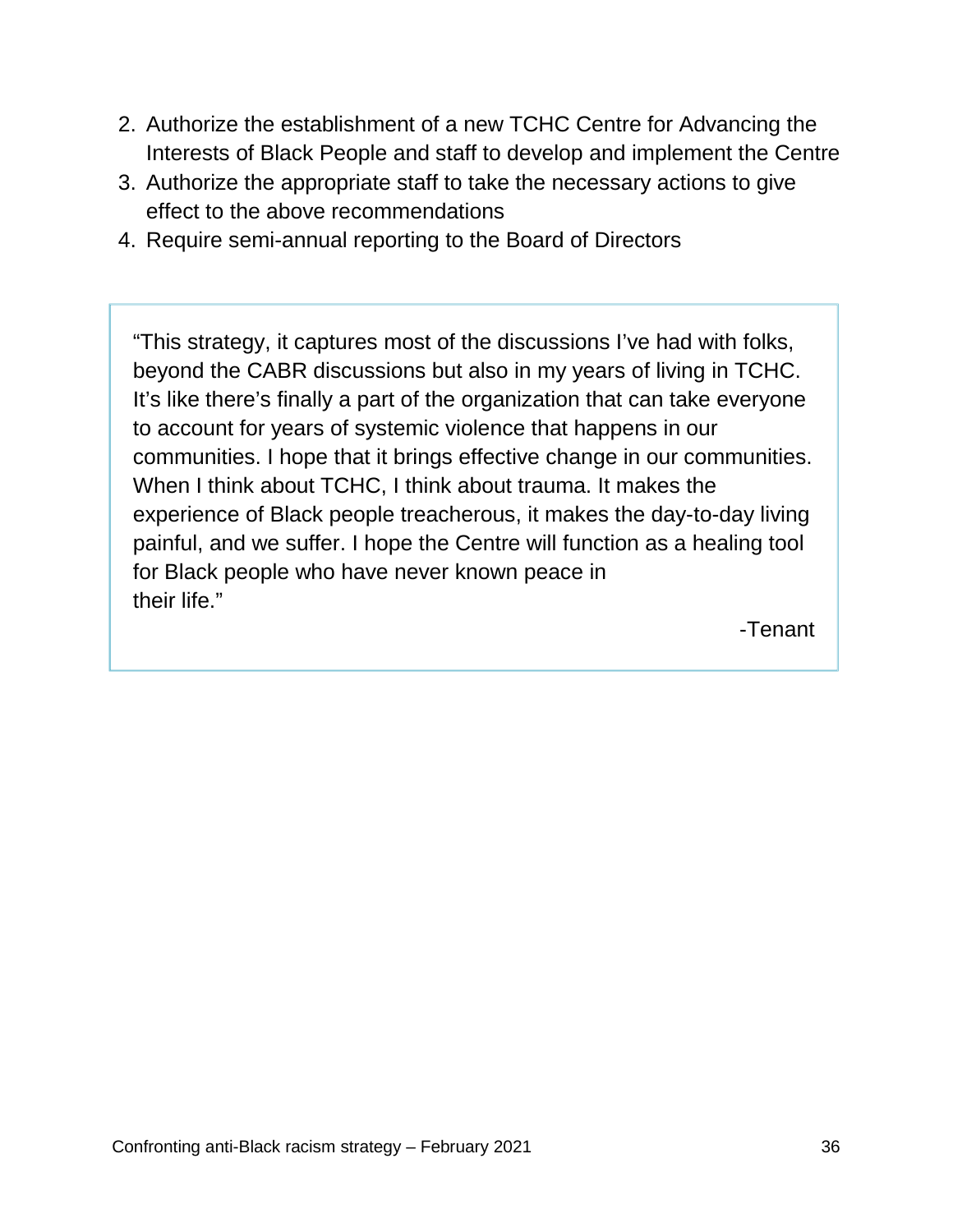## **TCHC strategies for change**

The strategies for change are adopted from the Vancouver strategy to confront anti-Black racism and City of Toronto's Confronting Anti-Black Racism strategy. These strategies serve as the guiding principles to assess the recommendations in the eight-point plan. The TCHC Centre to Advance the Interests of Black people will lead the organization in applying the following strategies for change:

**TCHC anti-Black racism action plans:** Holistic action plans with resources, dedicated staff, connections to leadership, and work programs integrated across departments have been identified as critical to advancing meaningful action to address anti-Black racism in TCHC policies, practices, programs, and investments.

**Cultural redress:** Cultural redress initiatives will attempt to repair the harms of systemic anti-Black exclusion, displacement, and discrimination and consider how historic and contemporary forms of anti-Black racism shape the social housing landscape.

**Competency in anti-Black racism analysis:** Understanding and incorporating an anti-Black racism analysis into TCHC's strategic priorities allows us to see how the historical and current racist experiences is crucial to addressing anti-Black inequities in revitalization, tenant engagement and programming, community economic development, violence reduction strategy, community safety, tenancy management, and capital repairs.

**Public engagement:** Recommendations include work to consistently invest in culturally relevant, socially safe design, engagement, and participatory budgeting processes led by Black tenants, that reflect diverse experiences and the spectrum of complex intersectional identities, as well as mechanisms to catalogue and connect engagement across departments.

**Human rights data:** The ethical use and collection of race-based data should be implemented to inform budget, corporate initiatives, investment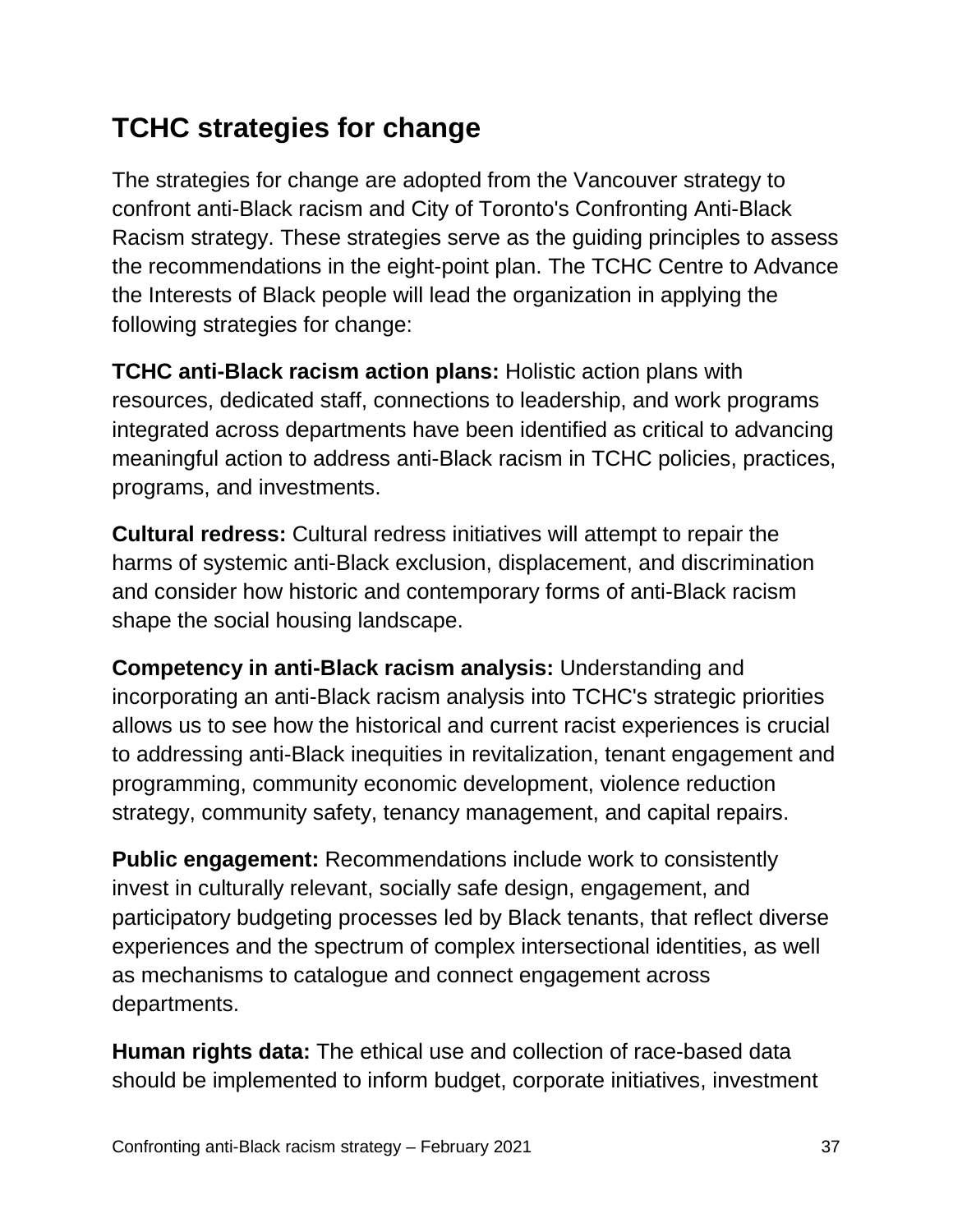processes, human resources practices and leadership diversity, and the development and delivery of services, including tenant engagement, tenancy management, revitalization, and community economic development initiatives.

**Human resources:** ABR analysis of the current HR policies and practices (hiring, retention, promotion, performance evaluation, and workplace culture initiatives) can support the implementation of processes to address unconscious bias and systemic anti-Black racism, as well as intentional hiring and advancement opportunities for Black tenants and staff.

**Advocacy:** The use of advocacy can influence decisions by external agencies and partners that impact TCHC staff and tenants and create partnerships to ensure TCHC can support needs of tenants and staff that are beyond our scope.<sup>[xxii](#page-58-9)</sup>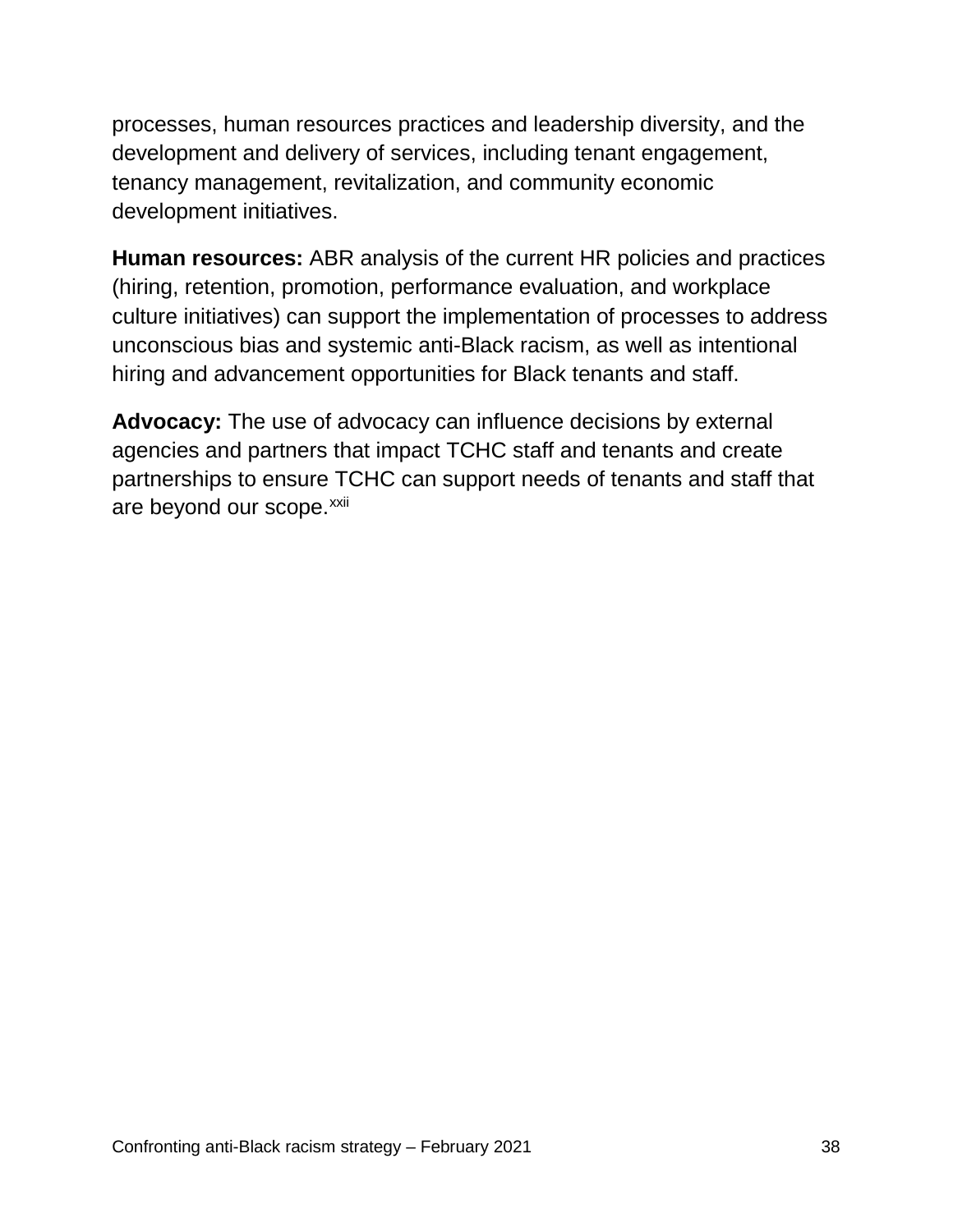## <span id="page-39-0"></span>**TCHC's 8-point plan to advance the interests of Black people**

The TCHC 8-point plan captures the vision and are success indicators for TCHC. Addressing each point will come in phases as the work of the

Centre and TCHC evolve. The 8-point plan captures some of the priority actions, but not all of the work that will be done since our actions must and will be responsive to the needs of Black tenants and staff.

The 8-point plan is influenced by the City of Toronto's Action Plan to Confront Anti-Black Racism that explicitly names TCHC in playing a role in confronting anti-Black racism within the wider context of the City by "improving the quality of Toronto Community Housing through a revised tenant-focused service delivery model that better serves families, youth and vulnerable tenants, including seniors, w[i](#page-58-10)th a stable funding formula."xxiii

"In terms of neighbourhood trauma, there's a constant fear in your brain in how to navigate in your neighbourhood, that feel of being unsafe, afraid of being chased, on a deep mental level. Even when you're outside your neighbourhood, you still have that engrained level of fear, of always being watchful. You're always looking to find ways to cope constantly, that's what the trauma is doing to us."

-Tenant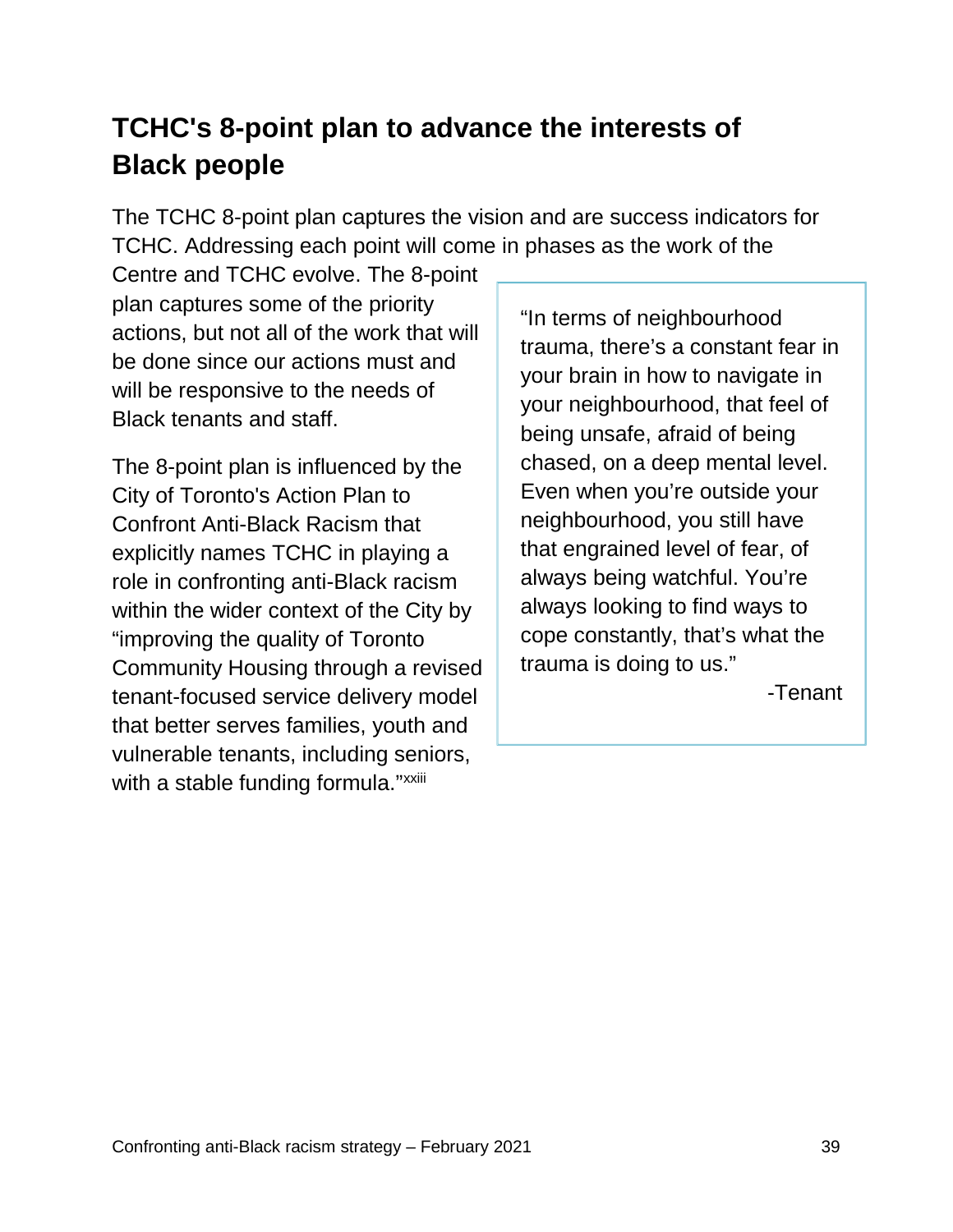#### **1. Decent and fair housing**

TCHC recognizes that the stigmatization and oppression of Black people is further compounded by their presence in social housing. As a social housing provider, TCHC mitigates the material effects of this stigmatization and oppression by providing social housing that is clean, safe and modern, through reworking policies, procedures and interpersonal interactions that mirror a practice of valuing those who have been historically undervalued because of their race.

- Updating the culture model, all corresponding policies, and performance management tools, to reflect a commitment to advancing the interests of Black people
- Embedding anti-Black racism analysis into Operations Service Quality Indicators and the service delivery model
- Implementing ongoing strategic training and coaching, developed by subject matter experts, on anti-Black racism and anti-oppression for all staff
- Mapping and analyzing repair backlogs through an anti-Black racism analysis
- Conducting an anti-Black racism analysis on CSU's policies and practices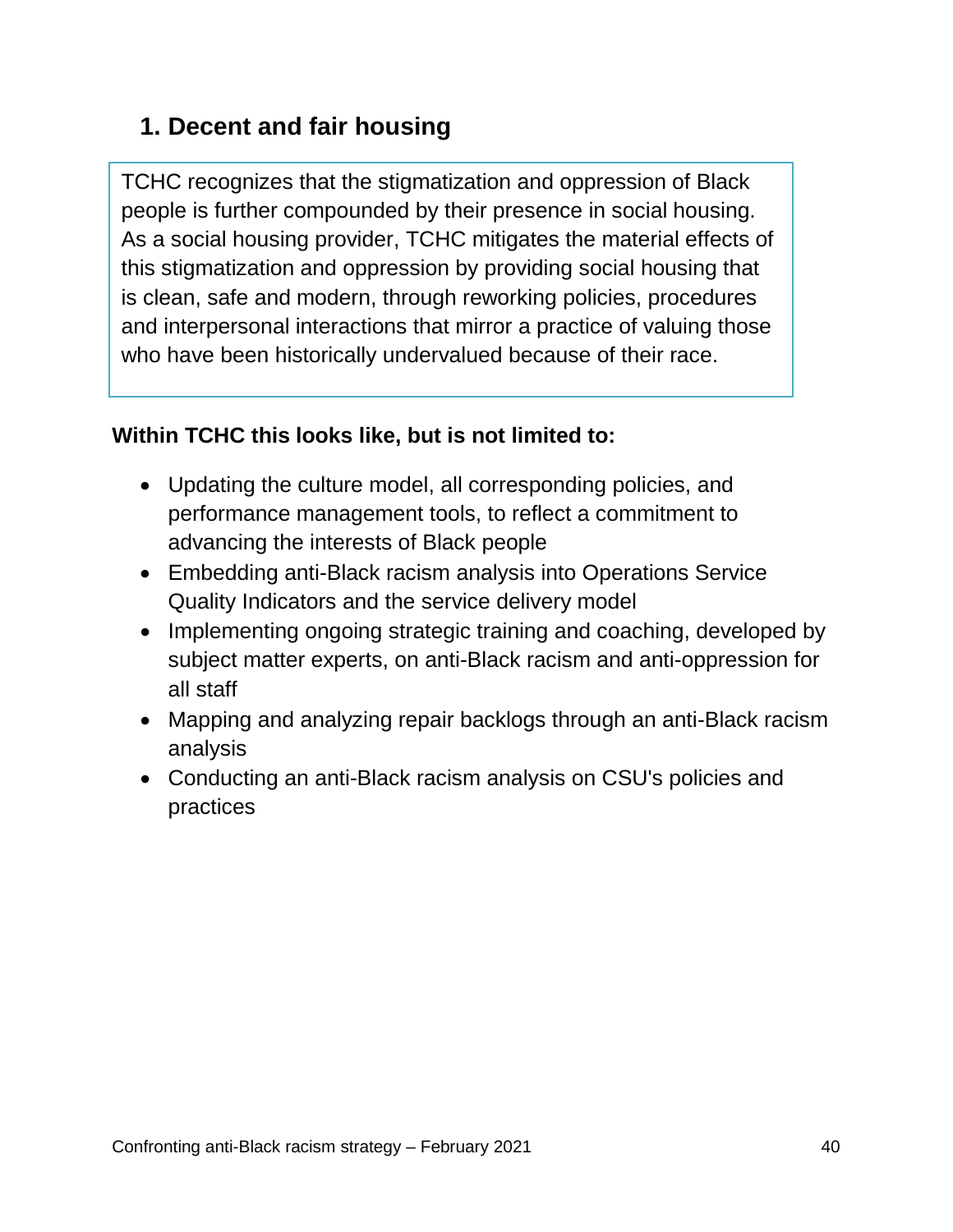#### **2. Meaningful economic investment**

TCHC recognizes that due to systemic anti-Black racism, Black people in Toronto are more likely to experience poverty and be underrepresented in positions of decision-making and power. TCHC shifts this reality by prioritizing the attainment of meaningful economic opportunities through investments, the creation of meaningful pathways to employment and promotion, and mobilizing local resources such as people, capital, institutions and organizations for staff and tenants.

- Developing employment and advancement opportunities for Black tenants and staff
- Using disaggregated data to intentionally recruit Black staff into underrepresented positions
- Targeted recruitment of Black vendors for all TCHC service areas
- Actively supporting the education, training and hiring of Black youth into meaningful employment opportunities through career-based mentorship programs for Black youth to support skill development and the building of professional networks
- Developing a pilot program between TCHC and Black North Initiative with learnings informing and developing into increased procurement awards for contracting businesses owned by Black people
- Developing targeted programs that focus on poverty reduction for Black tenants, (i.e., arrears forgiveness or temporary rent support programs)
- Creating financial literacy programming and pathways for tenants to achieve their financial goals
- Reintroducing pilots and programs that create opportunities for Black tenants into skilled trades and other professional industries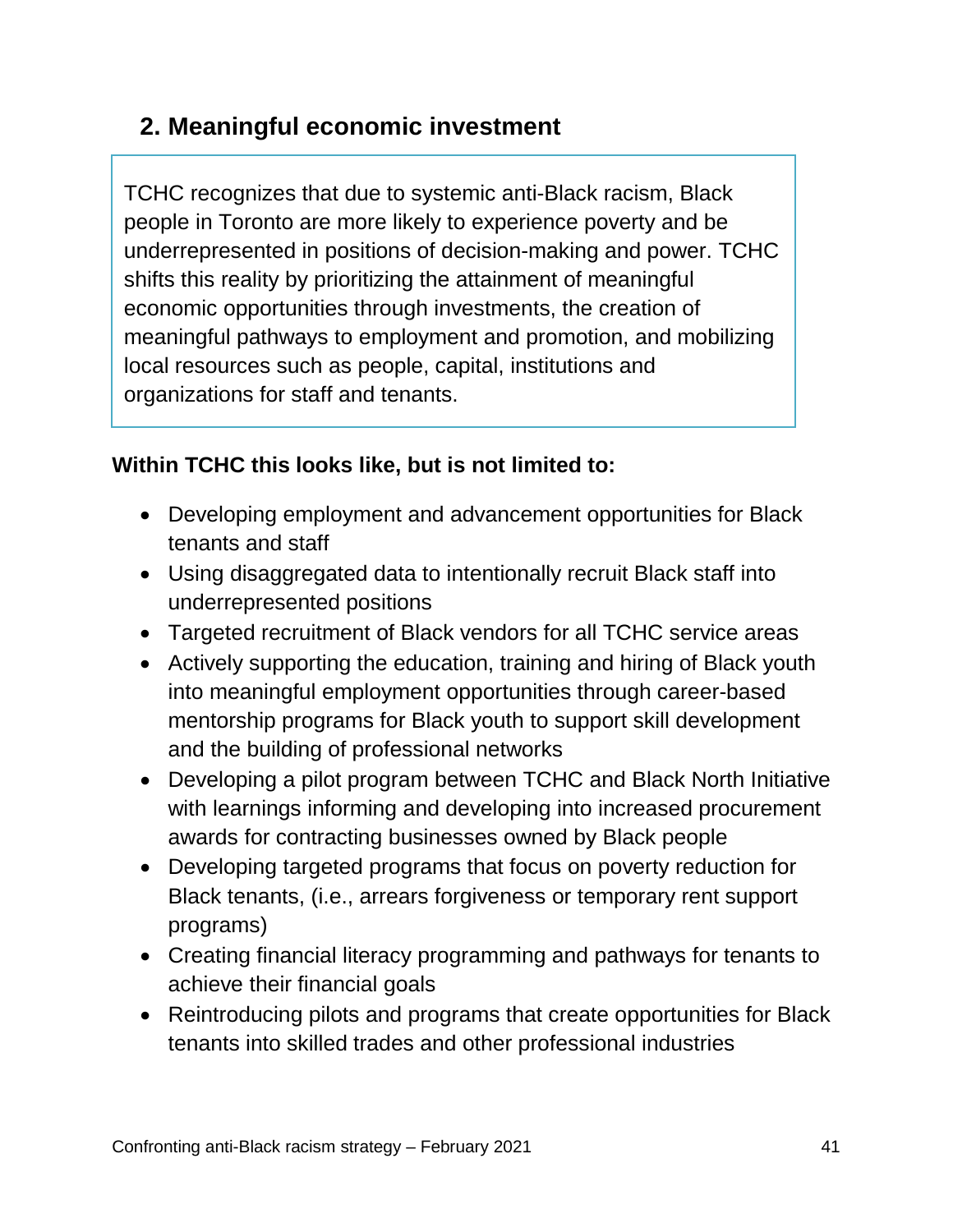#### **3. Healthy children, youth and families**

TCHC recognizes that due to anti-Black racism, educational institutions and poverty harm Black children and youth. Black children and youth are over-represented in the child welfare system and the youth justice system. Collectively, Black families are harmed when there is a lack of investment in children and youth, and the lack of ability to protect children and youth from the impacts of anti-Black racism making them more vulnerable to negative outcomes. TCHC invests in long-term, tenant-led, sustainable programming for Black children, youth and families that will provide access and support to programs needed to create healthy and vibrant communities.

- Targeting communication to Black tenants around new opportunities available at TCHC
- Consulting with a diverse group of members from the Black community to inform an engagement strategy for Black tenants living in TCHC
- Developing a corporate-wide Black families, youth and children strategy including long-term, sustainable funding
- Creating impactful year-round programming for Black youth and children that provides clear access to recreational, educational and employment opportunities
- Strengthening the Use of Space Policy to allow spaces in communities to be more accessible to tenants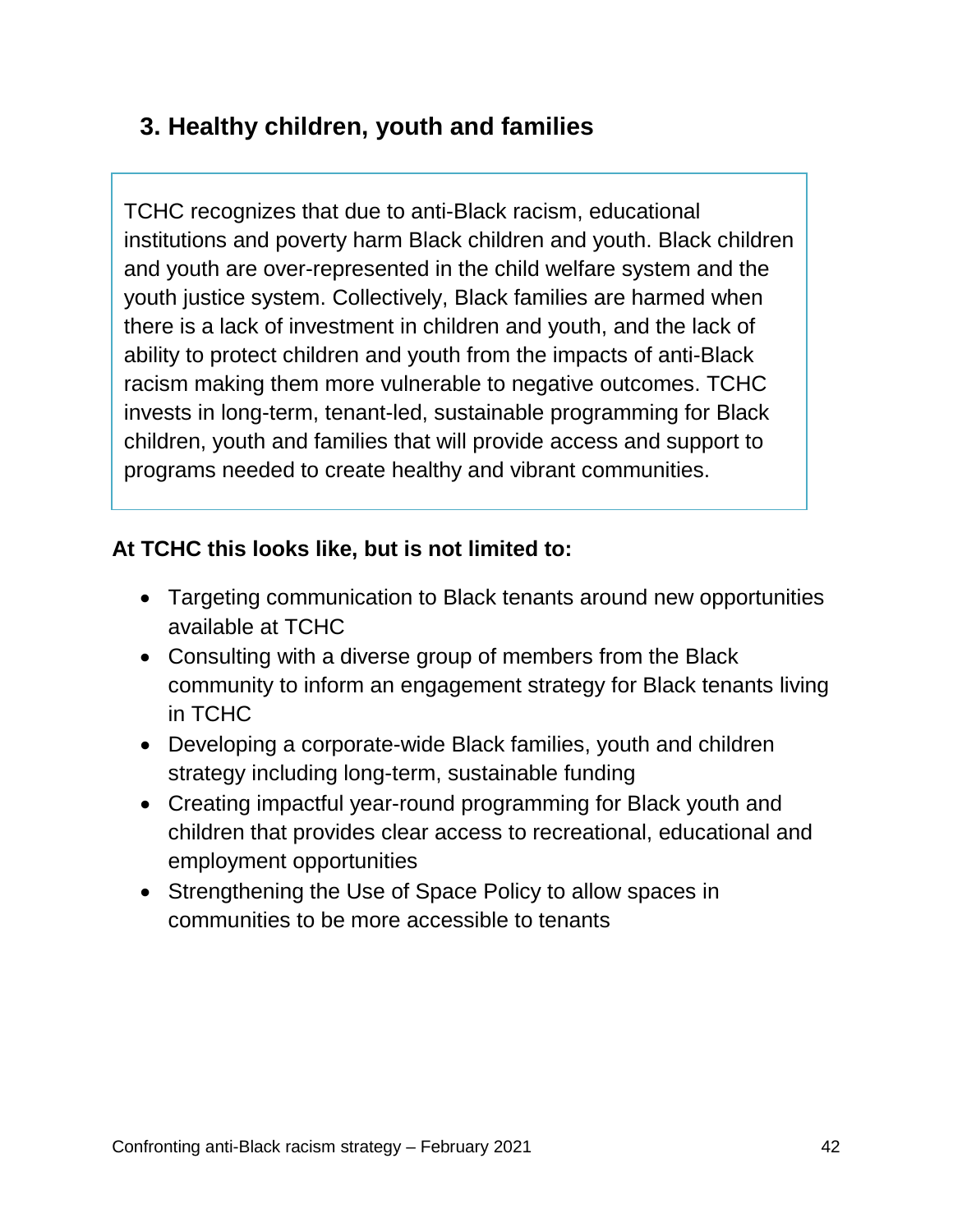#### **4. Access to culturally responsive health and mental health services**

In line with Toronto Public Health, TCHC recognizes anti-Black racism as a public health crisis, reinforcing the impacts of anti-Black racism on the social determinants of health and other social inequities for Black people in Canada. Systemic discrimination within the health care system and lack of culturally sensitive services are detrimental to Black tenants and staff. TCHC uses an anti-Black racism analysis to identify and address the intersectionality of race, housing and social determinants of health and the disproportionate impacts on Black tenants and staff.

- Reviewing the Employee and Family Assistance Program to determine its effectiveness and explore the feasibility of alternative mental health and wellness supports (e.g., healing circles, culturally relevant mental health services) that will meet staff needs to address their physical and mental health
- Partnering with Toronto Public Health and other community agencies to develop a mental health strategy for tenants and staff
- Developing a crisis communications protocol for when ABR incidents occur affecting either staff or tenants
- Using an anti-Black racism analysis to review policies and procedures that focus on social determinants of health for Black tenants and staff
- Create culturally relevant and responsive, intersectional mental health service programs for tenants, including peer-to-peer supports and family counselling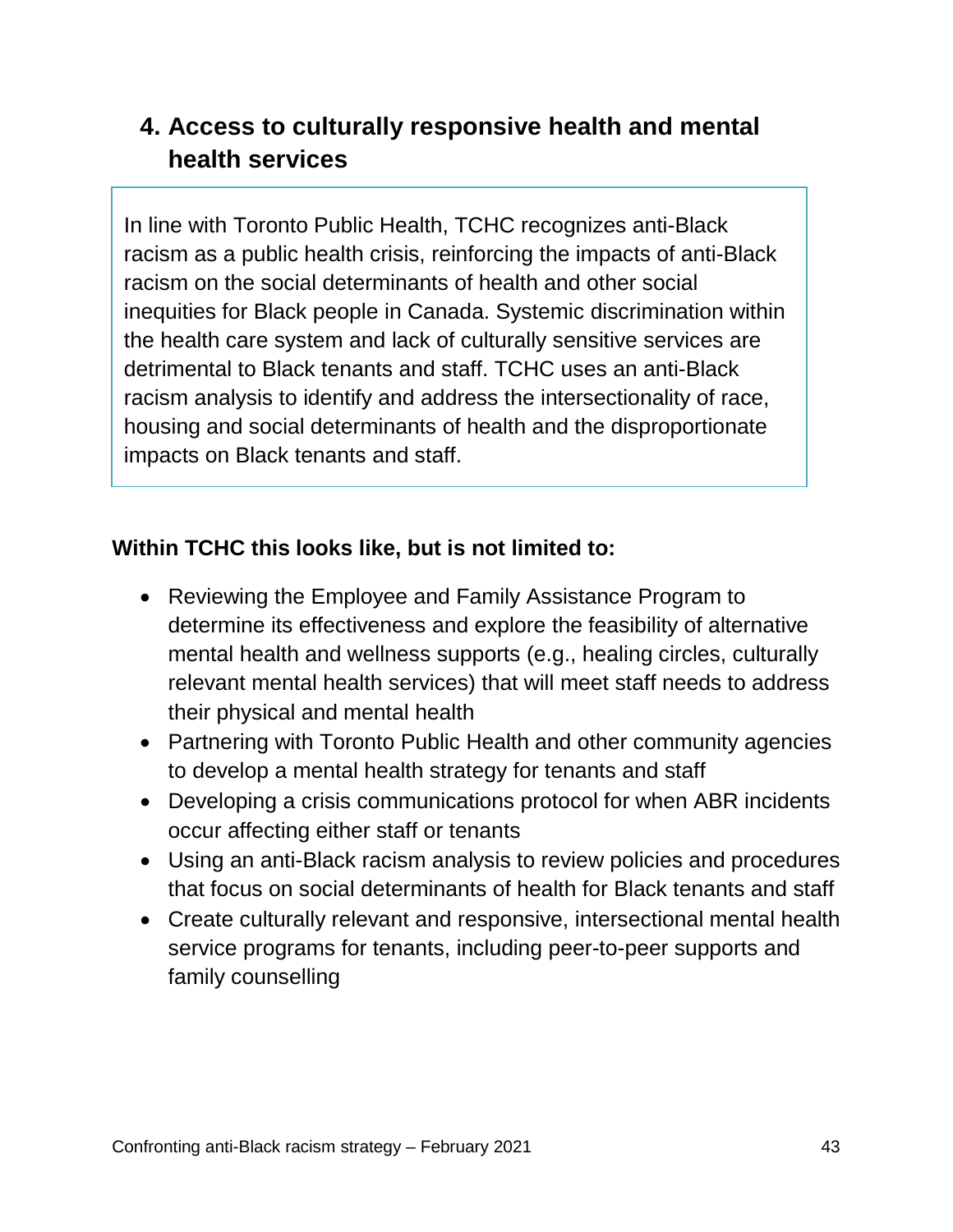#### **5. Community centered safety and wellness**

TCHC recognizes that the impacts of anti-Black racism create unsafe spaces for Black tenants and staff. Due to the school to prison pipeline, it's rare that Black youth are afforded second chances and are criminalized and written off at a young age. This cycle of criminalization creates a cycle of violence and a culture of fear. Black people and communities are barred from equal access to justice and community based support. TCHC disrupts the school to prison pipeline by employing tactics that afford Black youth second chances, anticipating dangerous situations, responding to crises in a holistic and restorative way and ensuring we are not putting our staff in harm's way by expecting them to enforce policies that have anti-Black implications.

- Creating a mechanism within the Centre that acts as a safe space for Black staff and tenants experiencing ABR issues
- Conducting a review of the Violence Reduction Program's funding model and explore opportunities to fund more community initiatives
- Establishing an external investigations process for complex ABR issues
- Developing a CABR risk management strategy for TCHC and its business units
- Focusing on tenant-led safety initiatives, including the development of gun-violence reduction initiatives
- Focusing on community safety from a wellness perspective
- Exploring the impacts of environmental racism on the wellness of Black tenants
- Conducting property audits through an anti-Black racism analysis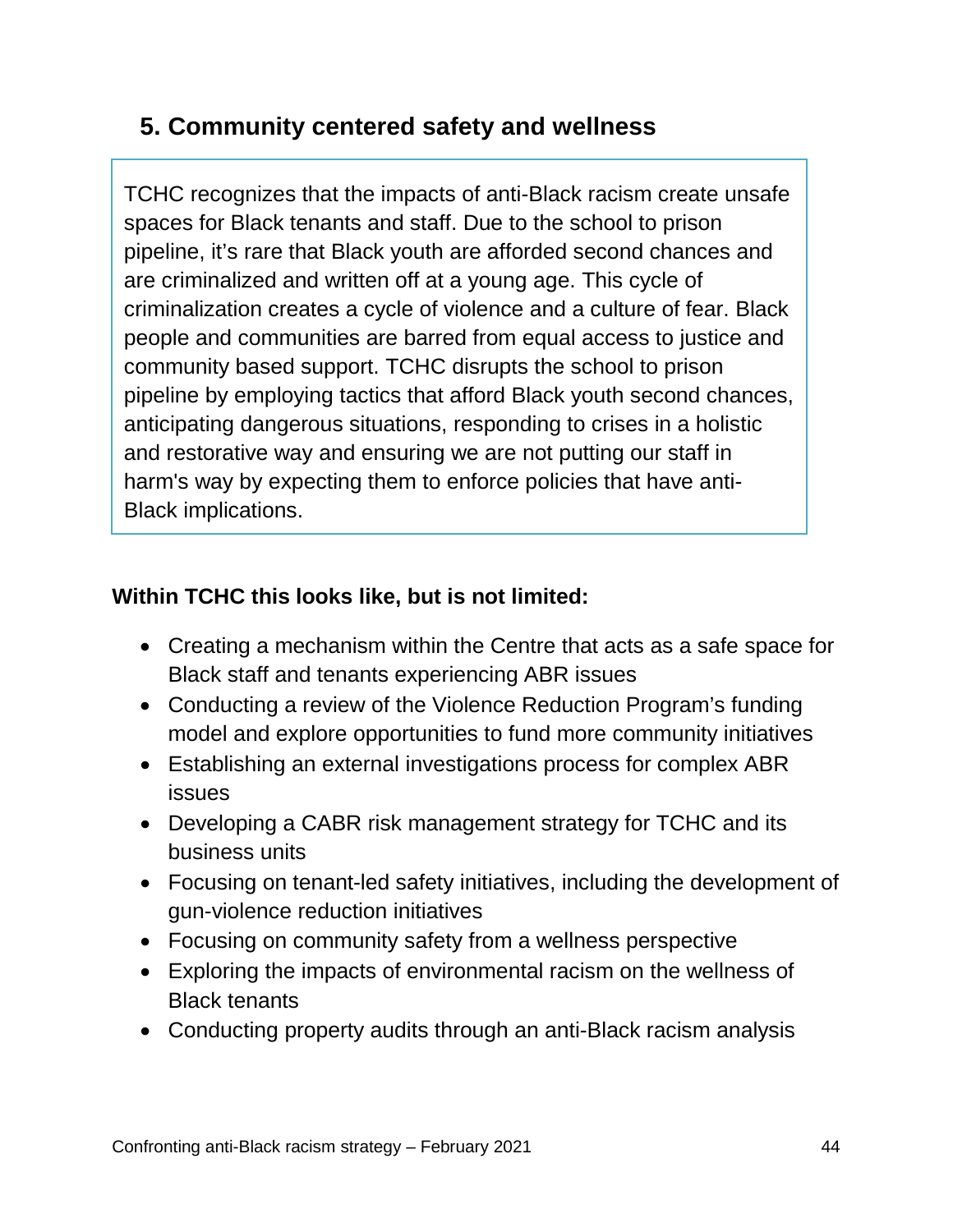#### **6. Divesting from police culture**

TCHC recognizes that the blurred lines between TPS and CSU provide an entryway for the relationship between the police, Black tenants and CSU to overlap. The historical relationship between police and Black people in Toronto therefore reflects in the relationship between Black tenants and CSU. In line with the wider calls for transformation in how policing is done and how it impacts the Black community, TCHC invests in creating a culture of policing reform within our Community Safety Unit.

- Creating a community driven task force to do a full-scale review of the **CSU**
- Reviewing all current enforcement-related programs and policies in an effort to address the tensions between TCHC communities and the CSU
- Eliminating the use of Agent of the Landlord Agreements
- Create and implement a standardized staff and managerial developmental and evaluation process, with a particular focus on ABR, equity and inclusion
- Reviewing the CSU budget to reflect a commitment to the CABR strategy, a community development approach, and to be in line with current local police reform conversations
- Establishing annual training modules in the areas of ABR, antioppression, cultural sensitivity and mental health for CSU recruits and staff including management staff
- Establishing a CSU advisory tenant board to build relationships that foster trust and legitimacy through consistent messaging, collaborative initiatives and measured outcomes
- Implementing non-policing alternatives in two key areas, mental health and youth, through the usage of specialized community based outreach workers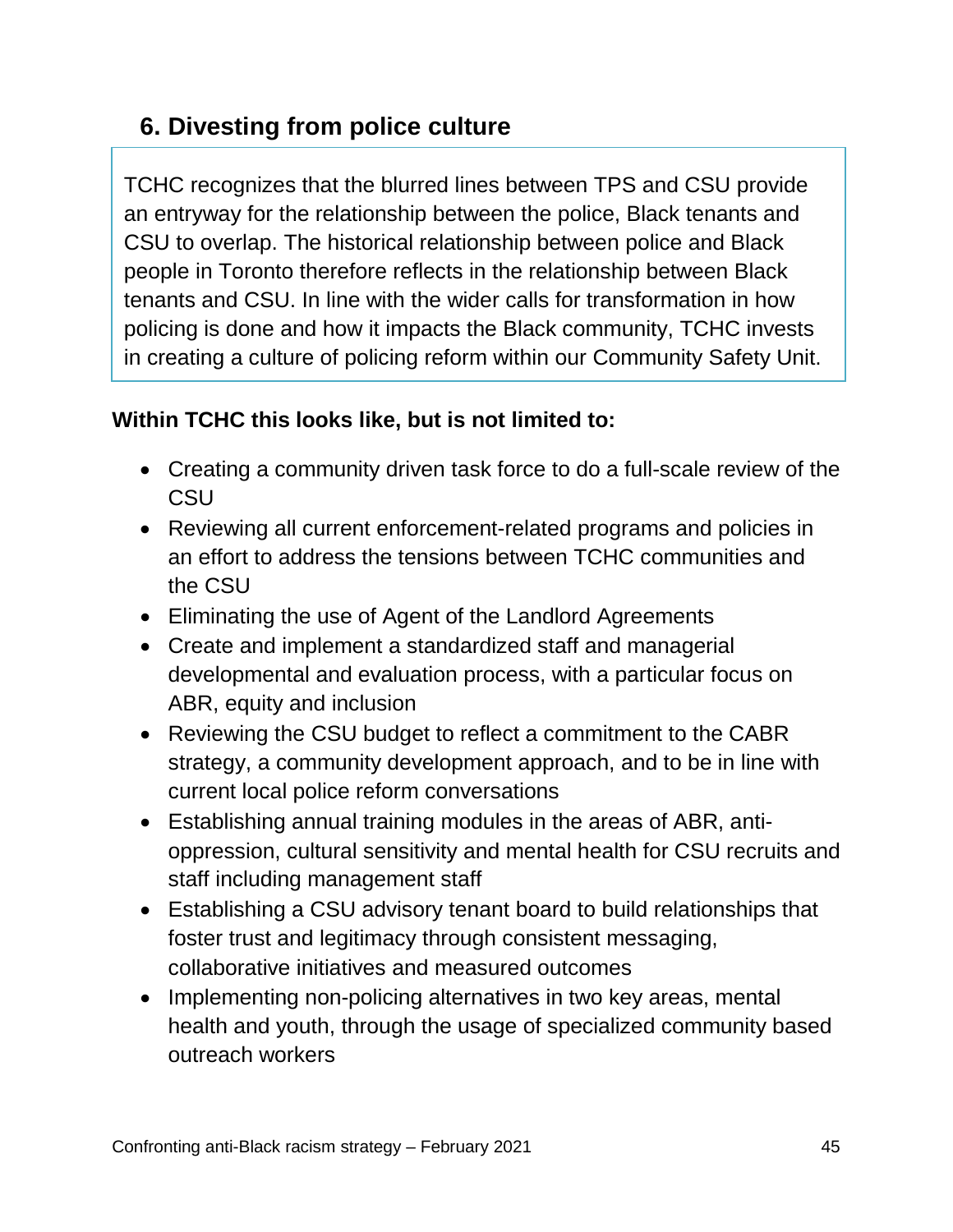• Modifying staff qualifications to align with a community engagement and development approach

#### **7. Uplifting social support networks**

TCHC recognizes that dominant cultural norms do not reflect Black people in all of their diversity. Structures of anti-Black racism normalize forced assimilation into Eurocentric norms that prevent Black people from connecting with one another in culturally relevant and meaningful ways. TCHC recognizes the harms that anti-Black racism creates towards the Black community and recognizes that healing from the psychological and physiological consequences of anti-Black racism must also occur collectively. The impacts of anti-Black racism are combated by investing in mutual support networks that are organized by Black communities themselves.

- Supporting Black Staff Caucus initiatives to participate and provide input in corporate projects, including CABR and HR's diversity and inclusion initiatives
- Improving tenant engagement and leadership streams for tenants to be actively involved in shaping the social and physical transformation of their community
- Using existing and new channels to help document and track tenantled success stories and community histories
- Developing an engagement and access to information strategy to effectively communicate with marginalized and isolated seniors
- Creating a mentorship program that prepares Black staff for promotions and leadership opportunities
- Developing and implementing intergenerational and cultural connections through Black mentorship initiatives in TCHC communities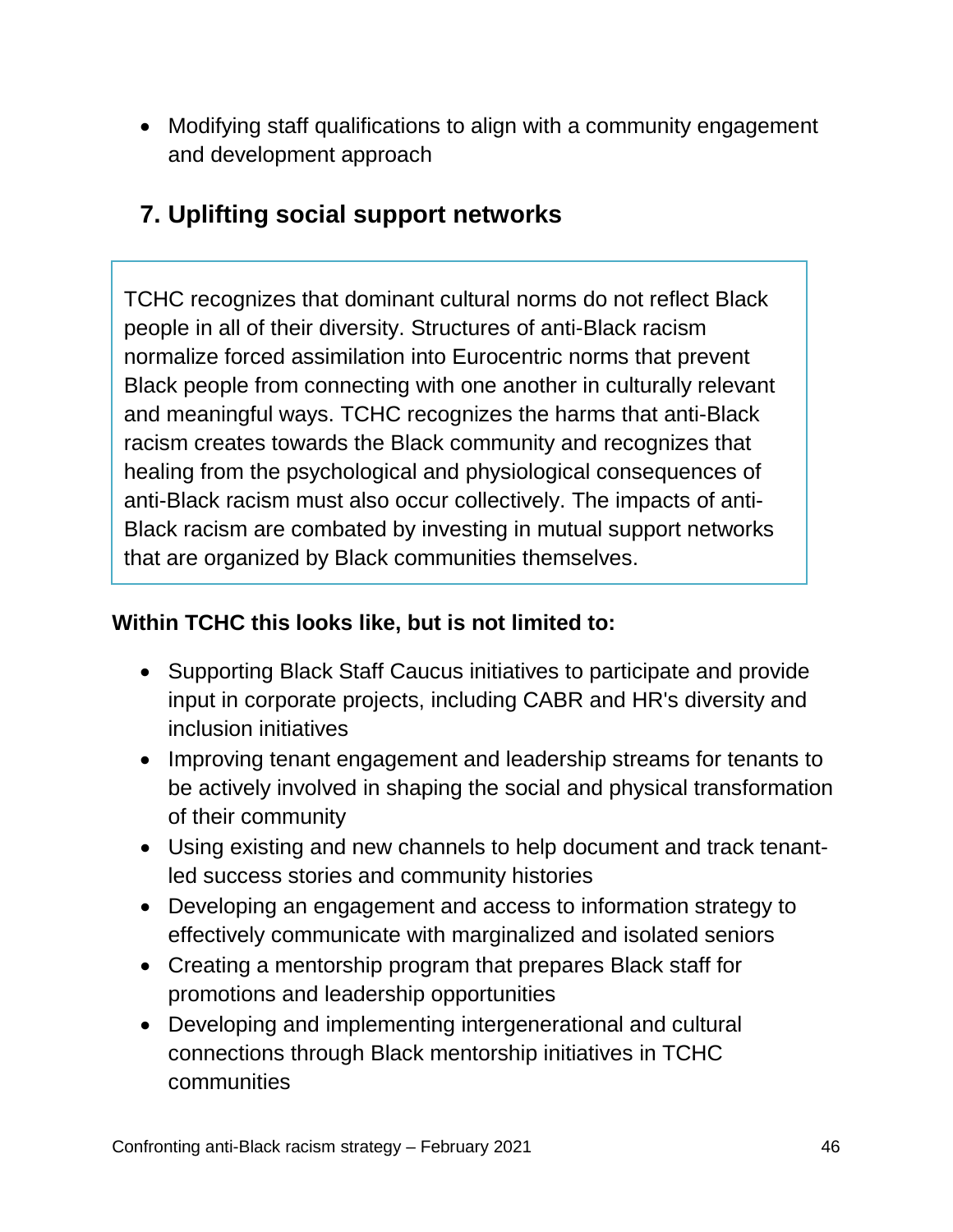#### **8. Addressing anti-Black racism and cultural redress**

Black people make up 8.5 per cent of the population of Toronto, yet 85 per cent of racist hate crimes are against Black people.<sup>1</sup> From microaggressions to overt forms of racism to stereotyping, anti-Black racism impacts all areas of Black people's lives. While a human rights and equity lens can serve as a way to bring Black people justice, this approach often misses the mark when it is not grounded in an anti-Black racism analysis. Black communities have long noted the ways in which they are expected to accept racism and the lack of consequences for racist behaviours. TCHC engages in cultural redress initiatives to repair the harms of systemic anti-Black exclusion, displacement, and discrimination, and develops mechanisms to repair the harms of anti-Black racism.

- Strategic training and coaching on anti-Black racism and antioppression for all staff developed by subject matter experts
- Anti-Black racism, anti-oppression, anti-bias training and engagement for the current and new Board of Directors and creating opportunities for the Board to meaningfully hear from tenants
- Developing and implementing a mechanism to hold the corporation and divisions accountable in upholding CABR principles, advancing the CABR strategy, and addressing and resolving ABR issues
- Developing and implementing an anti-racism policy that allows TCHC to hold accountable and reprimand all stakeholders, including tenants, for any form of racism
- Exploring a transformative justice approach to addressing community harm
- An explicit commitment to understanding Black experiences through an intersectional lens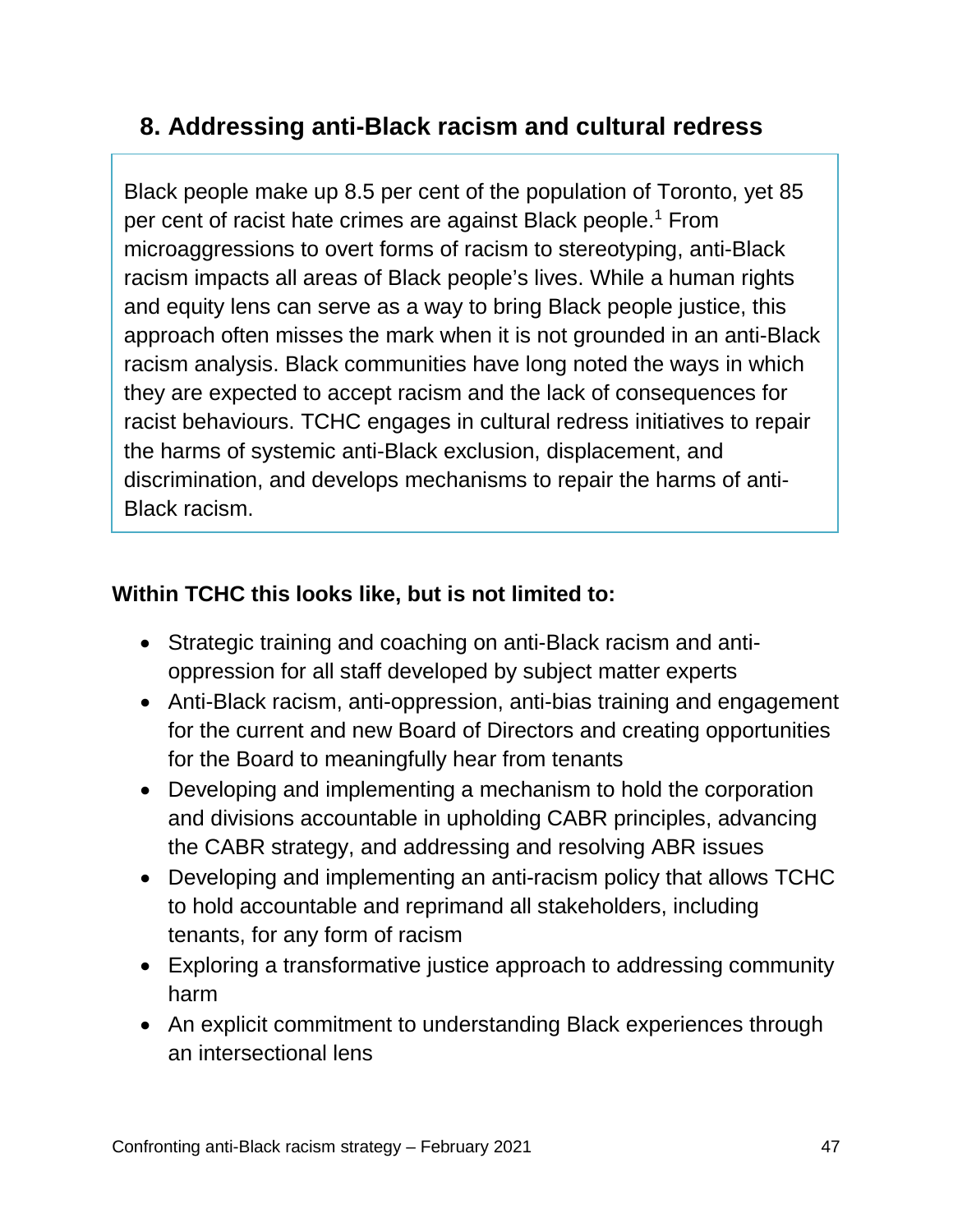- Developing a crisis communications protocol for when ABR incidents occur affecting either staff or tenants
- Developing protections for whistleblowers
- Empowering the Centre to hold staff accountable through CABRspecific accountability mechanisms
- Empowering the Executive Leadership Team through training and support that allows them to build confidence and competency to be able to model and guide organizational commitment to the CABR **Strategy**

## <span id="page-48-0"></span>**The TCHC Centre for Advancing the Interests of Black People**

#### **The Centre aims to lead sectorial change in shaping the discussion around housing policy and race.**

TCHC needs the Centre in order to drive innovative responses towards confronting anti-Black racism and all forms of discrimination and prejudice. The goal of the Centre is to transform the operations and experiences at Toronto Community Housing and lead the sector in defining the experience of social housing for all tenants. Our work is primarily concerned with the experience of anti-Black racism; however, the Centre should evolve into a space that is able to respond to all forms of racism and discrimination, including anti-Indigenous and anti-Asian racism.

The Centre will drive institutional reform through the following job functions:

- **Centre Director:** Will oversee the Centre, provide direction, visioning and leadership, report to the CEO and Board and sit as a member of the Executive Leadership Team at TCHC.
- **Policy, Planning and Coaching Consultant:** Will utilize expertise on key issues on race, racism and in particular anti-Black racism to manage, influence, develop and provide recommendations on policies and manage systemic change efforts. Will be connected to the front-line as a way to ensure a ground-up approach to their work.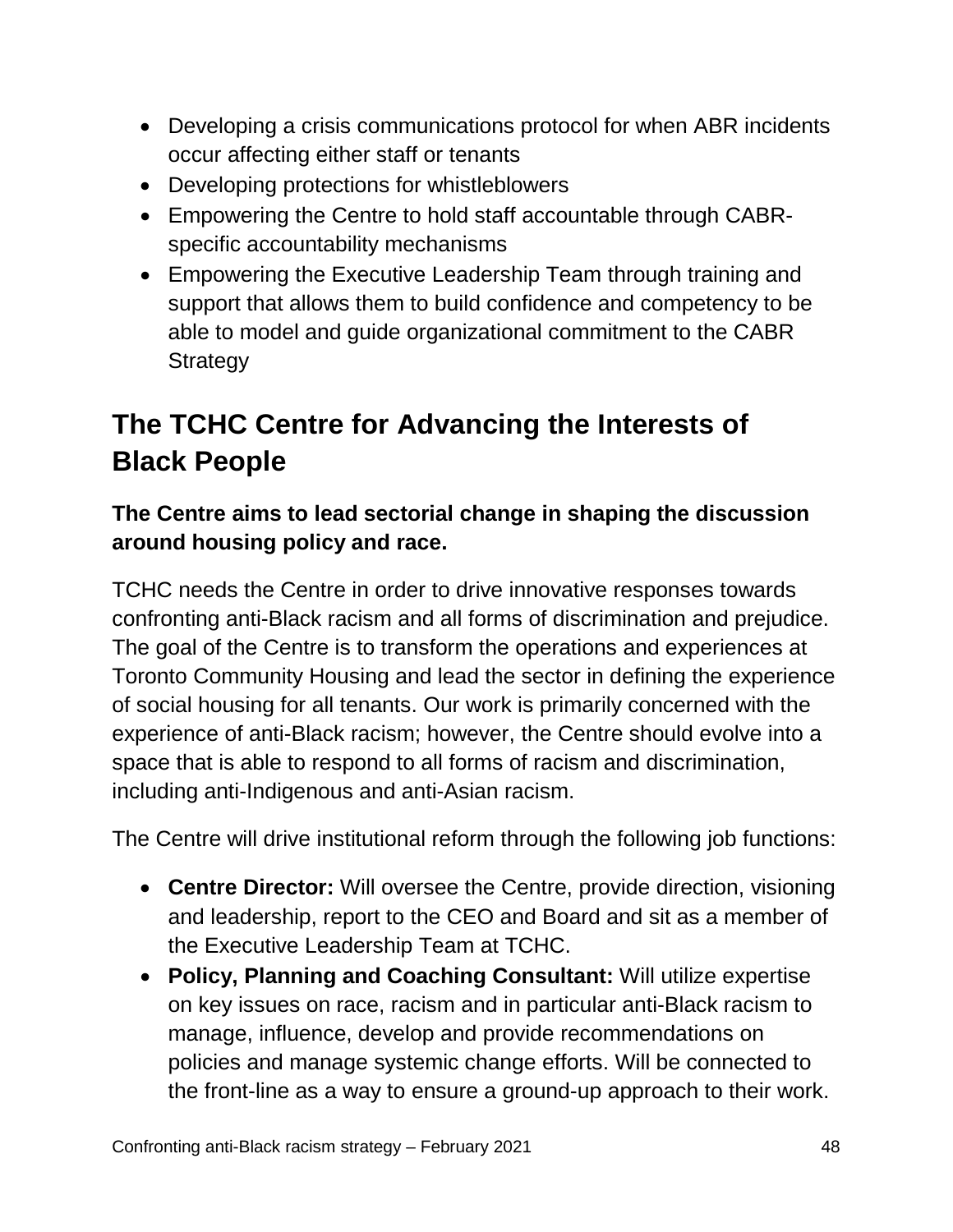Will work to address silos throughout the execution of the strategy supporting capacity building of TCHC staff. This role will aim to shift corporate culture through coaching, ensure accountability and oversight measures are in place and guide TCHC transformation by providing professional advice to divisions and staff to implement work plans.

- **Education and Advocacy Consultant:** Will educate staff and tenants about the strategy and its recommendations, empower tenants and staff to use and engage the Centre effectively, and help staff and tenants to have the language to advocate their needs.
- **Resolutions Coordinator:** Will use a human rights lens, equity lens and ABR lens to resolve tenant and staff complaints and concerns. This role will liaise with relevant partners including unions, HR and Legal Services to manage issues to the point of resolution.
- **Tenant and Staff Oversight and Advisory Board**: Will function as an external accountability mechanism to hold the Centre and TCHC to account to fulfil the mandate of the CABR strategy.

These job functions will be responsible for working with business units and tenants at TCHC to design and oversee the implementation of the strategy.

The Centre team will support TCHC to design strategy and work plans, oversee implementation of work plans, foster accountability and oversight, conduct strategic training and coaching, and lead capacity building, public

"[TCHC] can no longer participate in the criminalization and hyper surveillance of their tenants simply because they cannot afford to live somewhere else."

-Tenant

education and investigations into human rights issues through an ABR and equity lens. The team will also advocate and communicate on behalf of the strategy, and implement an oversight network made up of both tenants and staff. They will also lead in the implementation of the TCHC 8-Point Plan to advance the interests of Black tenants.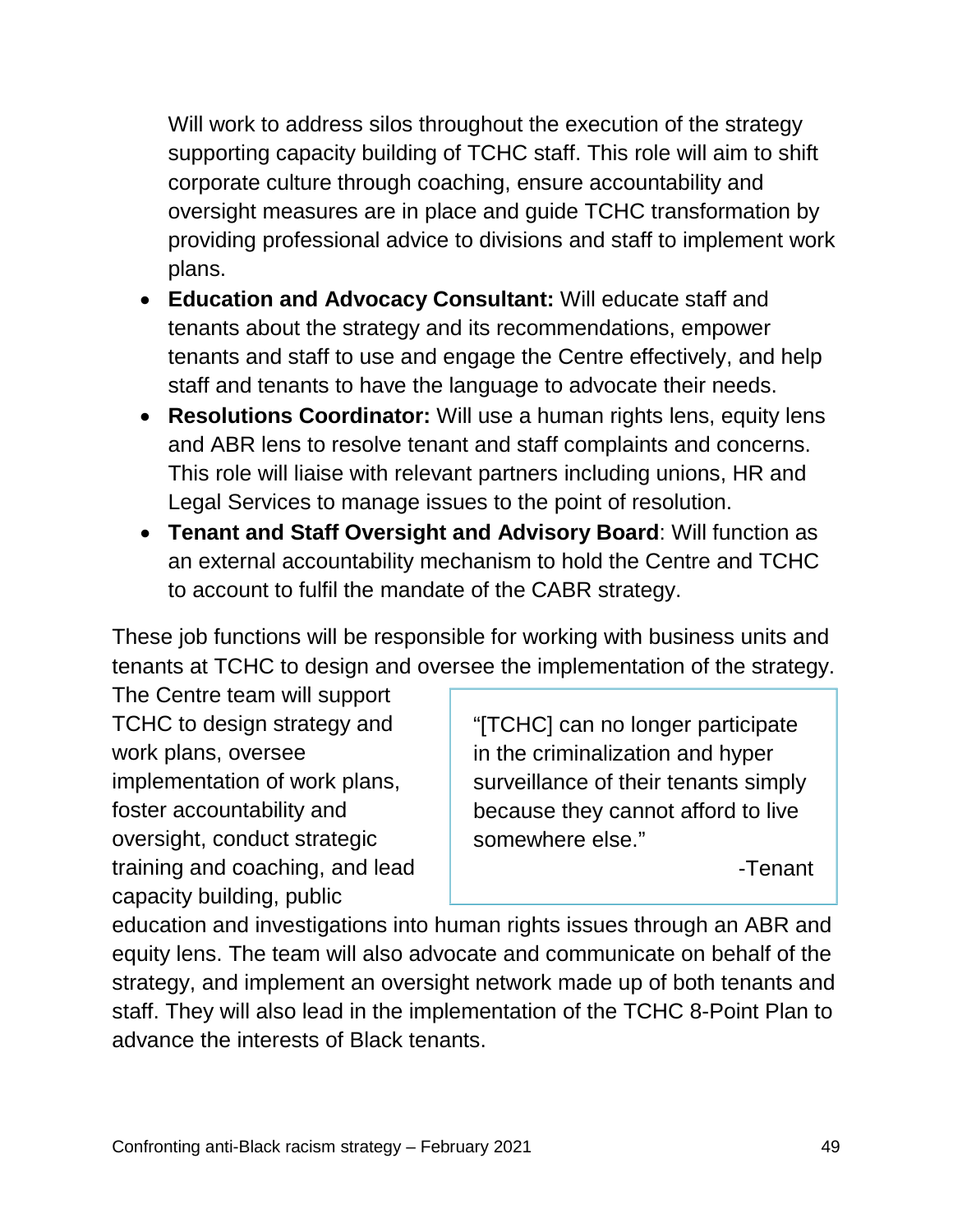## **Next steps**

The strategy provides the framework upon which action can begin. In order to execute the strategy we will:

- Develop clear, concise and measurable work plans with every division
- Develop a dedicated staffing structure to establish the Centre for Advancing the Interests of Black People
- Continue and maintain anti-Black racism training amongst all levels of staff
- Report on progress bi-annually to the Board of Directors, commencing in the third quarter of 2021
- Establish an accountability oversight group, composed of Black tenants, staff and service providers

## **Conclusion**

As we move forward, our inspiration as a social housing provider must be guided by the understanding that despite your social location, you are worth meaningful housing and safety. This work requires us to care about the people that society tells us not to care about, but we cannot do this if we have consciously or subconsciously bought into the idea that these people, Black people, Indigenous people, immigrants, poor people, queer people, people living with disabilities, people living with mental health issues, are a burden on our society.

This narrative exists within broader society and inevitably shows up at TCHC. When we put policies over people, procedure over well-being and liability over advocacy, we harm our staff and our tenants. When we see our tenants as risks, or see fixing a toilet as a bigger risk or responsibility than providing safe places for children to play, rather than seeing the barriers and challenges they face as risks too, we move away from being a social housing provider. Being a social housing provider requires us to see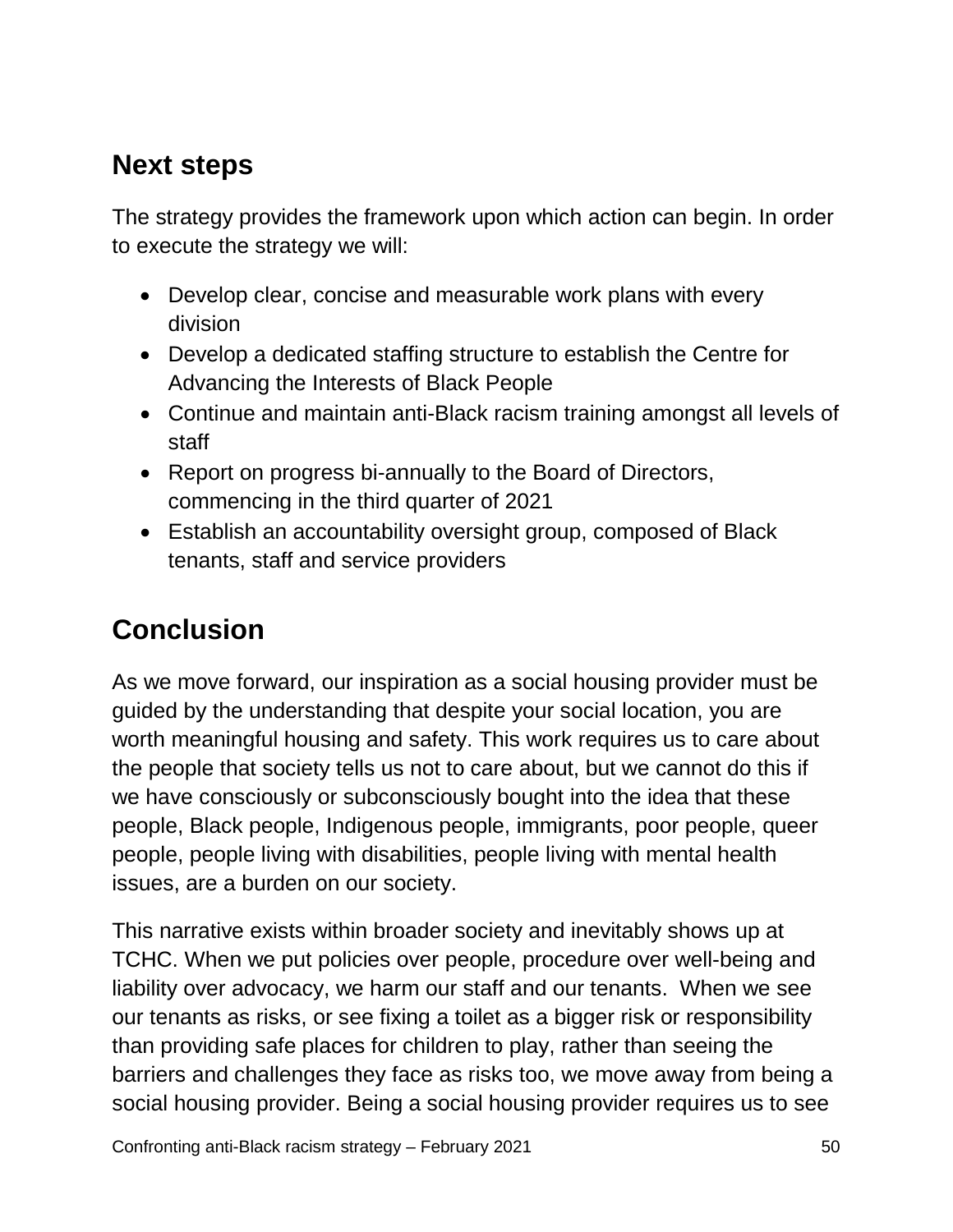that we are just as responsible for community wellbeing as we are for fixing buildings, and that requires us to truly see all of our tenants.

In organizational change, there is a saying, "culture trumps strategy." Policy implemented through phases and with iterations can change culture. The core of our work is to transform the operating culture of TCHC in order for the changes we set forth in this strategy not to lose momentum and to be wholeheartedly taken up and adopted by staff and departments.

This strategy is the first step in confronting anti-Black racism at Toronto Community Housing. It cannot and will not represent the totality of action required to dismantle anti-Black racism, but it commits us to action and moving forward. True success will require collaboration, learning, growing and evolving. Together we will build an organization that will honour the staff and tenants upon which it relies. Anti-Black racism will not be solved in a year or potentially in a generation, but inaction is equivalent to complicity. TCHC will no longer remain silent, we are choosing to be a part of the solution.

## **Acknowledgements**

To the Black Staff Caucus who have been longtime champions of supporting Black staff and tenants, including inviting Black staff leadership to the discussion of addressing anti-Black racism at TCHC, we acknowledge and thank you for your continuous work over the years. To the Black staff in management who escalated this very difficult conversation, who used your positions in leadership to make this conversation happen, we thank you and acknowledge your courage, leadership and creativity. Thank you for trusting us to take this important work on and make this vision come to life.

To the Black tenant leaders and the communities who have repeatedly engaged with TCHC to make us listen, know that through this strategy, we aim for your stories to not just be heard, but to be responded to in a way that reflects your realities and concerns.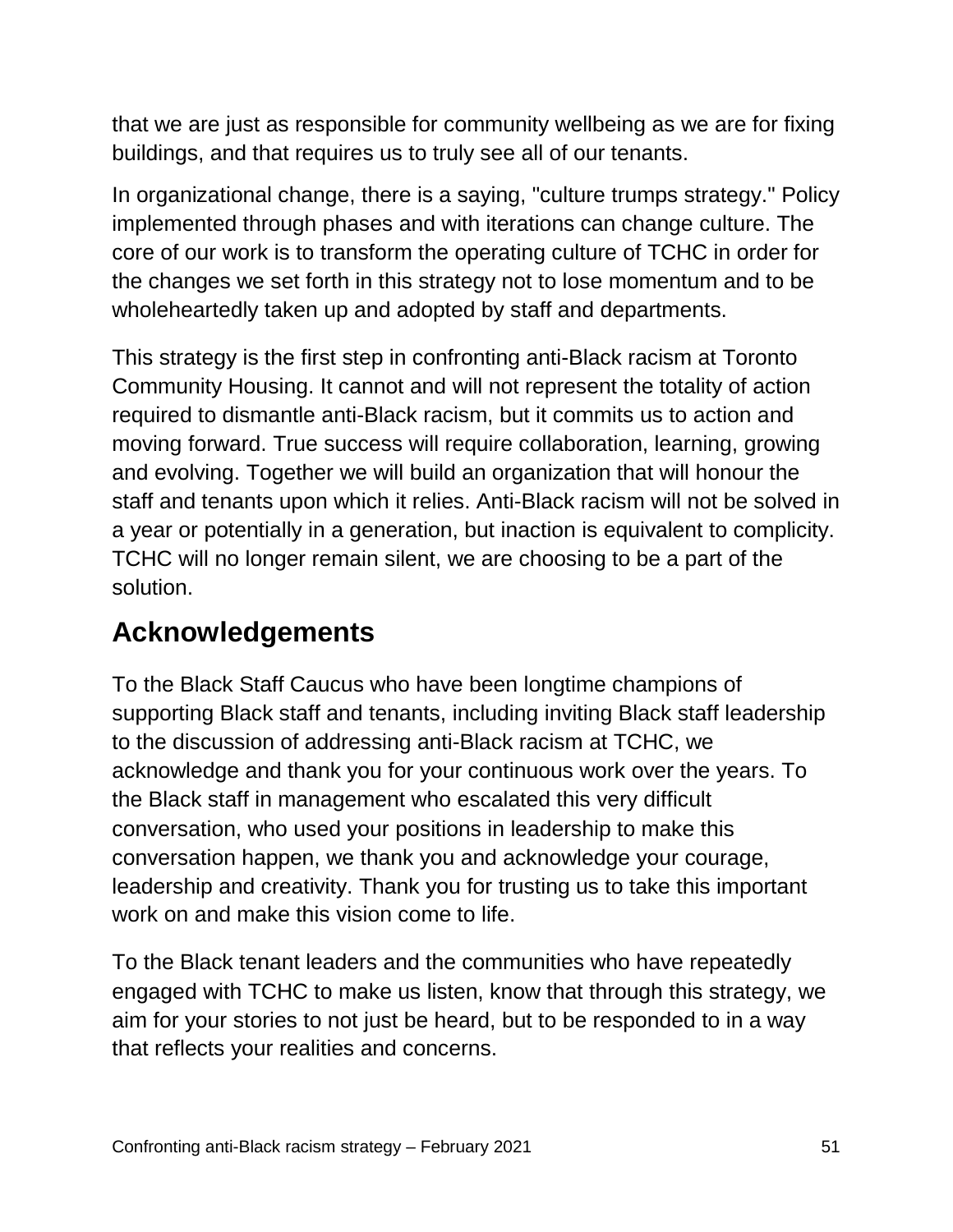We would also like to thank all the non-Black staff and tenants who supported us throughout the creation of this document. We recognize that it will require many voices around the table to address Anti-Black racism, and thank you for your support in moments that were not always easy.

Finally, to the countless other Black tenants and staff that have been fighting to be heard for years, it is your stories of courage and resiliency upon which we built this strategy. Without your ongoing participation and feedback, the strategy would not be reflective of the experiences of Black staff and tenants in Toronto Community Housing.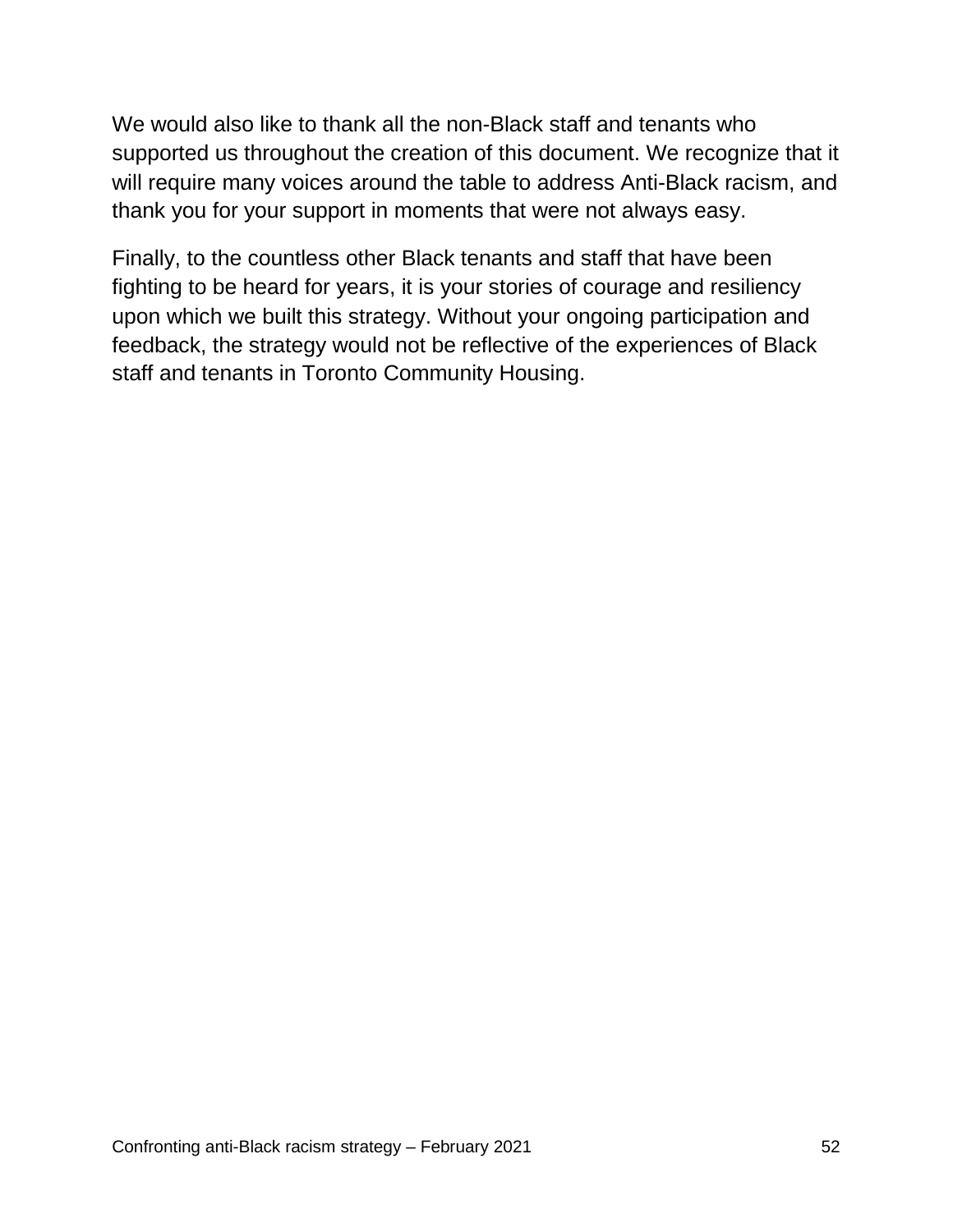## **Glossary**

#### **Anti-Black racism:**

"Anti-Black racism is defined here as policies and practices rooted in Canadian institutions that mirror and reinforce beliefs, attitudes, prejudice, stereotyping and/or discrimination towards people of Black-African descent. The term "anti-Black racism" was first expressed by Dr. Akua Benjamin, a Ryerson Social Work Professor. It seeks to highlight the unique nature of systemic racism on Black-Canadians and the history as well as experiences of slavery and colonization of people of Black-African descent in Canada."<sup>[xxiv](#page-58-11)</sup>

#### **Community development approach:**

"Community development is a process where community members are supported by agencies to identify and take collective action on issues which are important to them. Community development empowers community members and creates stronger and more connected communities. Community development is a holistic approach grounded in principles of empowerment, human rights, inclusion, social justice, self-determination and collective action (Kenny, 2007). Community development considers community members to be experts in their lives and communities, and values community knowledge and wisdom. Community development programs are led by community members at every stage – from deciding on issues to selecting and implementing actions, and evaluation. Community development has an explicit focus on the redistribution of power to address the causes of inequality and disadvantage."[xxv](#page-58-2)

#### **Cultural redress:**

"Redress can be used as both a noun and a verb. In the noun form, it is the compensation for setting something right. As a verb it means to correct, right a wrong, or make restitution for something. [xxvi](#page-58-12)

#### **Culturally responsive:**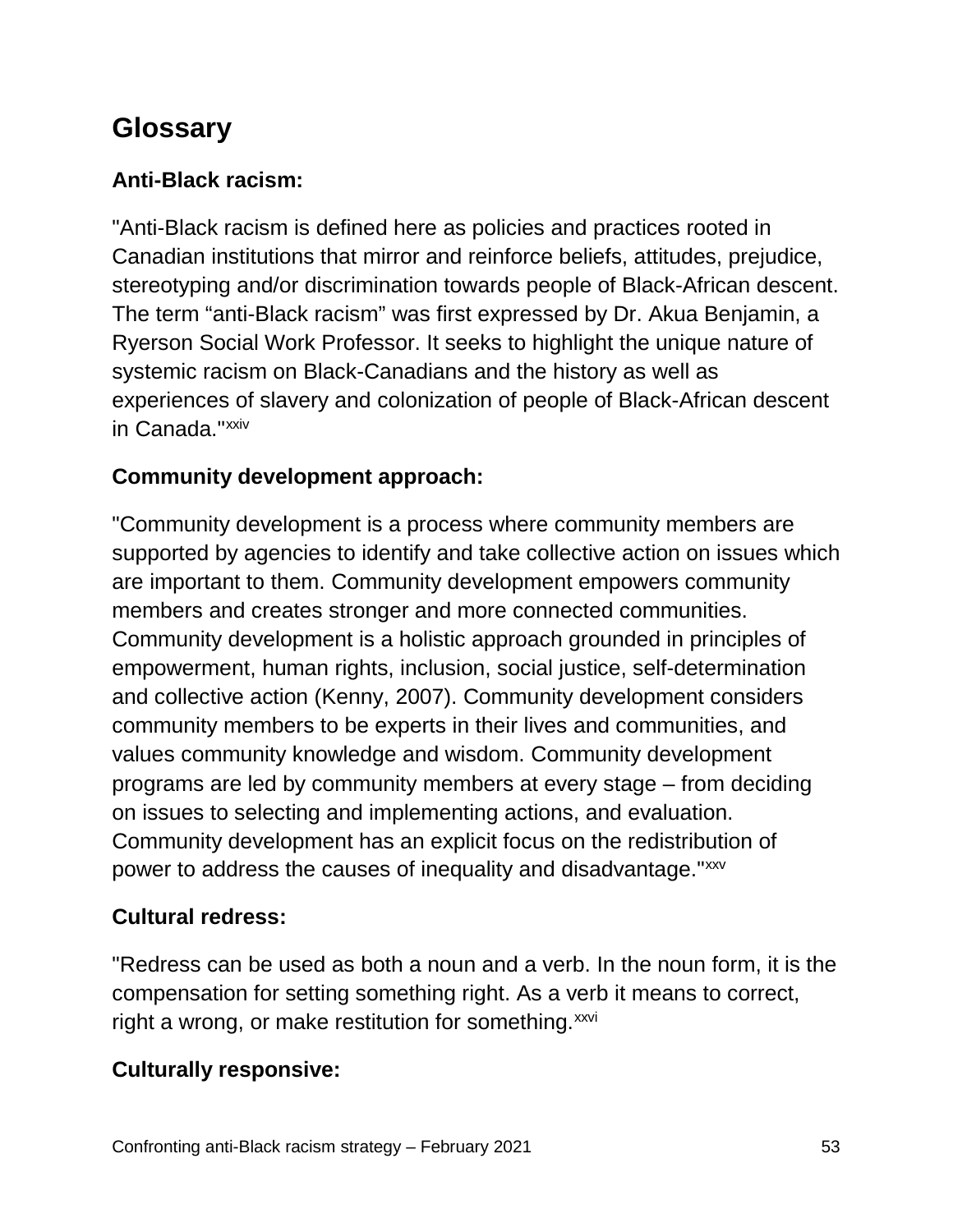"Cultural responsiveness requires individuals be cultural competent. This competency is having an awareness of one's own cultural identity and views about difference, and the ability to learn and build on the varying cultural and community norms. It is the ability to understand the withingroup differences that make each [person] unique, while celebrating the between-group variations that make our [world] a tapestry."xxvii

#### **Experiencing poverty:**

"Poverty has many faces, changing from place to place and across time, and has been described in many ways. Most often, poverty is a situation people want to escape. So poverty is a call to action – for the poor and the wealthy alike – a call to change the world so that many more may have enough to eat, adequate shelter, access to education and health, protection from violence, and a voice in what happens in their communities."xxviii

#### **Risk management approach:**

"Risk management is the process of identifying, assessing and controlling threats to an organization's capital and earnings. These threats, or risks, could stem from a wide variety of sources, including financial uncertainty, legal liabilities, strategic management errors, accidents and natural disasters […] Every business and organization faces the risk of unexpected, harmful events that can cost the company money or cause it to permanently close. Risk management allows organizations to attempt to prepare for the unexpected by minimizing risks and extra costs before they happen."[xxix](#page-58-13)

#### **School to prison pipeline:**

"The school to prison pipeline has been used to refer to the disciplinary policies and patterns of socialization utilized within school settings to differentially target minority students (particularly young African-Canadian males) away from educational success, and towards incarceration. School disciplinary polices also discriminate against African-Canadian students and help to form the school to prison pipeline. […] Zero tolerance policies have emerged in this new policy environment both within Canadian school

Confronting anti-Black racism strategy – February 2021 54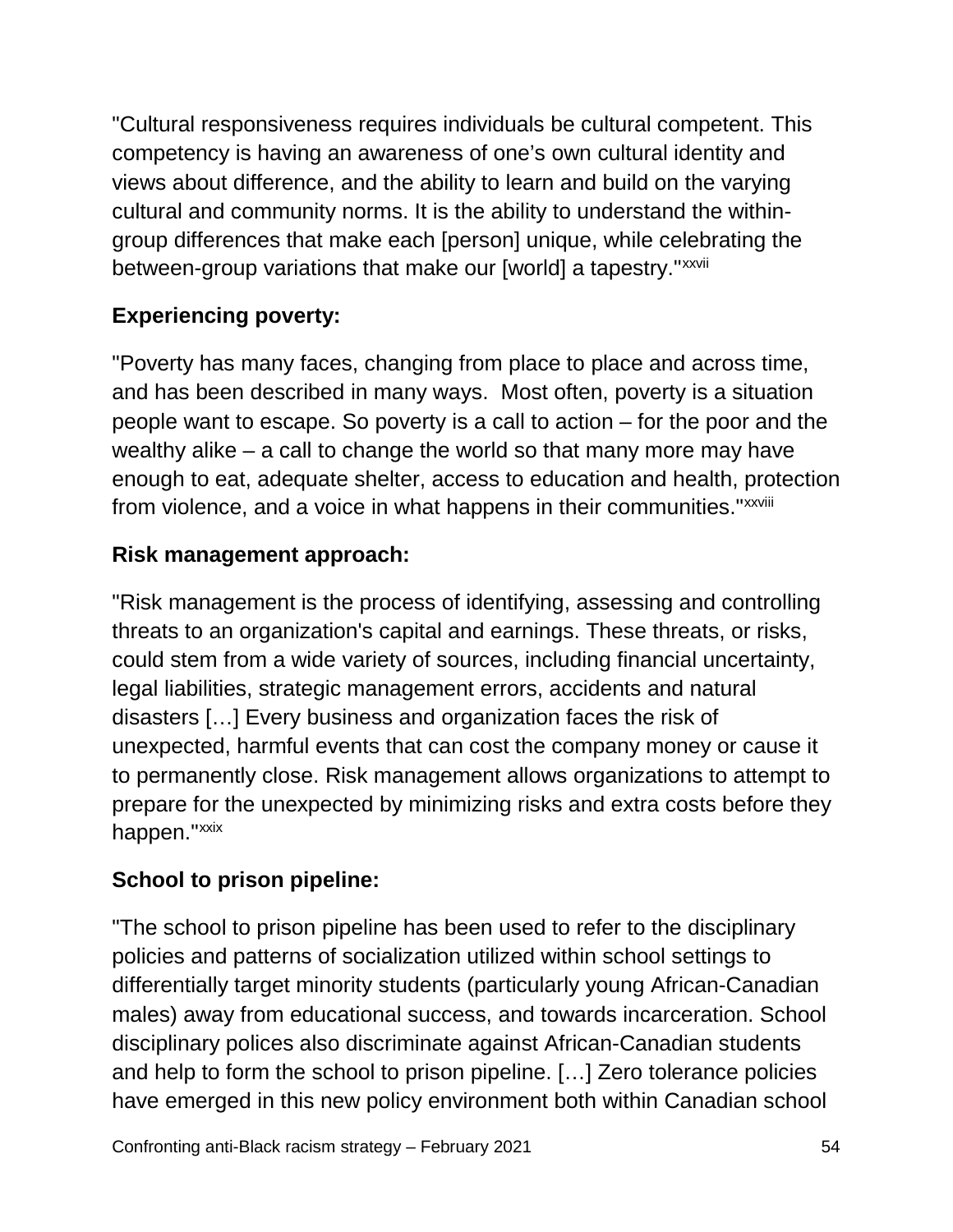systems and within the criminal justice system. These policies echo political rhetoric of being "tough on crime" by outlining that some behaviour is not acceptable (and even criminal). As a result of these policies, rather than giving students an opportunity to learn from their mistakes, the outcome is to punish and criminalize their actions, thereby limiting further educational opportunities."[xxx](#page-58-14)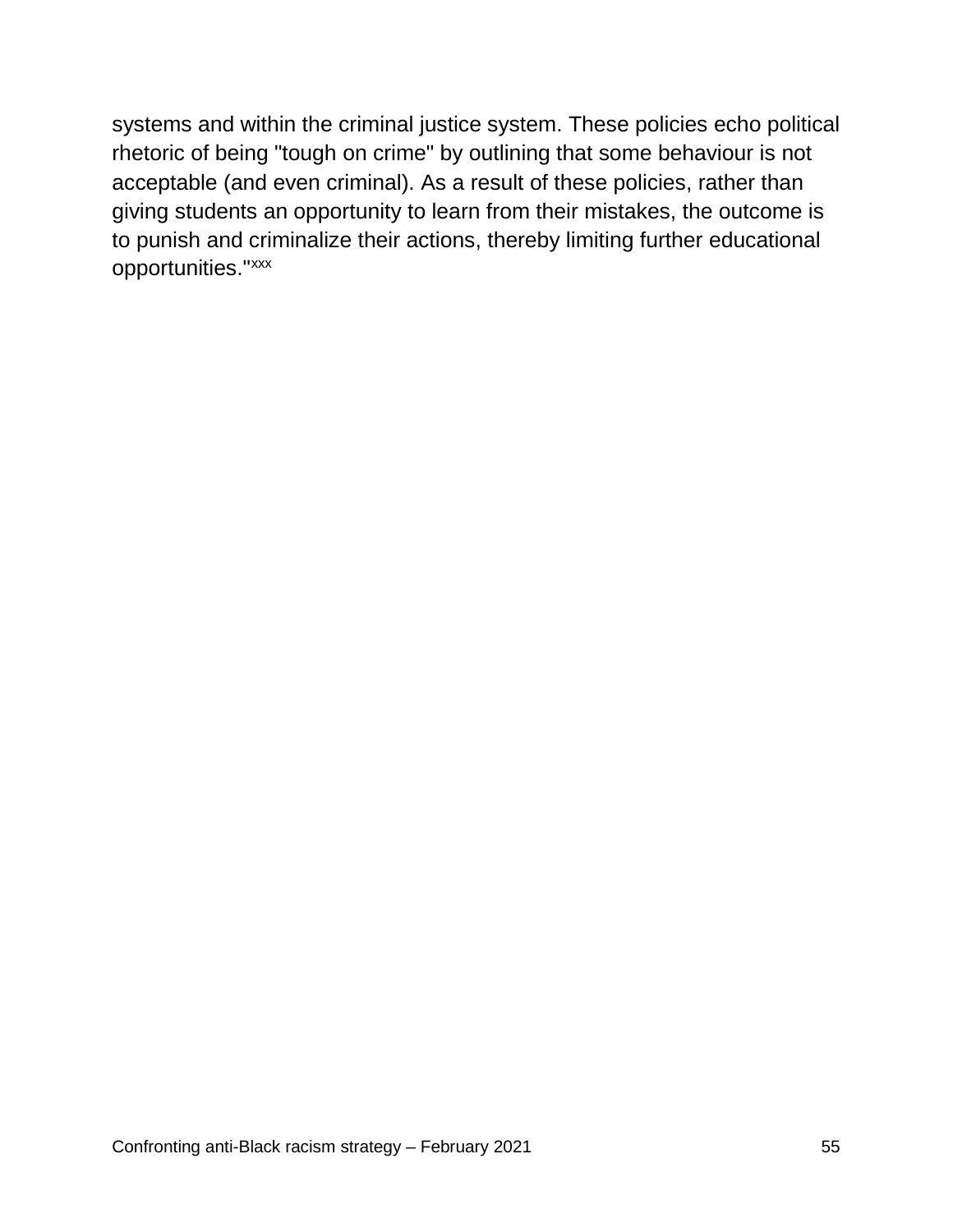## <span id="page-56-0"></span>**References**

<span id="page-56-1"></span><sup>i</sup> City of Toronto. (2017). Toronto Action Plan to Confront Anti-Black Racism. Retrieved from  $\overline{a}$ 

[https://www.toronto.ca/legdocs/mmis/2017/ex/bgrd/backgroundfile-](https://www.toronto.ca/legdocs/mmis/2017/ex/bgrd/backgroundfile-109127.pdf)[109127.pdf](https://www.toronto.ca/legdocs/mmis/2017/ex/bgrd/backgroundfile-109127.pdf)

<span id="page-56-2"></span>ii City of Vancouver. (2020). Addressing anti-Black racism: Black and African diaspora community recommendations. Retrieved from <https://vancouver.ca/people-programs/anti-racism.aspx>

<span id="page-56-3"></span>iii City of Toronto. (2021). Confronting Anti-Black Racism. Retrieved from [https://www.toronto.ca/community-people/get-](https://www.toronto.ca/community-people/get-involved/community/confronting-anti-black-racism/)

[involved/community/confronting-anti-black-racism/](https://www.toronto.ca/community-people/get-involved/community/confronting-anti-black-racism/)

<span id="page-56-4"></span>iv Advocacy Centre for Tenants Ontario. (2021). Advocacy Centre for Tenants Ontario. Retrieved from <https://www.acto.ca/>

<span id="page-56-5"></span><sup>v</sup> Centre for Social Innovation. (2020). Who We Are. Retrieved from <https://socialinnovation.org/who-we-are/>

<span id="page-56-6"></span>vi Access Alliance Multicultural Health and Community Services. (2020). Access Alliance Multicultural Health and Community Services. Retrieved from <https://accessalliance.ca/>

<span id="page-56-7"></span>vii Othering & Belonging Institute. (2021). Othering & Belonging Institute. Retrieved from <https://belonging.berkeley.edu/>

<span id="page-56-8"></span>viii Race Forward. (2021). Race Forward. Retrieved from <https://www.raceforward.org/>

<span id="page-56-9"></span>ix Local and Regional Government Alliance on Race & Equity. (2020). Government Alliance on Race and Equity. Retrieved from <https://www.racialequityalliance.org/>

<sup>x</sup> City of Vancouver. (2020). Addressing anti-Black racism: Black and African diaspora community recommendations. Retrieved from [https://vancouver.ca/files/cov/anti-black-racism-community](https://vancouver.ca/files/cov/anti-black-racism-community-recommendations-exec-summary.pdf)[recommendations-exec-summary.pdf](https://vancouver.ca/files/cov/anti-black-racism-community-recommendations-exec-summary.pdf)

xi City of Toronto. (2021). Confronting Anti-Black Racism. Retrieved from [https://www.toronto.ca/community-people/get-](https://www.toronto.ca/community-people/get-involved/community/confronting-anti-black-racism/)

[involved/community/confronting-anti-black-racism/](https://www.toronto.ca/community-people/get-involved/community/confronting-anti-black-racism/)

 $xii$  Kendi, I. X. (2017). Stamped from the beginning: The definitive history of racist ideas in America.

xiii City of Toronto. (2017). Toronto Action Plan to Confront Anti-Black Racism. Retrieved from

[https://www.toronto.ca/legdocs/mmis/2017/ex/bgrd/backgroundfile-](https://www.toronto.ca/legdocs/mmis/2017/ex/bgrd/backgroundfile-109127.pdf)[109127.pdf](https://www.toronto.ca/legdocs/mmis/2017/ex/bgrd/backgroundfile-109127.pdf)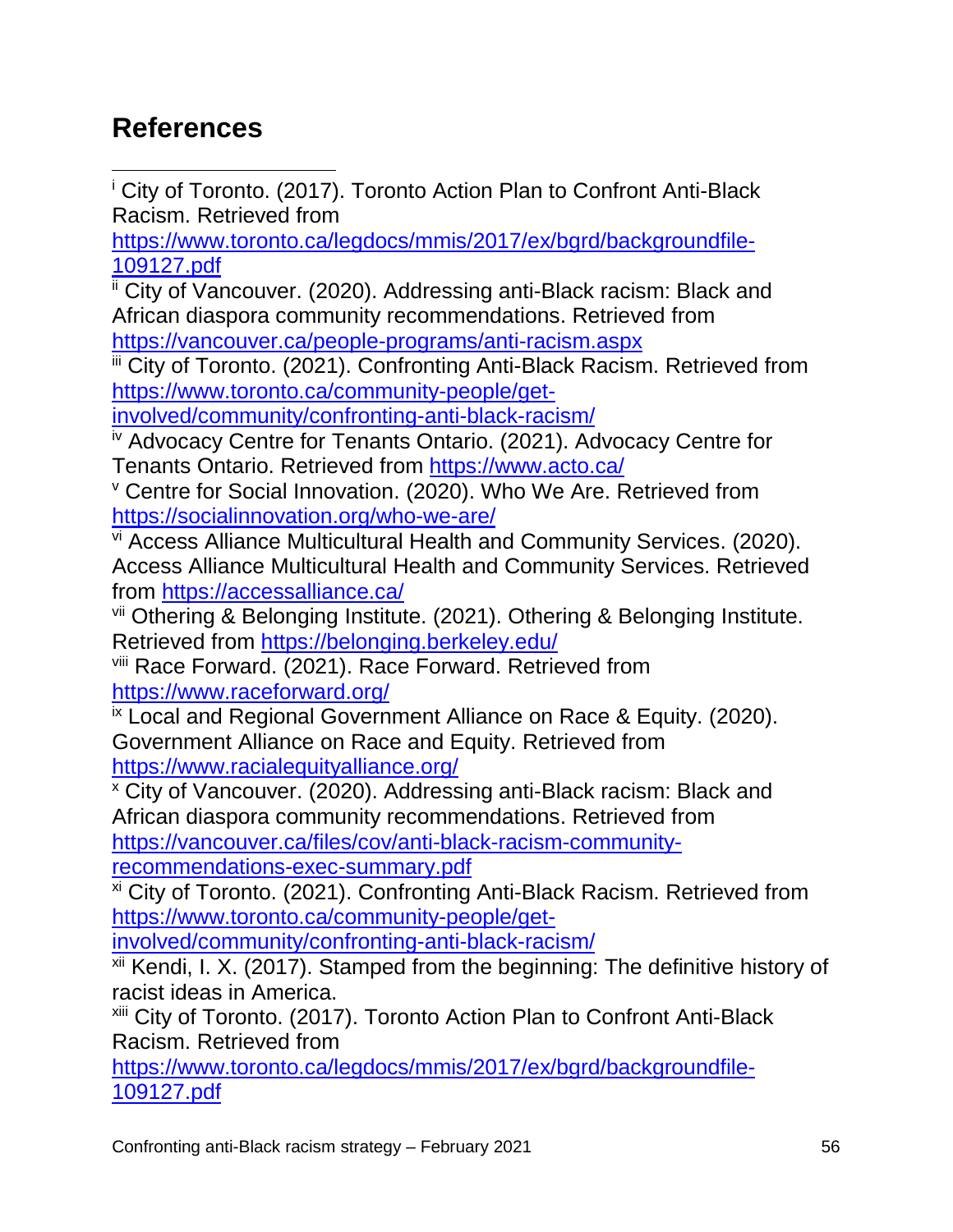**xiv City of Toronto.** (2017). Toronto Action Plan to Confront Anti-Black Racism. Retrieved from

[https://www.toronto.ca/legdocs/mmis/2017/ex/bgrd/backgroundfile-](https://www.toronto.ca/legdocs/mmis/2017/ex/bgrd/backgroundfile-109127.pdf)[109127.pdf](https://www.toronto.ca/legdocs/mmis/2017/ex/bgrd/backgroundfile-109127.pdf)

xv The Environics Institute. (2017). The Black Experience Project. Retrieved from [https://www.environicsinstitute.org/docs/default-source/project](https://www.environicsinstitute.org/docs/default-source/project-documents/black-experience-project-gta/black-experience-project-gta---1-overview-report.pdf?sfvrsn=553ba3_2)[documents/black-experience-project-gta/black-experience-project-gta---1](https://www.environicsinstitute.org/docs/default-source/project-documents/black-experience-project-gta/black-experience-project-gta---1-overview-report.pdf?sfvrsn=553ba3_2) [overview-report.pdf?sfvrsn=553ba3\\_2](https://www.environicsinstitute.org/docs/default-source/project-documents/black-experience-project-gta/black-experience-project-gta---1-overview-report.pdf?sfvrsn=553ba3_2)

xvi Ontario Human Rights Commission. (2017). UNDER SUSPICION – Research and consultation report on racial profiling in Ontario. Retrieved from

[http://www3.ohrc.on.ca/sites/default/files/Under%20suspicion\\_research%2](http://www3.ohrc.on.ca/sites/default/files/Under%20suspicion_research%20and%20consultation%20report%20on%20racial%20profiling%20in%20Ontario_2017.pdf) [0and%20consultation%20report%20on%20racial%20profiling%20in%20On](http://www3.ohrc.on.ca/sites/default/files/Under%20suspicion_research%20and%20consultation%20report%20on%20racial%20profiling%20in%20Ontario_2017.pdf) [tario\\_2017.pdf](http://www3.ohrc.on.ca/sites/default/files/Under%20suspicion_research%20and%20consultation%20report%20on%20racial%20profiling%20in%20Ontario_2017.pdf)

xvii Public Health Agency of Canada. (2020). Social determinants and inequities in health for Black Canadians: A Snapshot. Retrieved from [https://www.canada.ca/content/dam/phac-aspc/documents/services/health](https://www.canada.ca/content/dam/phac-aspc/documents/services/health-promotion/population-health/what-determines-health/social-determinants-inequities-black-canadians-snapshot/health-inequities-black-canadians.pdf)[promotion/population-health/what-determines-health/social-determinants](https://www.canada.ca/content/dam/phac-aspc/documents/services/health-promotion/population-health/what-determines-health/social-determinants-inequities-black-canadians-snapshot/health-inequities-black-canadians.pdf)[inequities-black-canadians-snapshot/health-inequities-black-canadians.pdf](https://www.canada.ca/content/dam/phac-aspc/documents/services/health-promotion/population-health/what-determines-health/social-determinants-inequities-black-canadians-snapshot/health-inequities-black-canadians.pdf)

xviii Moreau, G. (2020). Police-reported hate crime in Canada, 2018. Retrieved from [https://www150.statcan.gc.ca/n1/pub/85-002](https://www150.statcan.gc.ca/n1/pub/85-002-x/2020001/article/00003-eng.htm) [x/2020001/article/00003-eng.htm](https://www150.statcan.gc.ca/n1/pub/85-002-x/2020001/article/00003-eng.htm)

xix City of Toronto. (2017). Toronto Action Plan to Confront Anti-Black Racism. Retrieved from

[https://www.toronto.ca/legdocs/mmis/2017/ex/bgrd/backgroundfile-](https://www.toronto.ca/legdocs/mmis/2017/ex/bgrd/backgroundfile-109127.pdf)[109127.pdf](https://www.toronto.ca/legdocs/mmis/2017/ex/bgrd/backgroundfile-109127.pdf)

<span id="page-57-0"></span>xx City of Toronto. (2020). 2018 Toronto's Action Plan to Confront Anti-Black Racism. Retrieved from [https://www.toronto.ca/city-](https://www.toronto.ca/city-government/council/2018-council-issue-notes/torontos-action-plan-to-confront-anti-black-racism/)

[government/council/2018-council-issue-notes/torontos-action-plan-to](https://www.toronto.ca/city-government/council/2018-council-issue-notes/torontos-action-plan-to-confront-anti-black-racism/)[confront-anti-black-racism/](https://www.toronto.ca/city-government/council/2018-council-issue-notes/torontos-action-plan-to-confront-anti-black-racism/)

<span id="page-57-1"></span><sup>xxi</sup> McMurtry, R., & Curling, A. (2008). The Review of the Roots of Youth Violence. Retrieved from

<span id="page-57-2"></span>[http://www.children.gov.on.ca/htdocs/english/documents/youthandthelaw/ro](http://www.children.gov.on.ca/htdocs/english/documents/youthandthelaw/rootsofyouthviolence-summary.pdf) [otsofyouthviolence-summary.pdf](http://www.children.gov.on.ca/htdocs/english/documents/youthandthelaw/rootsofyouthviolence-summary.pdf)

xxii City of Vancouver. (2020). Addressing anti-Black racism: Black and African diaspora community recommendations. Retrieved from [https://vancouver.ca/files/cov/anti-black-racism-community](https://vancouver.ca/files/cov/anti-black-racism-community-recommendations-exec-summary.pdf)[recommendations-exec-summary.pdf](https://vancouver.ca/files/cov/anti-black-racism-community-recommendations-exec-summary.pdf)

xxiii City of Toronto. (2017). Toronto Action Plan to Confront Anti-Black Racism. Retrieved from

Confronting anti-Black racism strategy – February 2021 57